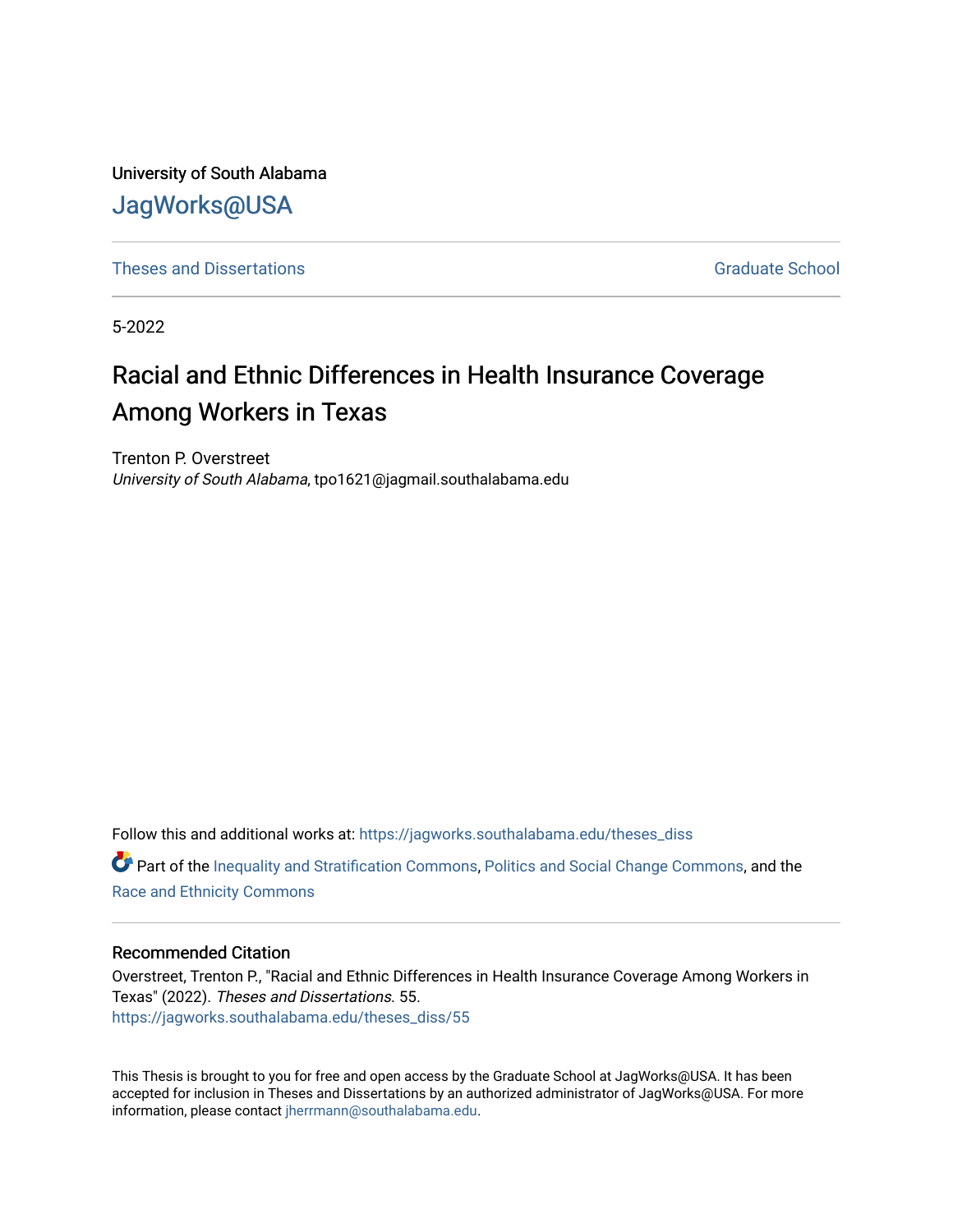## **Racial and Ethnic Differences in Health Insurance Coverage Among Workers in Texas**

A Thesis

Submitted to the Graduate Faculty of the University of South Alabama in partial fulfillment of the requirements for the degree of

Master of Arts

in

Sociology

by Trenton P. Overstreet B.A., University of South Alabama, 2020 May 2022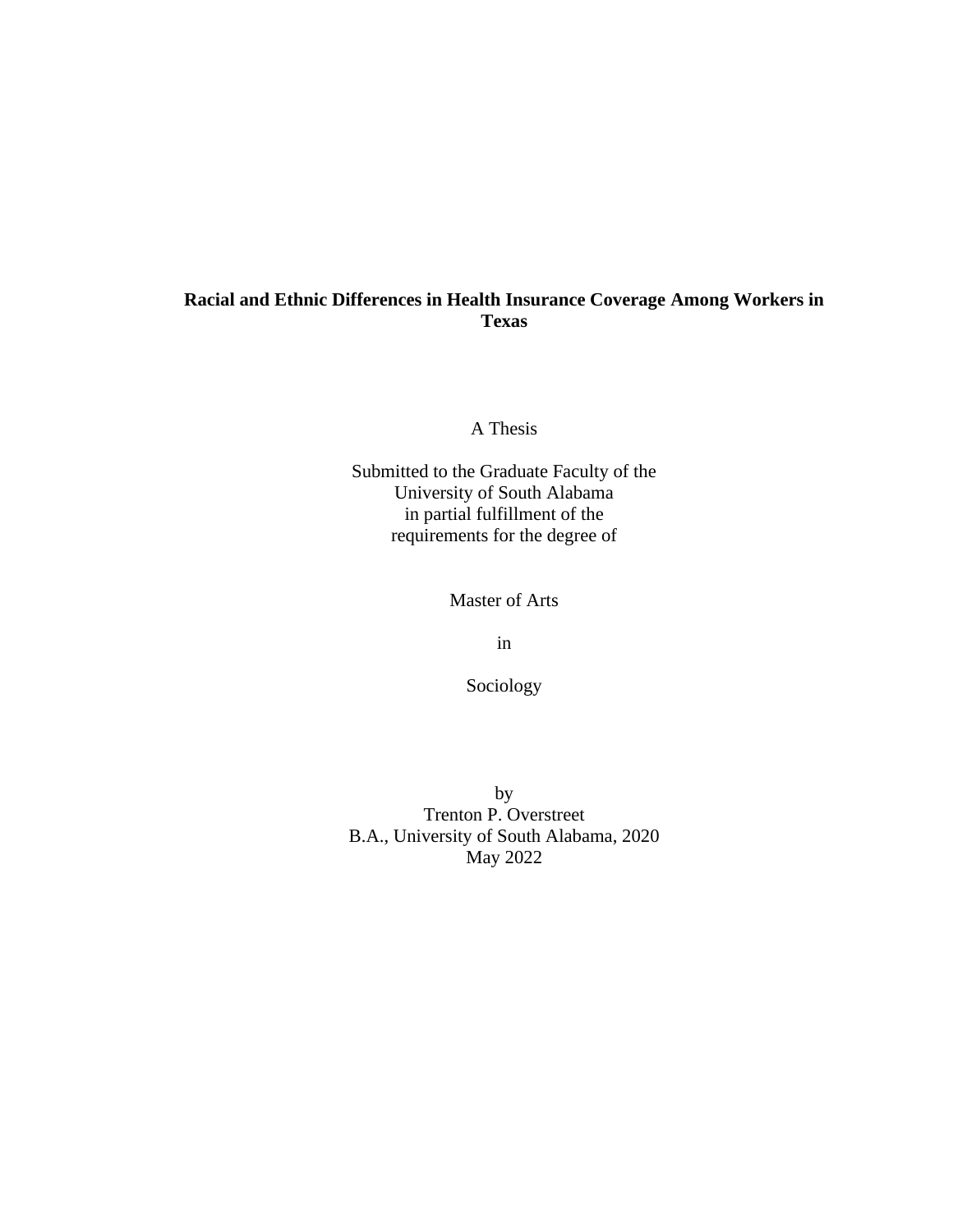# **TABLE OF CONTENTS**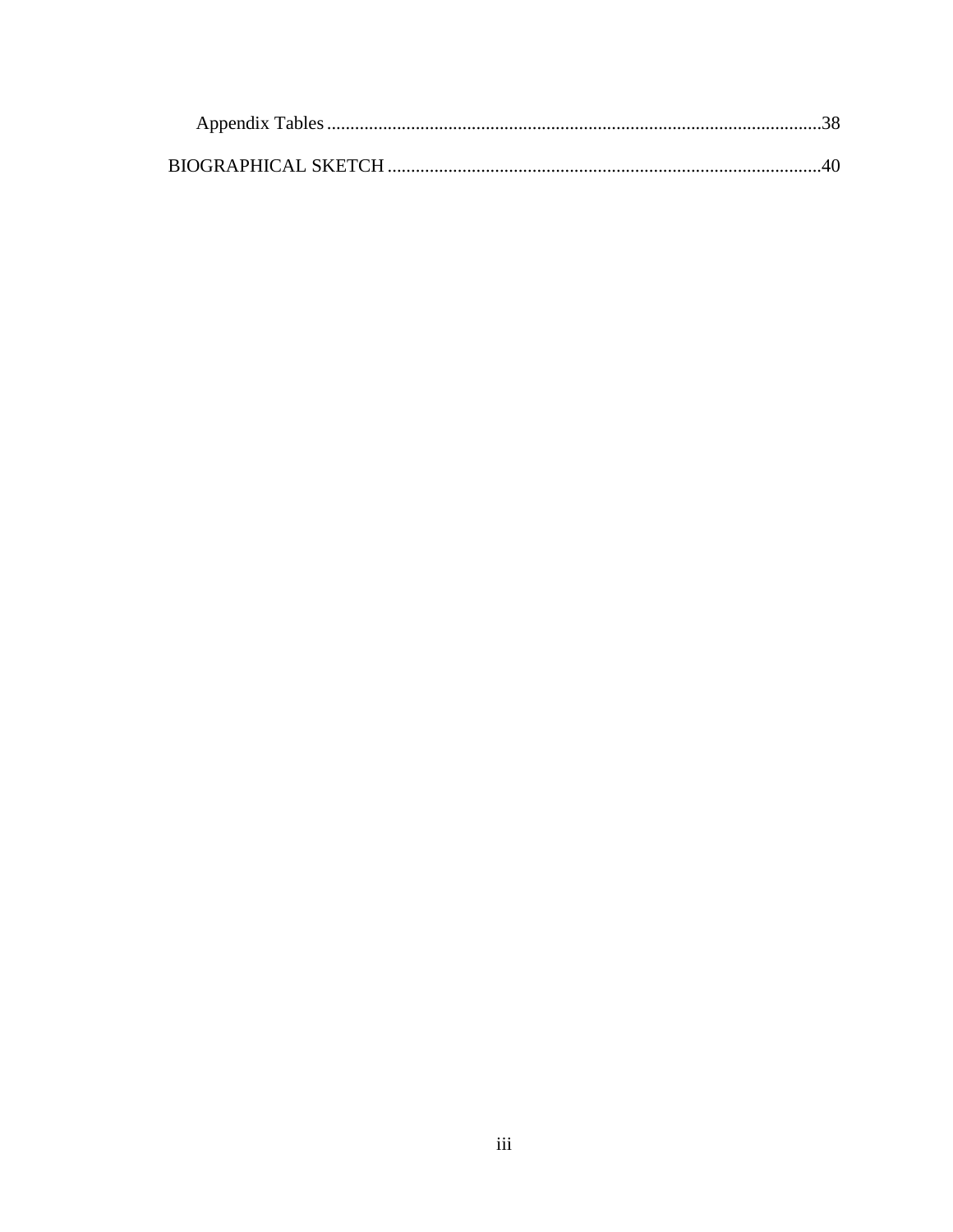# **LIST OF TABLES**

| Table<br>Page                                                                                                                                                              |
|----------------------------------------------------------------------------------------------------------------------------------------------------------------------------|
| 1. Percent Distributions of Employed Working Aged (18-61) Texans Compared to the<br>Same Group in the Rest of the US* Across Health Insurance Coverage Categories By       |
| 2. Percent Distributions of Employed Working Aged (18-61) White Texans Compared to<br>the Same Group in the Rest of the US* Across Health Insurance Coverage Categories    |
| 3. Percent Distributions of Employed Working Aged (18-61) Black Texans Compared to<br>the Same Group in the Rest of the US* Across Health Insurance Coverage Categories    |
| 4. Percent Distributions of Employed Working Aged (18-61) Asian Texans Compared to<br>the Same Group in the Rest of the US* Across Health Insurance Coverage Categories    |
| 5. Percent Distributions of Employed Working Aged (18-61) Hispanic Texans Compared<br>to the Same Group in the Rest of the US* Across Health Insurance Coverage Categories |
| 6. Percent Distributions of Employed Working Aged (18-61) Hispanic Citizen and<br>Hispanic Noncitizen Texans Compared to the Same Group in the Rest of the US* Across      |
| 7. Descriptive Statistics* for Employed Working Aged Texans (18-61). 22                                                                                                    |
| 8. Logistic Regression of Not Having Health Insurance (a) from any Source On Race-<br>Ethnicity and Other Demographic and Labor Force Variables Among Employed             |
| 9. Hierarchical Logistic Regression of Not Having Health Insurance (a) from any Source<br>On Race-Ethnicity and Other Demographic and Labor Force Variables Among          |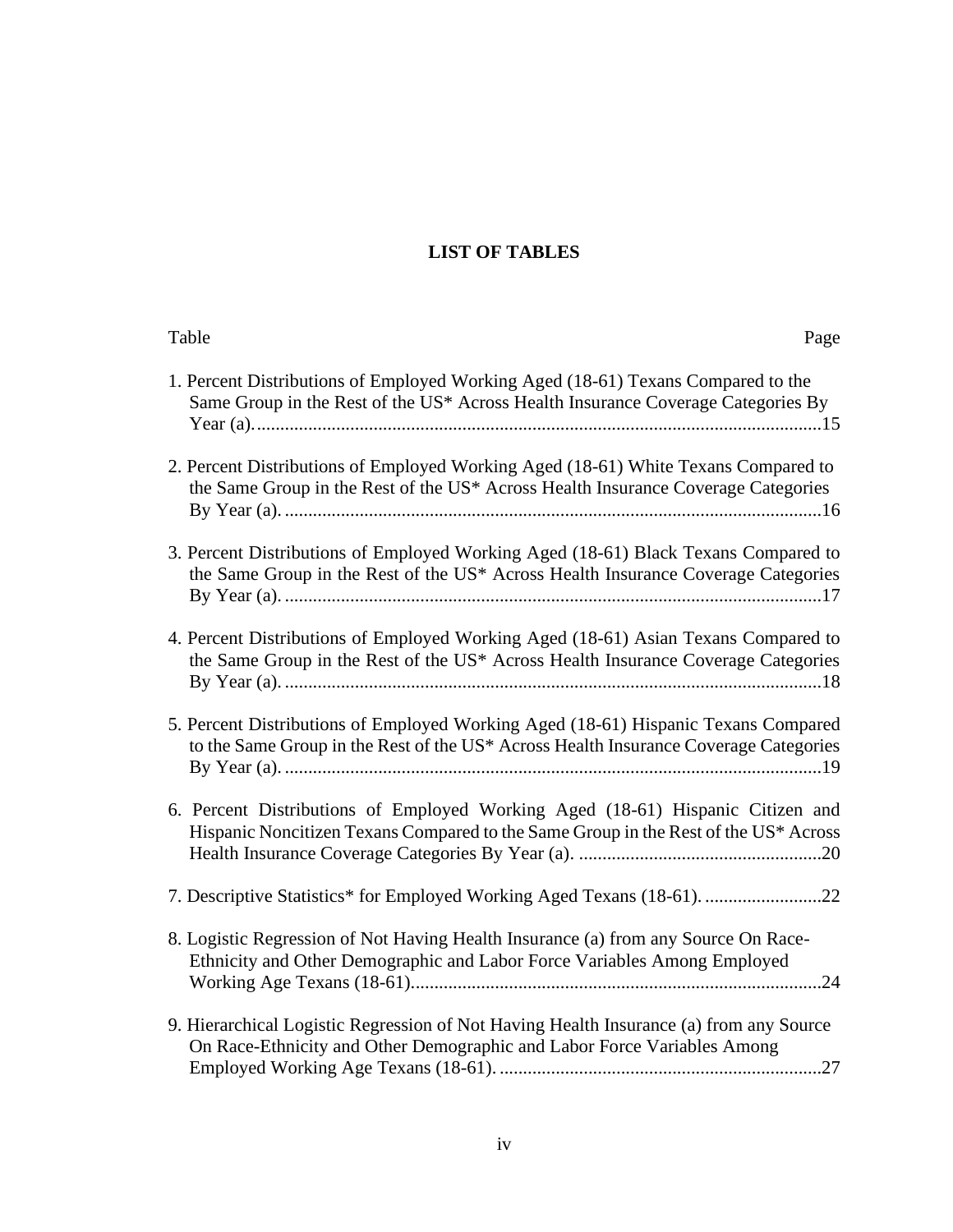# Appendix Table

| A1. Educational Attainment by Race and Ethnicity among the Employed Working Age |  |
|---------------------------------------------------------------------------------|--|
|                                                                                 |  |
| A2. Educational Attainment by Citizenship among the Employed Working            |  |
|                                                                                 |  |
| A3. Health Insurance (a) Status by Educational Attainment among the             |  |
|                                                                                 |  |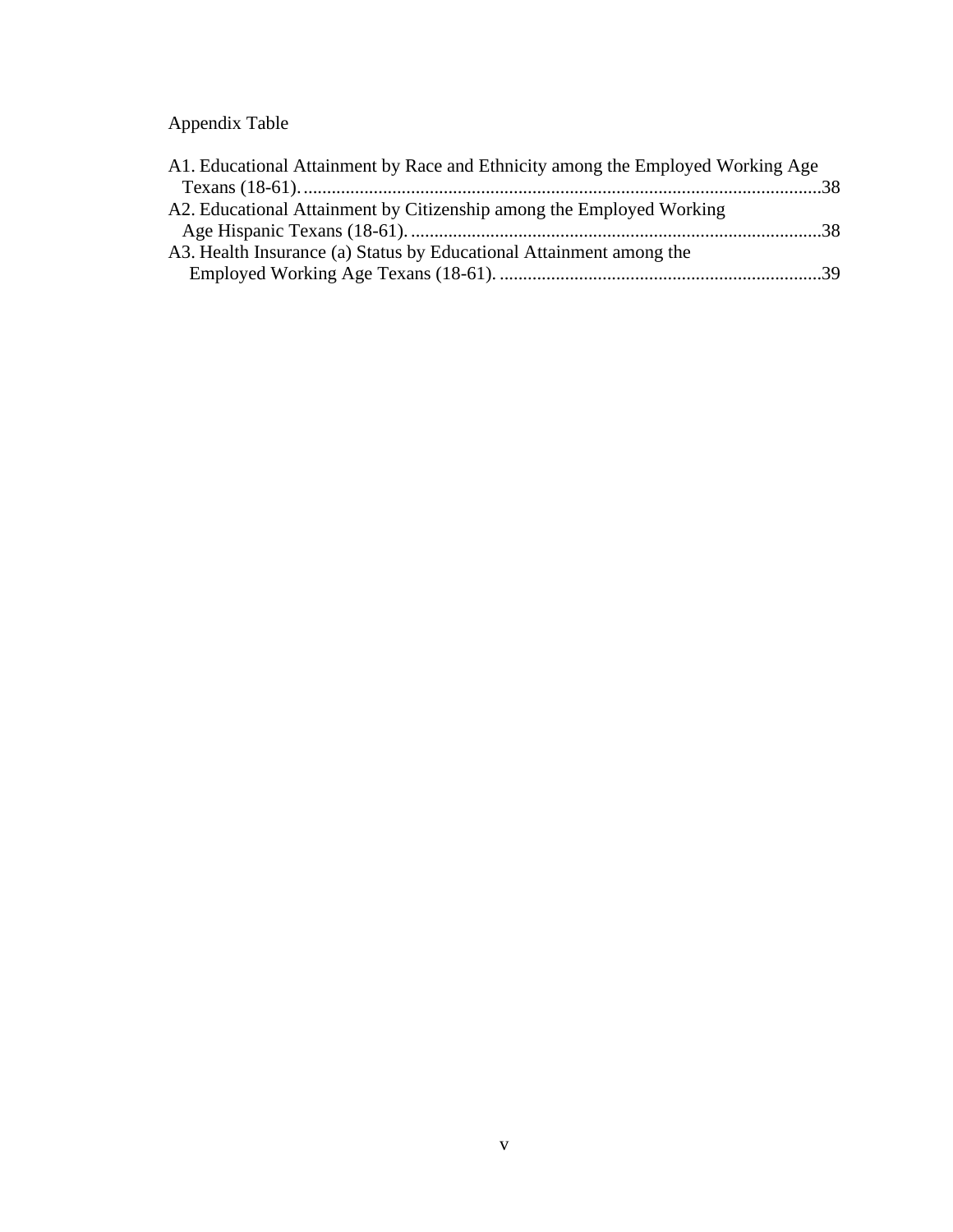## **LIST OF ABBREVIATION**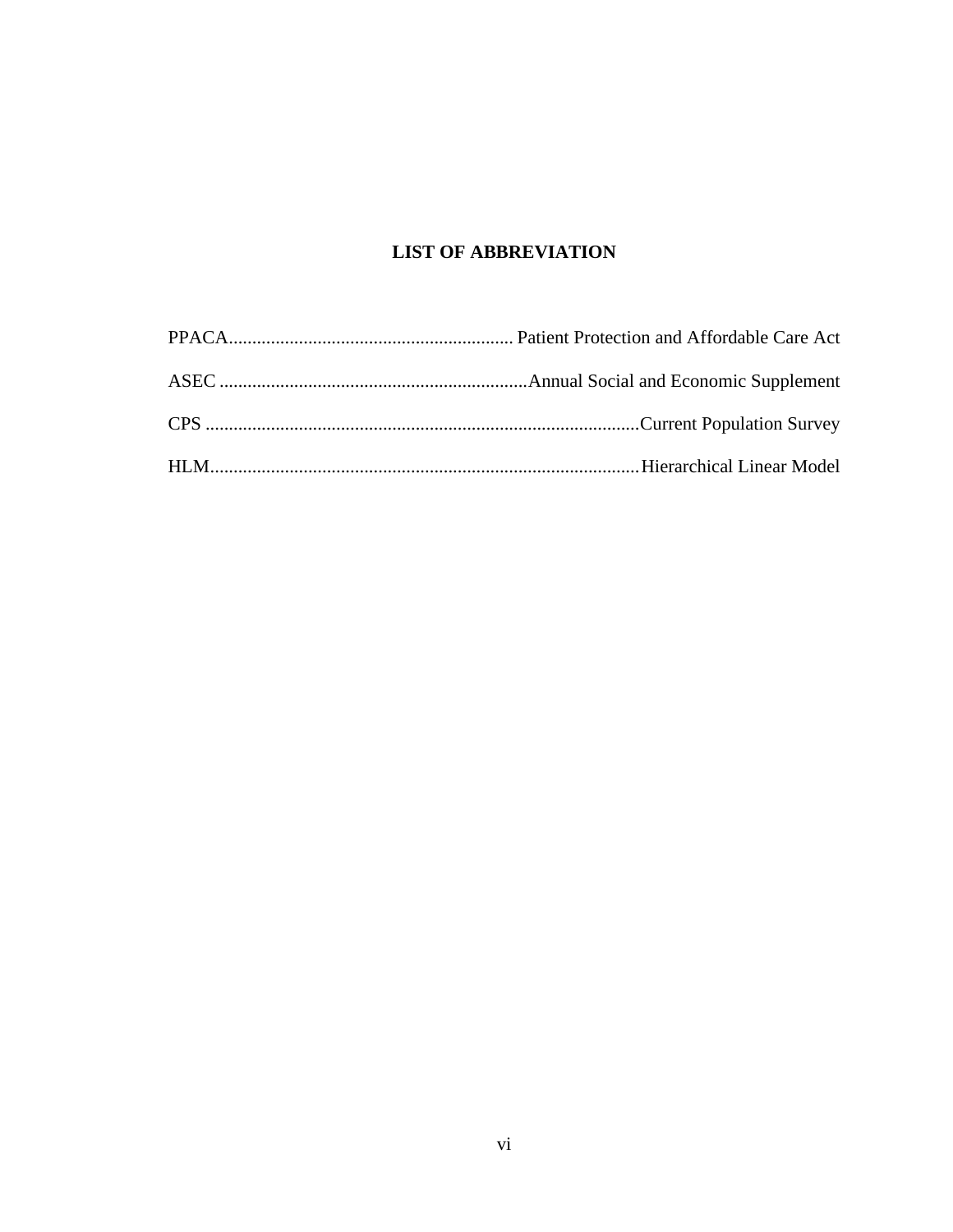## **ABSTRACT**

Overstreet, Trenton P., M.A., University of South Alabama, May 2022. Racial and Ethnic Differences in Health Insurance Coverage Among Workers in Texas. Chair of Committee: Kenneth, Hudson, Ph.D.

The purpose of this paper is to analyze the effect of race and ethnicity on health insurance coverage for working age (18-61) adults in Texas. I focus on Texas for three reasons. First, Texas is the second largest state in the United States. Second, Texas is a majorityminority state where Hispanics are the largest ethnic group. Finally, Texas has not yet expanded Medicaid eligibility to individuals with family incomes under 138% of the federal poverty threshold. In this analysis, I use data from the Annual Social and Economic Supplement (ASEC) to the Current Population Survey (CPS). The CPS is a multistage cluster sample collected by the U.S. Census Bureau. This analysis uses data collected in the odd years from 2011 through 2019. I theorize that three factors combine to disadvantage minorities in the Texas workforce: educational attainment, citizenship and employment in a nonstandard work arrangement. Multivariate analyses show that occupations that utilize nonstandard work arrangements and noncitizen labor significantly affect disparities in health coverage among Texan workers, net of the worker's individual characteristics.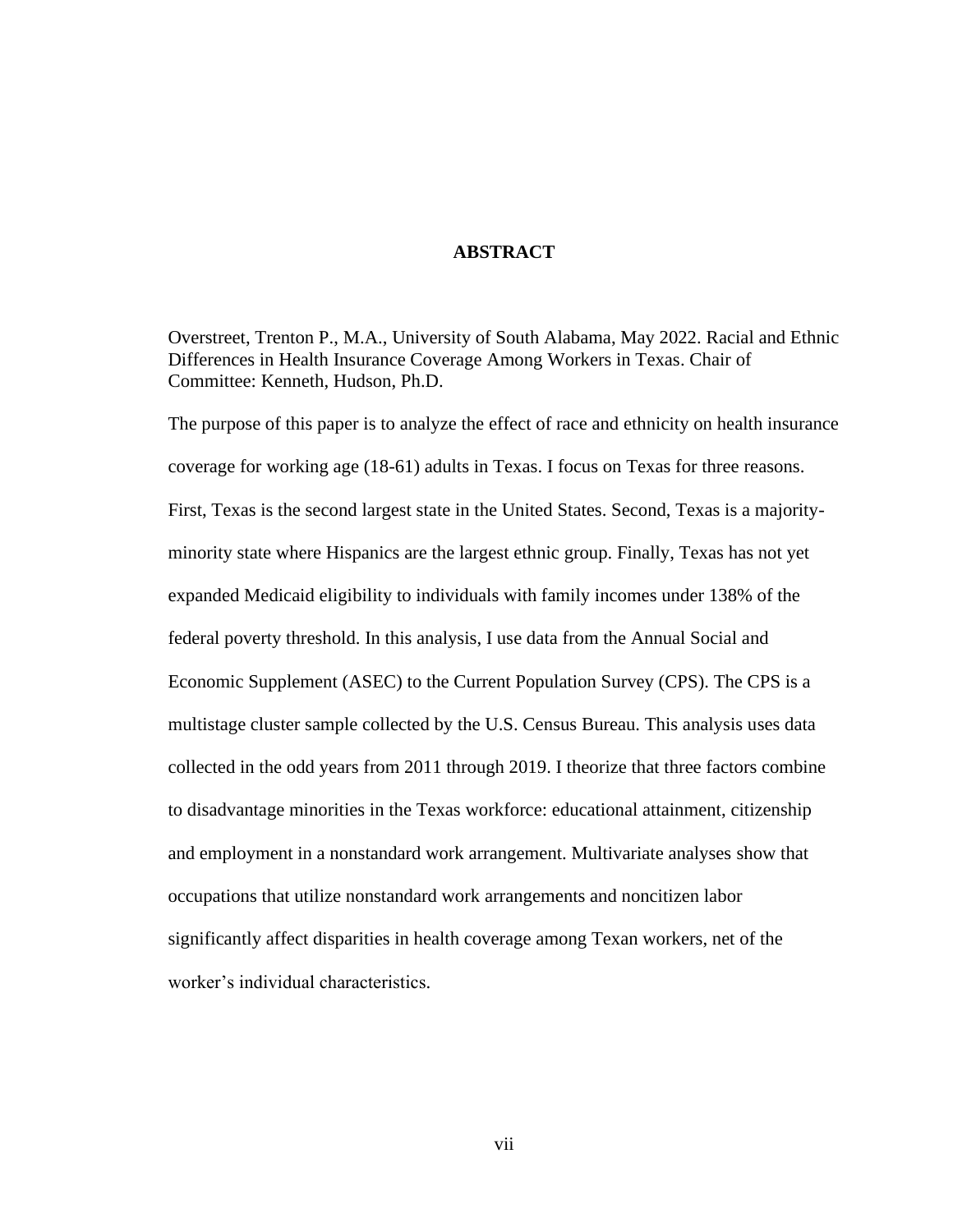## **INTRODUCTION**

Health insurance coverage is a major social and political issue in the United States. Coverage is important for accessing healthcare, especially high quality healthcare (Kleinman et al., 2020). However, the United States is the only country among comparable nations that does not guarantee universally accessible healthcare for all its residents (Papanicolas, Woskie, and Jha, 2018). As a result, millions of Americans are without health insurance from any source. For example, in March 2019 there were nearly 30 million individuals without health insurance from any source (CPS, 2019a).

To address the problem of the uninsured, in 2010 the U.S Congress passed The Patient Protection and Affordable Care Act (PPACA), which was implemented in 2014. The PPACA included provisions to increase insurance coverage in several ways. First, young adults could remain on their parents' insurance until the age of 26. Second, individual states could set up health insurance exchanges for individuals and families with incomes between 100-400 percent of the federal poverty threshold. For states that chose not to establish their own exchange, the federal government established exchanges in those states. However, in those states, there has been wide variations in insurance options (Healthcare.gov, n.d.). Third, the PPACA provided funding for states to expand their Medicaid program to all individuals with family incomes below 138% of the federal poverty threshold. In the original legislation, states that did not expand their program

1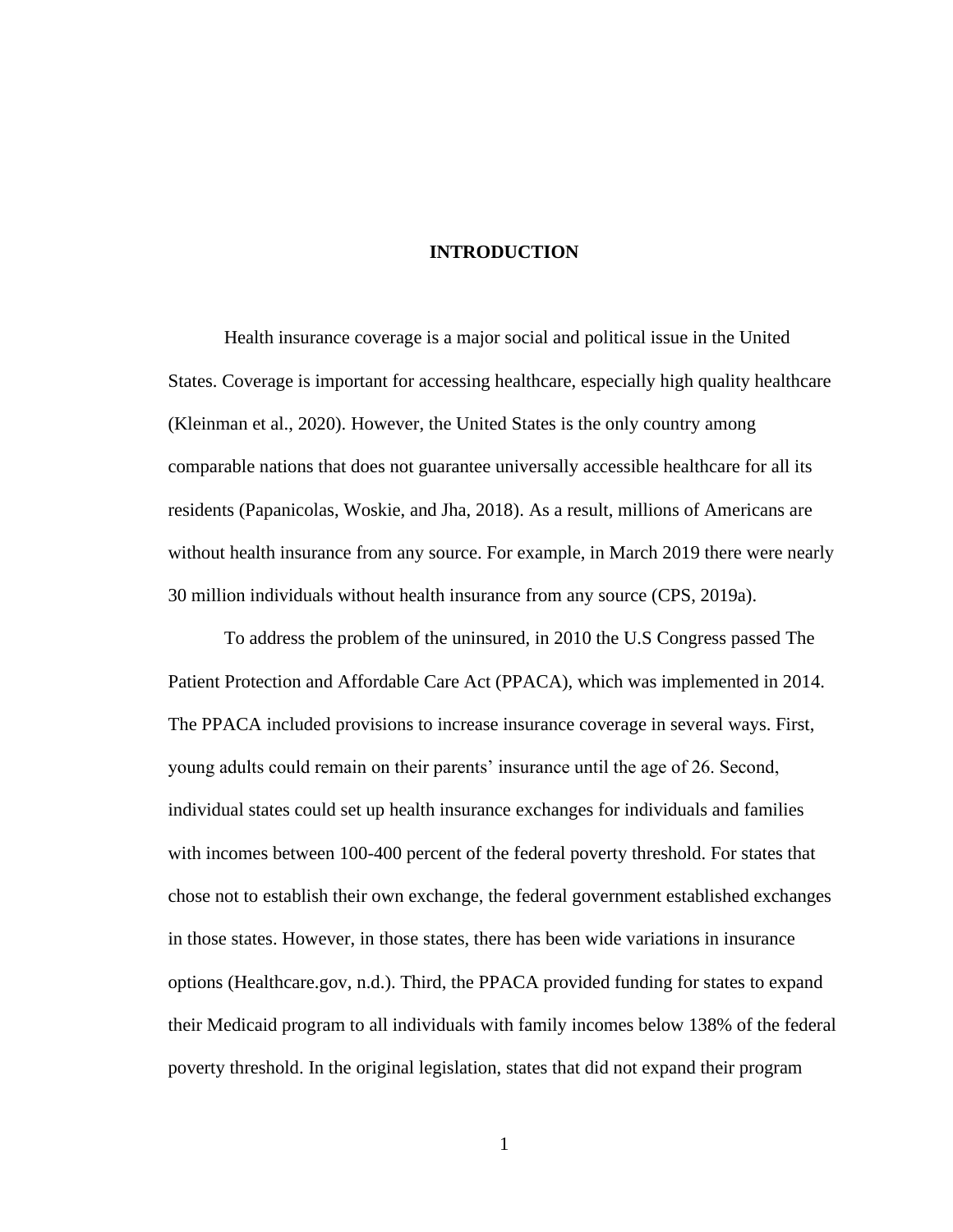would lose all Medicaid funding (Morrisey, 2020). However, in 2012 in *The National Federation of Independent Business V. Sebelius*, the Supreme Court ruled that states could not be required to participate in the Medicaid expansion program in order to receive Medicaid funds.

In 2014, the first year of the PPACA implementation, twenty-four states opted out of the Medicaid expansion program (Garber and Collins, 2014). By 2019, this number had shrunk to seventeen. Southern states, which are overrepresented among the remaining non-expansion states (KFF, 2022), also have a greater than average concentration of minorities. Texas is the southern state with the largest proportion of minorities (CPS, 2019a).

In this study, I examine the relationship between race/ethnicity and health insurance coverage in Texas. I have decided to examine Texas for several reasons. First, Texas is a highly populated state with 28 million people. Second, Texas is a majorityminority state with a high percentage of Hispanics, who have the highest rate of uninsured persons in the United States. Lastly, Texas has not yet expanded Medicaid eligibility to individuals with family incomes under 138% of the federal poverty threshold.

Having health insurance is important in the United States for utilizing preventative care when needed. This type of care is associated with higher quality of living and greater life expectancy for those who receive them (Kleinman et al., 2020). Those who do not receive preventive care have an increased risk of mortality from cancer, cardiovascular disease, and diabetes, even when controlling for relevant demographic and lifestyle factors (Bittoni et al., 2015). Due to the high cost of care, the

2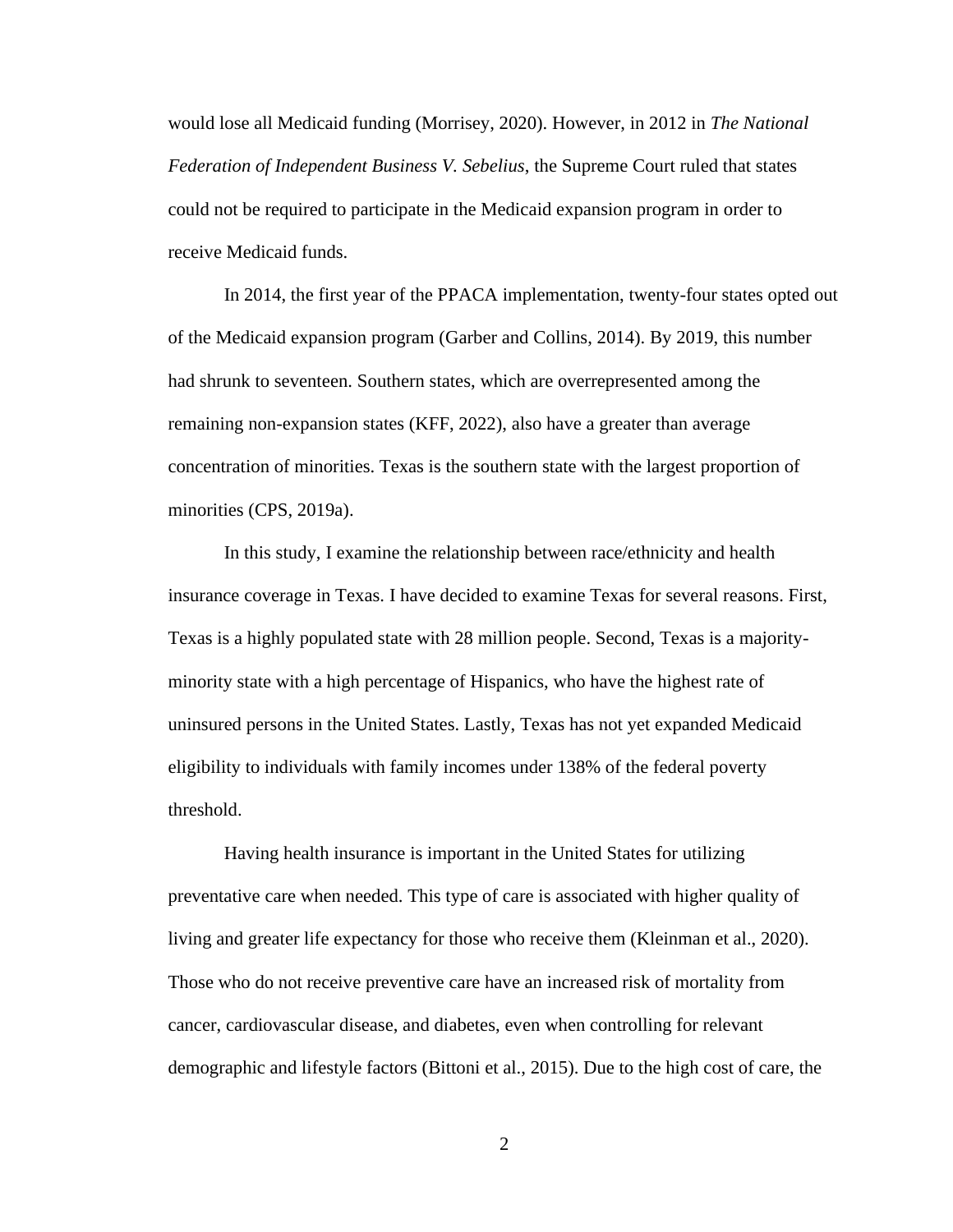uninsured are likely to forego these procedures (Weaver and Gjesfield, 2014; Pazol et al., 2017).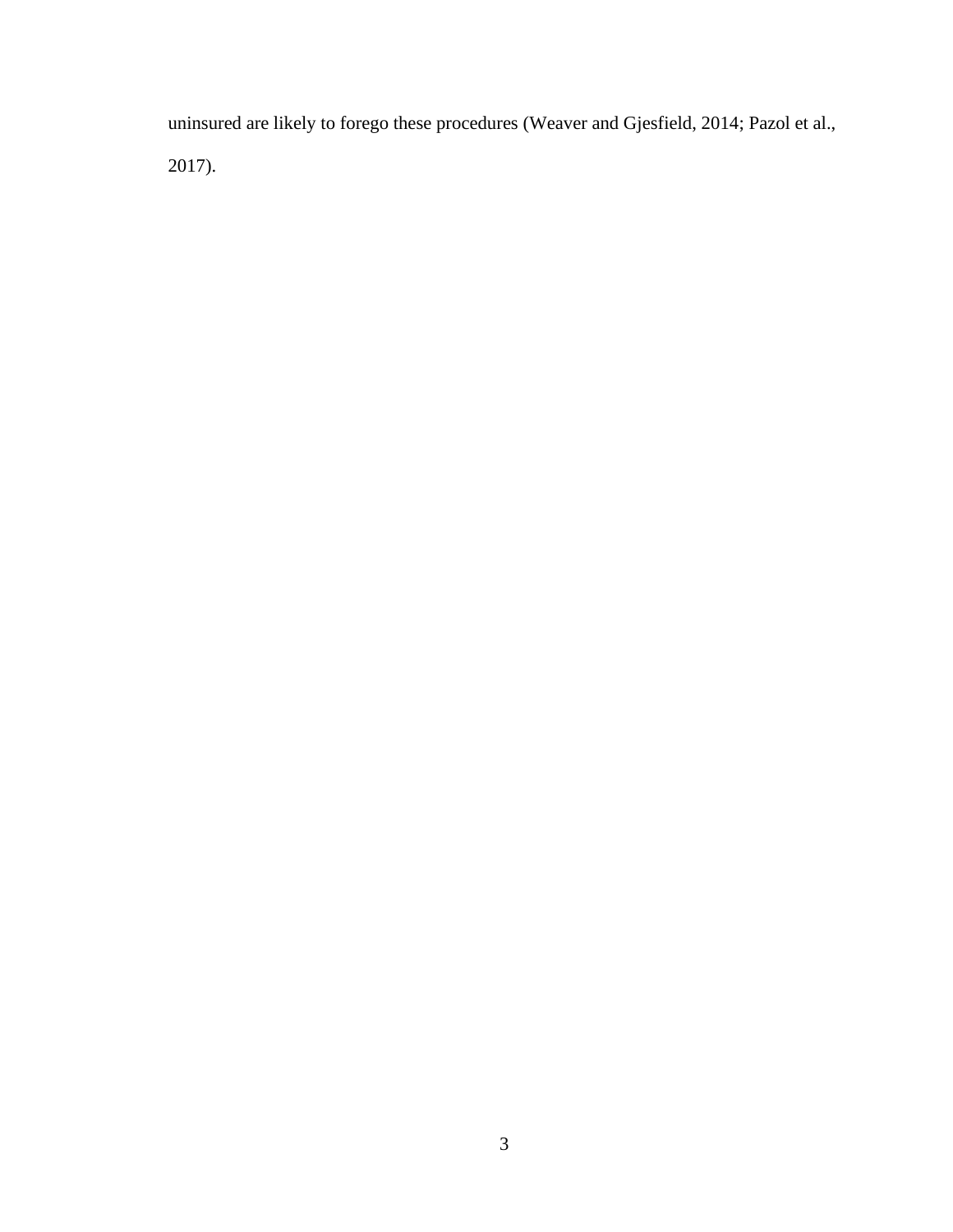## **REVIEW OF PRIOR RESEARCH**

Smith et al. (2017) studied the effect of health insurance on healthcare utilization by conducting a ten-year longitudinal study using two stage cluster sample of high poverty neighborhoods in Mobile, Alabama. They determined that health insurance increased the odds of having a regular healthcare provider and for receiving diagnostic tests for diabetes and cardiovascular disease. Moreover, having a regular doctor mediated the effect of being uninsured on receiving diagnostic tests. In contrast, Bailey et al. (2015) examined health records and Medicaid data from thirty-eight community health centers in Oregon and found that health insurance was an important factor in utilizing recommended preventive diabetes care, even with regular medical visits.

Gorey et al. (2015) examined the effect of a universal, single payer healthcare system on preventative breast cancer care over a fifteen year study by comparing medical data of women living in high-poverty neighborhoods in the United States and Canada. They found that women living in high-poverty neighborhoods in Canada experienced better and faster treatment than women living in high-poverty neighborhoods in the United Stated. Due to the accessibility of Canada's healthcare system, women in Canada experienced longer survival rates than women in the U.S.

In 2006, Massachusetts sought to expand insurance coverage to nearly all the state's residents. This reform led to greater insurance coverage and therefore, greater

4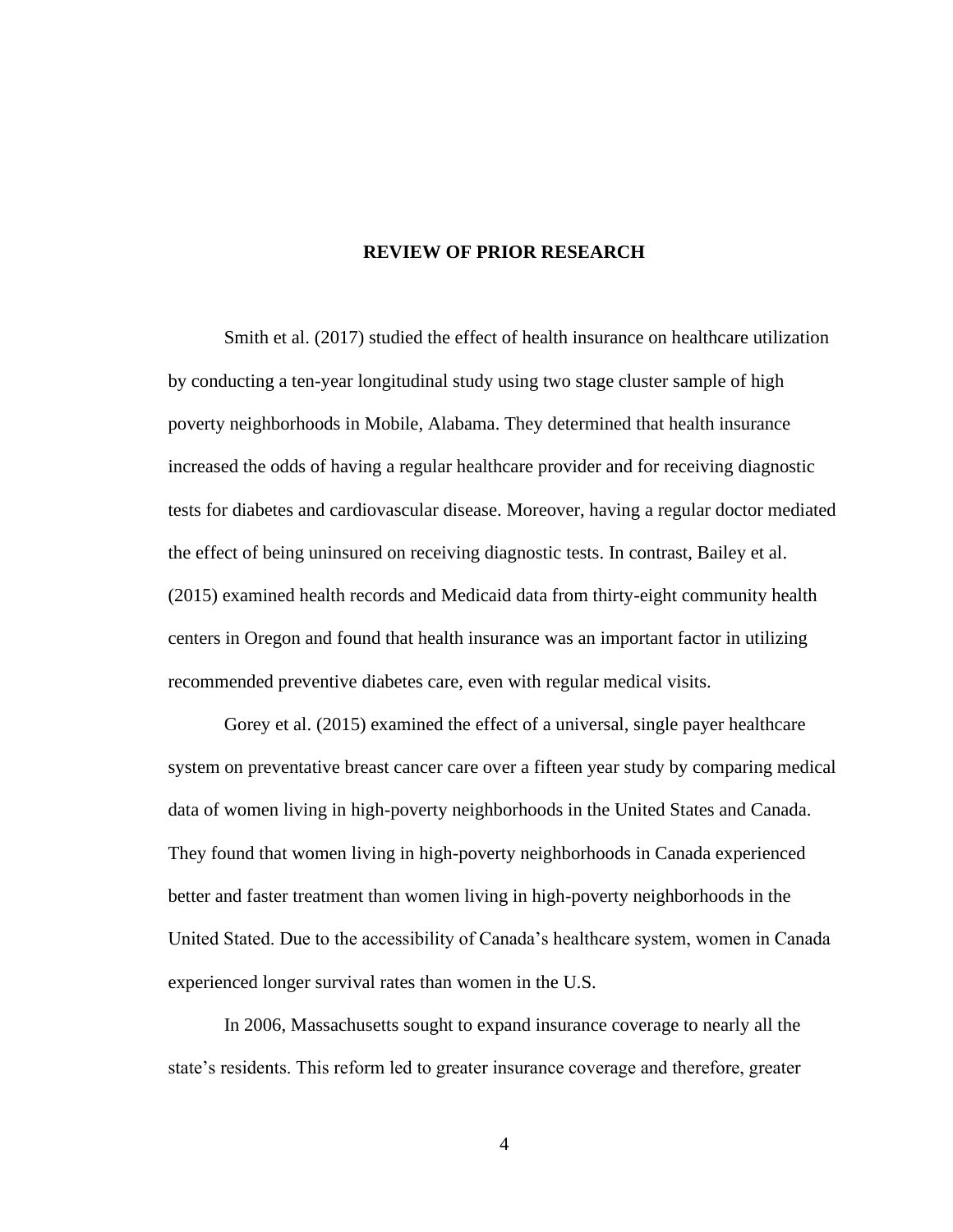preventative service use. Hispanics and African Americans saw the greatest increases in coverage and preventative care. Consequently, rates for all-cause mortality and mortality from medically treatable conditions decreased. This program would later serve as a model for the PPACA. (Hanchate et al., 2015; Sommers et al., 2014).

Okoro et al. (2017) studied the effect of health insurance status and individual's access to healthcare on utilizing recommended preventive medical services among working-aged adults (18-64), controlling for Medicaid expansion status, geographic region, and the family income. They found that working aged adults living below the poverty threshold in expansion states were more likely to be insured, have a regular source of care, receive routine preventative screenings for breast and cervical cancer, and receive treatment when needed than impoverished working aged adults in non-expansion states. Because of this, individuals in Medicaid expansion states experienced better health outcomes than those in non-expansion states.

#### **Minority Health Insurance in Texas**

Among non-expansion states, Texas has the highest uninsured rate (CPS, 2019a). Ramirez et al. (2013) estimate that forty percent of Hispanics living in the South Texas border region lack health insurance and are less likely to use preventive services. South Texas Hispanics in particular have a higher occurrence of cervical cancer, adult obesity, diabetes and birth defects than Hispanics in the rest of Texas. In another study, Fisher-Hoch et al. (2015) examined the prevalence of diabetes on the border. They estimate that two-thirds of Mexican Americans in Texas living near the Mexico border have diabetes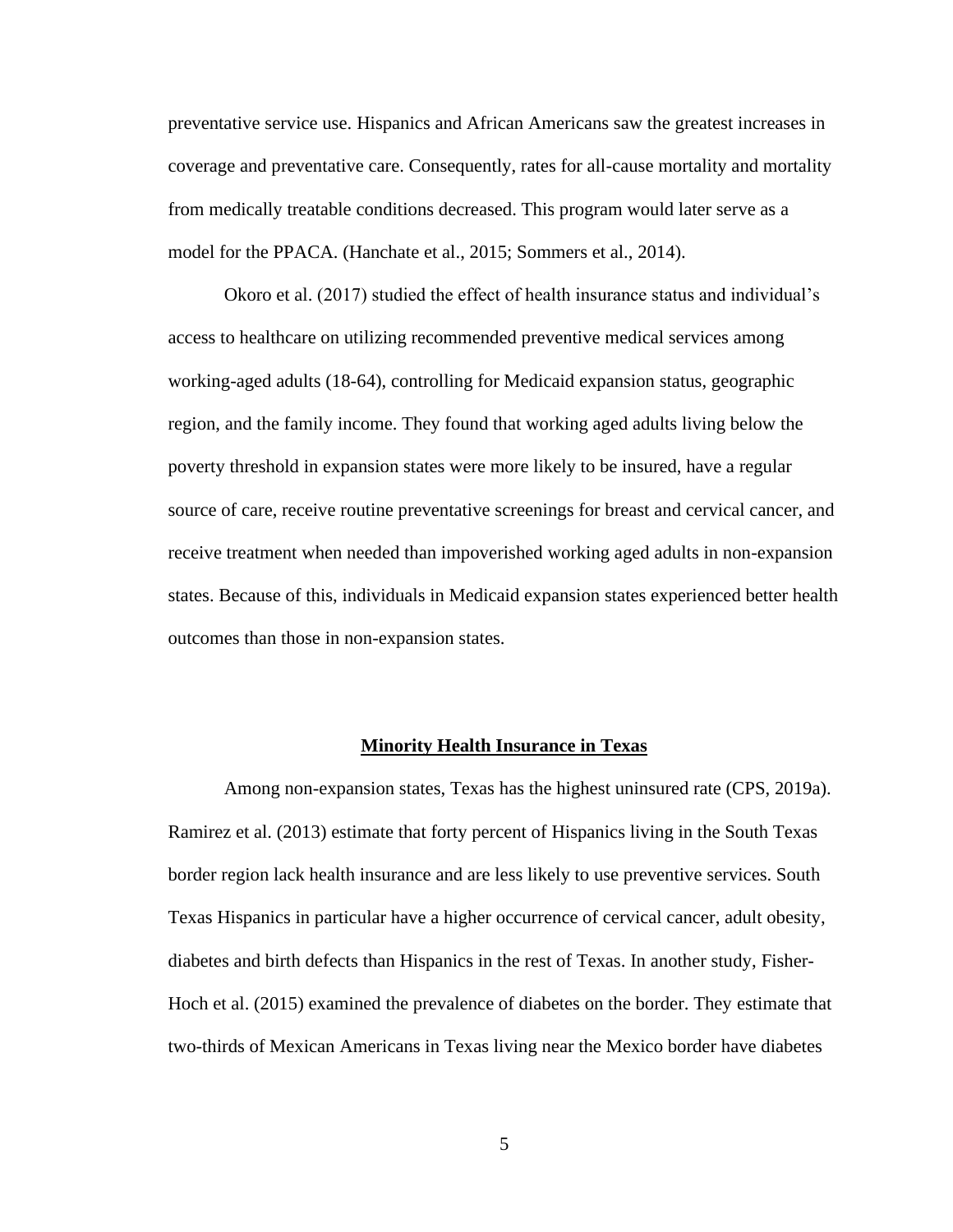or pre-diabetes, but only one-third of those with diabetes has been officially diagnosed. Having health insurance is a major factor in identifying pre-diabetes or diagnosing diabetes and receiving treatment. In addition to reducing the likelihood of developing diabetes, early medical intervention is important in preventing related health conditions such as non-alcoholic fatty liver disease and cardiovascular disease, which are also both more prevalent in South Texas than in the rest of Texas.

The greatest minority disparity in health insurance coverage in Texas appears to be the result of the high uninsured rates among noncitizens and Hispanic immigrants (Carrasquillo et al., 2000; Kao et al., 2010). Lubin (2014) states that cost, language and cultural barriers, citizenship status, stigma around receiving public assistance, and antiimmigration health care policies are all important in Hispanics' lack of health insurance coverage. Mixed-citizenship status families who are eligible for health insurance avoid it out of fear that revealing undocumented family members during enrollment would lead their deportation. These fears have also been expressed in focus group studies (Callaghan et al., 2019). These concerns are not new. Durden and Hummer (2006) found that citizenship status was a key factor in immigrant access to health care. Mexican Americans in particular had less access to care and were more likely to receive inadequate care after controlling for citizenship and socioeconomic factors. Many Hispanics living in the Texas/Mexico border region, regardless of citizenship status, frequently travel to Mexico for healthcare treatment due to health care costs in the United States. However, the quality of the care was not as good as the care that was typically provided in the United States (Brown et al., 2009; Byrd and Law 2009).

6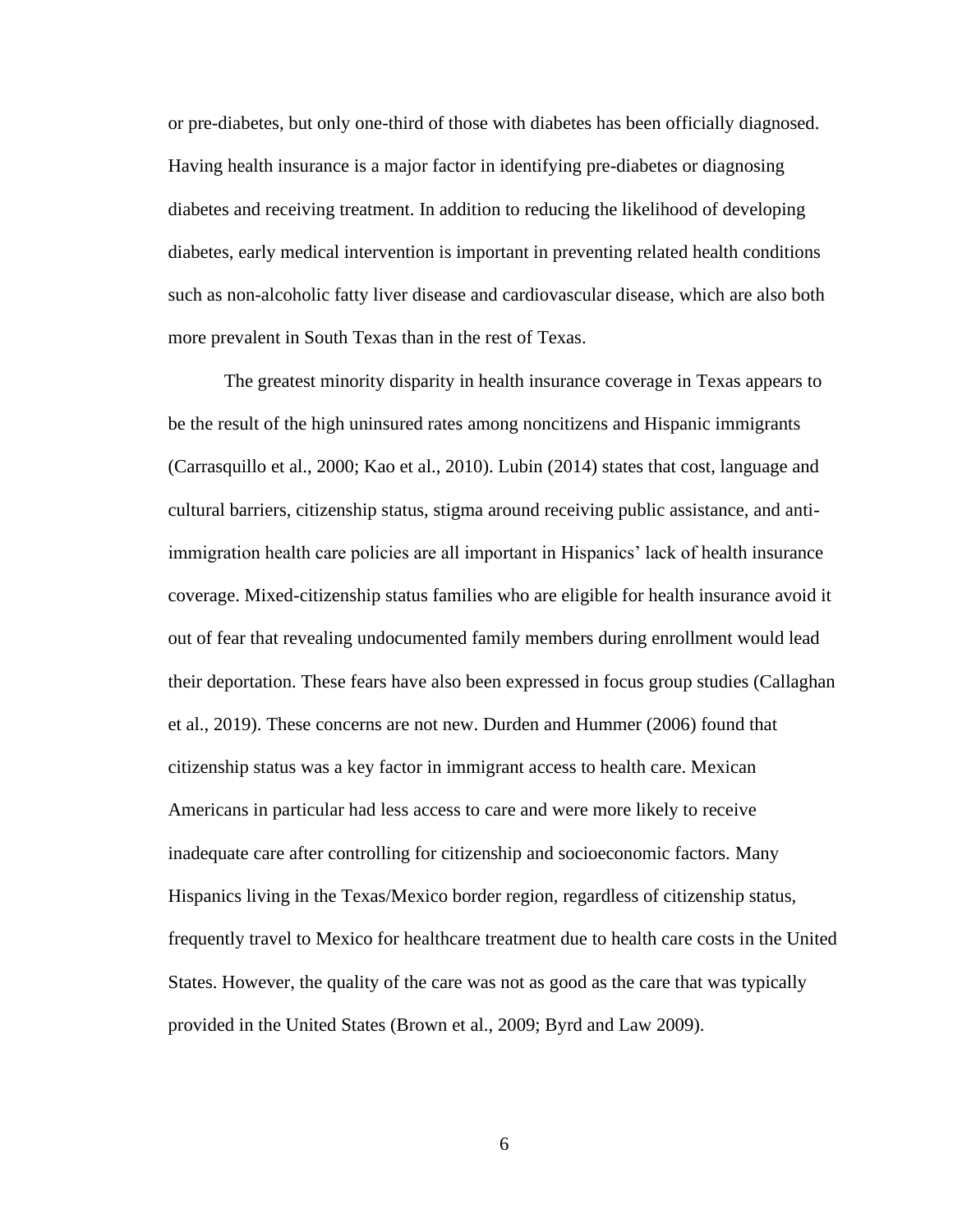Employer based healthcare is the most prevalent form of healthcare coverage in the United States. However, Luthra and Waldinger (2010) found that workers from Mexico, regardless of their citizenship status, are less likely to be eligible for employer health insurance compared to whites and African Americans. Even as subsequent generations began to earn wages comparable to whites, second and third generation immigrants were still less likely to be eligible for health insurance from their employer. Schur and Feldman (2001) found that in the past Hispanics were more likely than non-Hispanics to be employed in occupations and industries that do not offer health insurance. Despite enrolling at equal rates as whites when health insurance was offered, Hispanics were less likely to be offered health insurance plans from their employer compared to whites in the same occupation. Angel et al. (2009) studied the effect of demographic and labor force factors on whether or not an individual had employer-based health insurance. They found that male workers from Mexico were less likely to have employer-based health insurance than whites and African American males, regardless of selfemployment, employment in the public or private sector or their industry or occupation.

## **Labor Market Dualism and Nonstandard Work Arrangements**

Much of the disparities in health insurance reflects the existing dualism in the American labor market. Doeringer and Piore's (1971) dual labor market theory and Bonacich (1972) on immigration and split labor markets serves as the foundation of the current literature on labor market inequality. In their study of firm internal labor markets, Doeringer and Piore observed that white workers and black workers experienced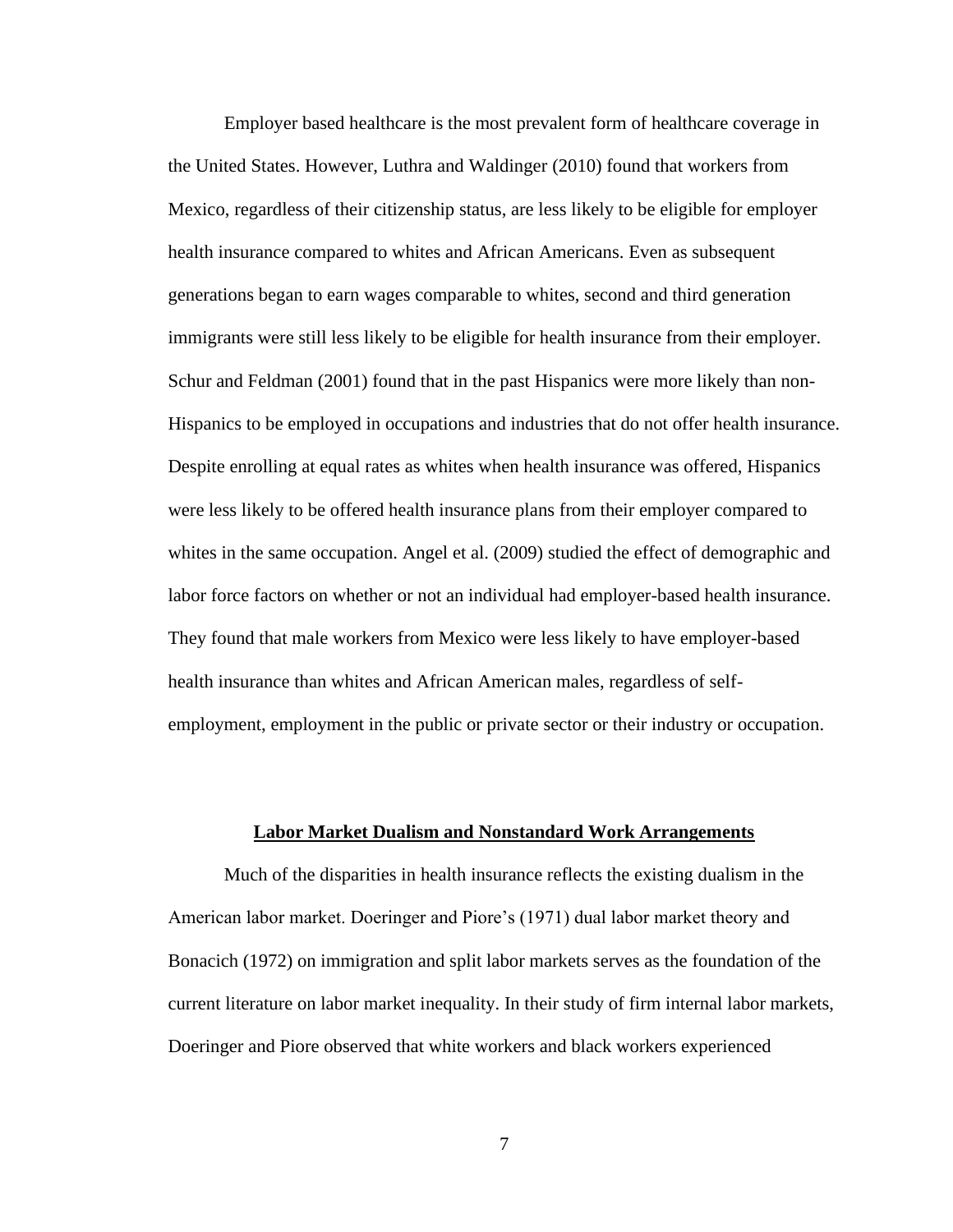different types of employment. White workers were more likely to be employed in jobs within the primary labor market where they could accumulate skills and increase their labor value by moving up a job ladder. Jobs in the primary labor market provided extrinsic benefits such as high wages, health insurance and retirement. In contrast, black workers, were much more likely to be employed in the secondary labor market where these benefits were absent. Jobs in the secondary labor market were initially considered as additional incomes for families who already had a member employed in the primary market. Secondary labor market incomes were not intended to be the sole source of income.

By the 1970's, educational attainment began to replace race and sex discrimination as the primary mechanism for sorting workers into good jobs and bad jobs. After race and sex discrimination became illegal, employers began prioritizing the hiring of highly trained and educated workers into the core of the primary market, regardless of race. These barriers perpetuated an underclass of both white and minority workers that lacked the ability to move into the primary labor market; however, this practice still disproportionately affected minority workers (Wilson, 1978).

The continued transition from a manufacturing to service based economy in the following decades resulted in the increased use of nonstandard work arrangements. Standard work arrangements refer to those that are stable, predictable, and are typically full time, while nonstandard arrangements are more precarious. Nonstandard arrangements include day laborer, temporary-employment agencies, contract employment and part-time work. Through the use of these arrangements, employers are able to increase their profits by greatly reducing their search and labor cost, i.e., pay and benefits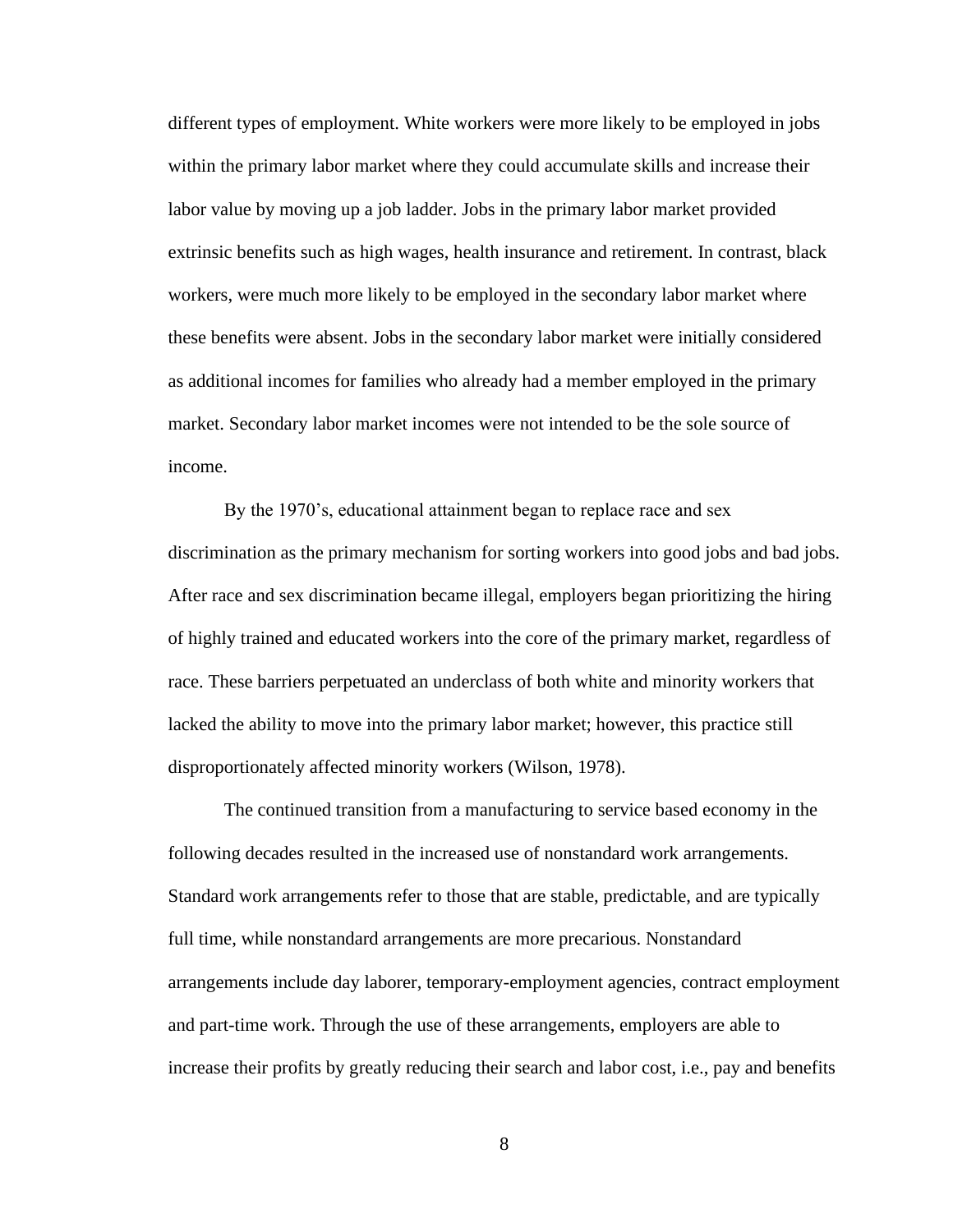for the worker. They achieve this due to the lack of employment commitment and union membership opportunities for the workers to demand higher pay and benefits (Kalleberg et al., 2000). Part time employment is particularly detrimental to the likelihood that a worker will be employed in the primary labor market, regardless of the worker's education. Further, part-time workers are more likely to experience poverty than full time workers, even when controlling for demographic and labor force variables (Hudson and Kalleberg, 2019).

The final mechanism that feeds workers into the secondary labor market is through employment restrictions imposed on noncitizens. Since the beginning of the 1970's, the United States started to experience an explosion in migration from Mexico (Poston and Bouvier, 2017). Consequently, a split labor market emerged in which the Hispanic immigrant workforce had an overall cheaper price for their labor than white workers of the same jobs (Bonacich, 1972). Since the late 1980s, employment in a standard or nonstandard work arrangement and citizenship have become greater determinants to whether or not a worker will be employed in a job that offers high pay and benefits, regardless of the worker's human capital (Hudson, 2007).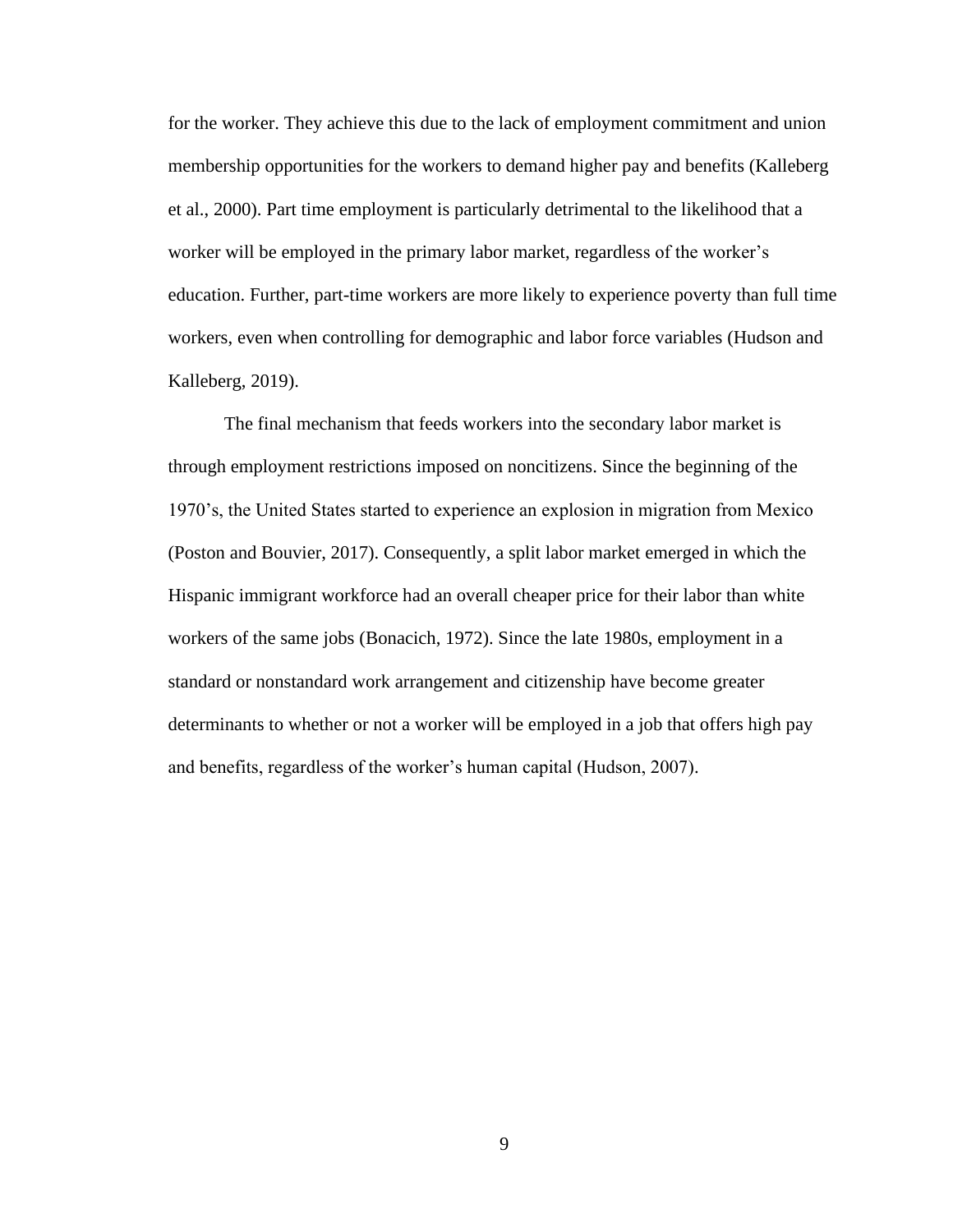## **THEORY AND HYPOTHESIS**

I theorize that three factors contribute to minority worker's disparity in health insurance coverage in Texas: educational attainment, citizenship, and employment in a nonstandard work arrangement. Black and Hispanic workers typically have lower levels of educational attainment, which limits their ability to access high quality jobs in the service sector, Hispanic worker's immigration status limits their employment opportunities, and both are likely to work in occupations that employ noncitizens and part-time workers. Workers in occupations characterized by the employment of part-time and noncitizen workers, regardless of their personal characteristics, are disadvantaged by association. I hypothesize that controlling for three things will reduce the odds that black and Hispanic workers will be uninsured: (1) the worker's educational attainment, (2) their citizenship status, and (3) their employment in an occupation that employs noncitizen and part-time workers.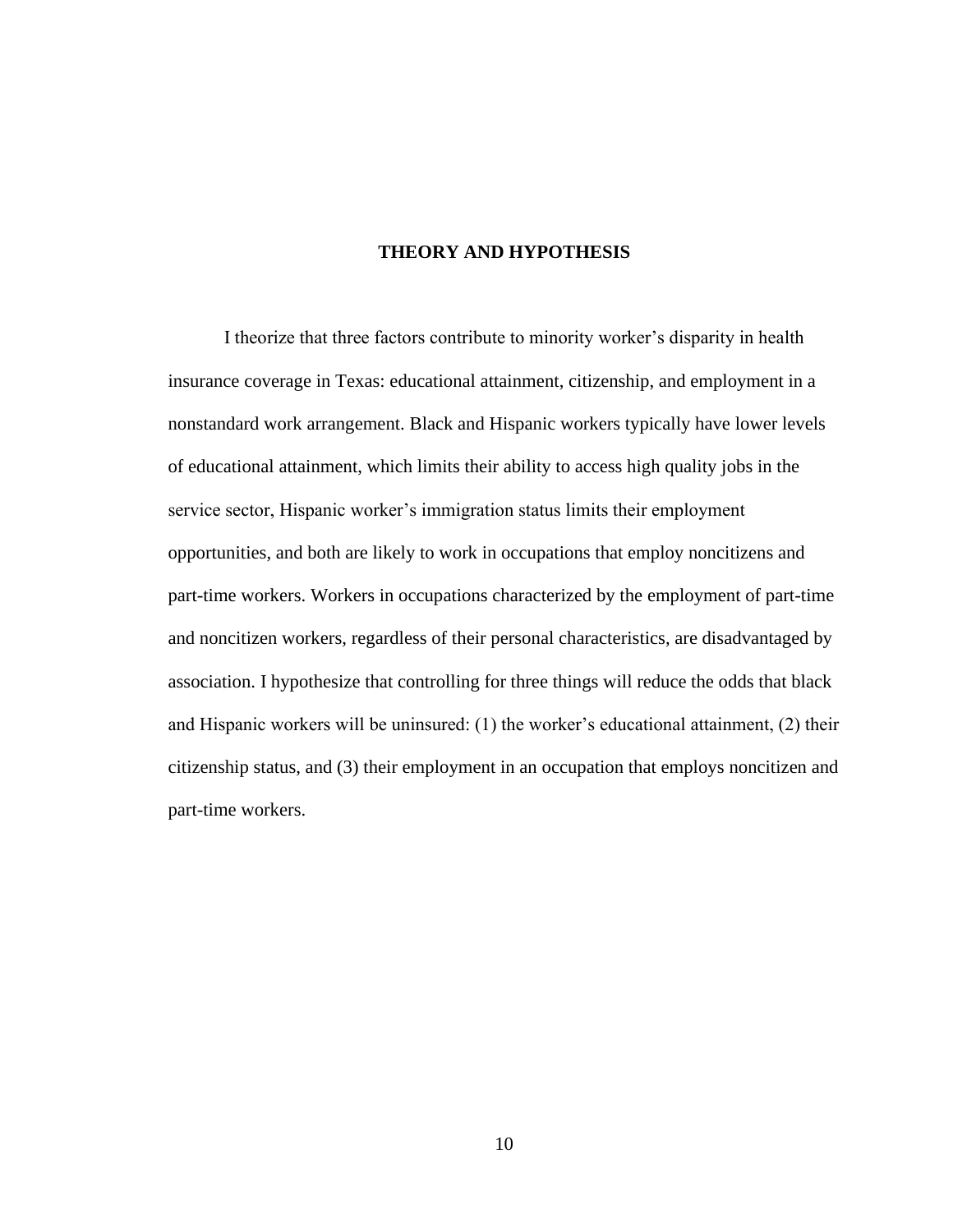## **METHODS AND DATA**

#### **Data**

This analysis uses pooled data from the Annual Social and Economic Supplement (ASEC) to the Current Population Survey (CPS) to examine the effect of race and ethnicity on health insurance coverage in Texas. The CPS is a multistage cluster sample collected by the U.S. Census Bureau by interviewing around 54,000 households each month. The ASEC includes questions on health insurance as well as other household and individual data. Households are surveyed in rotations of four-months-on, eight-monthsoff, then four-months-on again. Because the second round of surveys occur during the same months as the previous year, I only included the years 2015, 2017, and 2019 as respondents would be included twice if I pooled consecutive years. The final part of my analysis uses a hierarchical linear model, I have added cases from the 2011 and 2013 ASECs to increase the occupational sample size. Cases from the 2015, 2017, and 2019 ASECs are restricted to employed working-age adults from Texas for a total of 14,477 cases. I restricted the sample to working-age adults (18-61) due to early retirement and enrollment in Medicare at age 62 (Ssa.gov, n.d.).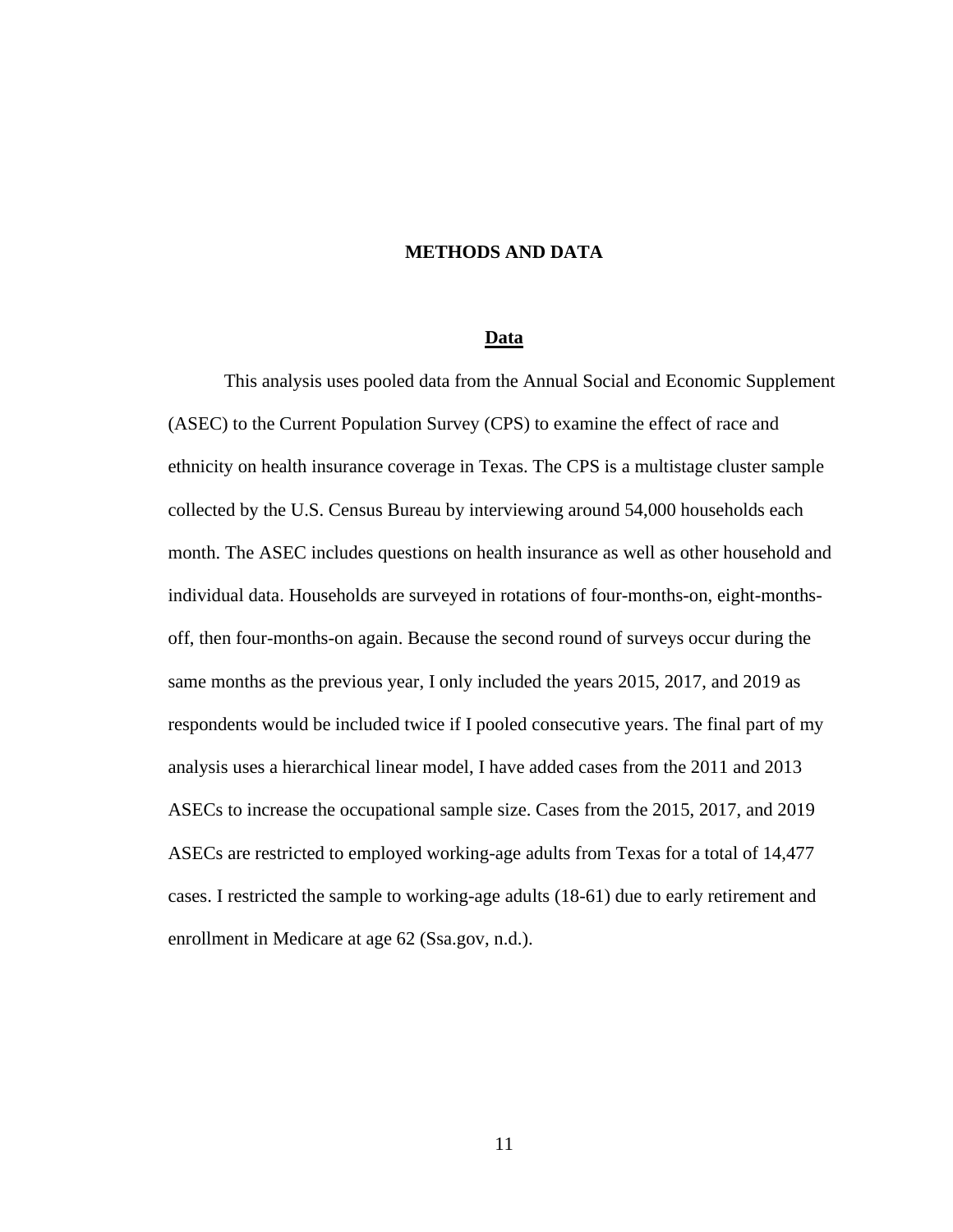#### **Dependent Variable**

The ASEC includes data on health insurance coverage from the following sources: Medicare, Medicaid, U.S. Military insurance, privately purchased or employer provided insurance, and insurance obtained through another person. Responses regarding health insurance in the 2015 and 2017 ASECs pertain to the previous years of 2014 and 2016 respectively. The 2019 ASEC health insurance question uses health insurance data collected in 2019 (CPS 2019b). These sources were recoded into mutually exclusive categories to avoid the possibility of respondents being included in more than one category of coverage. Individuals in the sample who reported having Medicare are assigned to the "Medicare" category regardless of if they had additional types of health insurance. Next, the remaining individuals with Medicaid were assigned to the "Medicaid" group. This method of categorizing health insurance types was employed on the remaining sources of coverage, prioritizing the order of the categories. So, for example, individuals receiving health insurance through another person do not have Medicare, Medicaid, military insurance or employer provided health insurance. The dependent variable in my multivariate analysis is a binary variable. In keeping with the bad jobs literature, individuals without health insurance are coded 1, and those with health insurance from any source are coded 0.

## **Independent Variables**

The independent variables in my multivariate analysis include the following: age, sex, race/ethnicity, citizenship status, educational attainment, student status, part time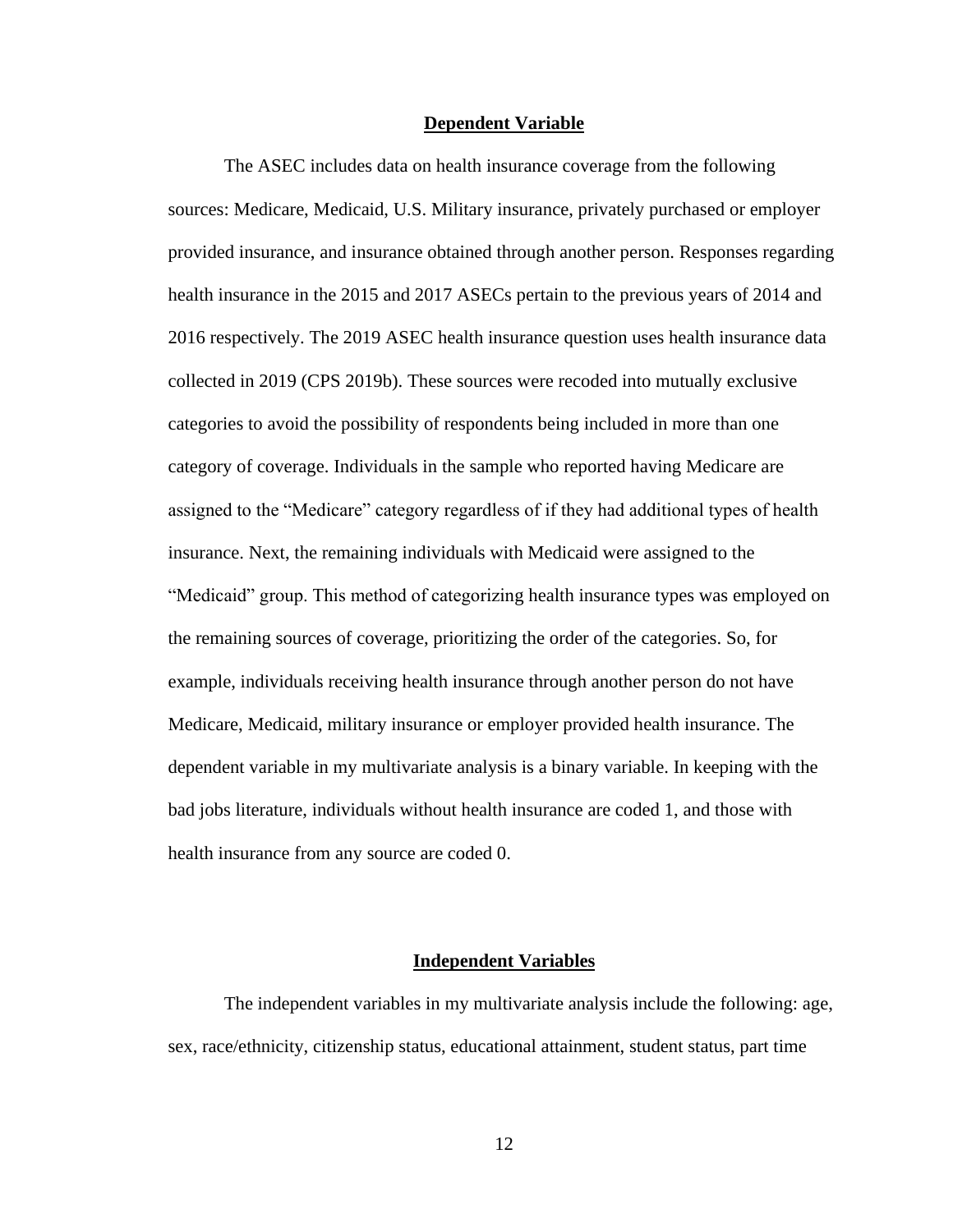employment, and a poverty level family income variable. Age is measured in years. The remainder of the independent variables are coded as dummy variables. "Female" represents the sex of the respondent. Females are coded 1; men are the reference group. Variables for race/ethnicity include "white", "black", "Asian" and "Hispanic." The Hispanic category include all those who reported Hispanic ethnicity regardless of race. Otherwise, respondents are categorized by their reported race. Native Americans, Hawaiian and Pacific Islanders and mixed race individuals are excluded from the analysis due to insufficient cases. The variable "noncitizen" denotes the citizenship status of the respondent; noncitizens are coded 1. Educational attainment variables include "less than high-school," "some college," "Trade school," "Junior college," "Bachelor's degree," "Master's degree," "Professional degree," and "PhD." Highschool graduates are the reference group. Respondents currently enrolled as a student are coded 1 for the "in school" variable. Respondents with family level poverty earnings are coded 1. Variables for "the year 2014," "the year 2016," and "the year 2019" are also included. Health insurance data from 2019 is the reference year.

In the last part of my analysis, I use a hierarchical linear random intercept model (HLM) to capture the effect of the worker's occupational characteristics. The HLM analysis uses detailed level measures for the occupation of the worker. Occupational characteristics measure the proportion of workers in an occupational who have a particular characteristic. The proportion of part-time employees in an occupation measures nonstandard work arrangements. Occupational variables are also characterized by the proportion of Asian workers, black workers, Hispanic workers, noncitizen workers, college graduates, or female workers in an occupation.

13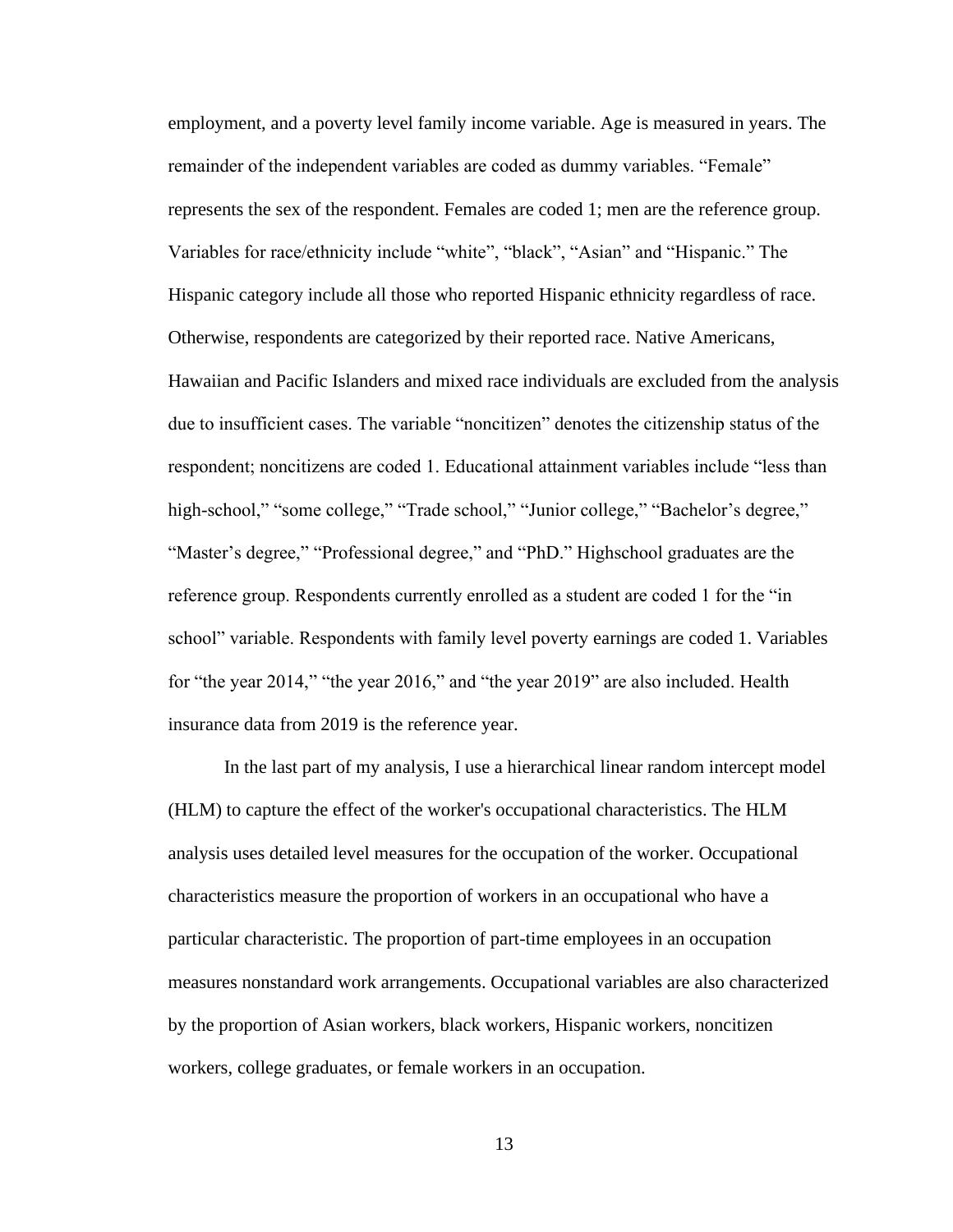### **Analysis Methods**

I examine the distributions of employed working-age (18-61) Texans to employed working-age individuals in the rest of the United States, excluding Texas, across six different health insurance categories for 2014, 2016 and 2019. I then present the same distribution across four race and ethnicity groups as well as Hispanic citizens and noncitizens. I include descriptive statistics for all the variables included in my multivariate analyses. In order to account for racial and ethnic disparities in health insurance coverage in Texas, I estimate a series of multivariate models using logistic regression and hierarchical linear models (HLM).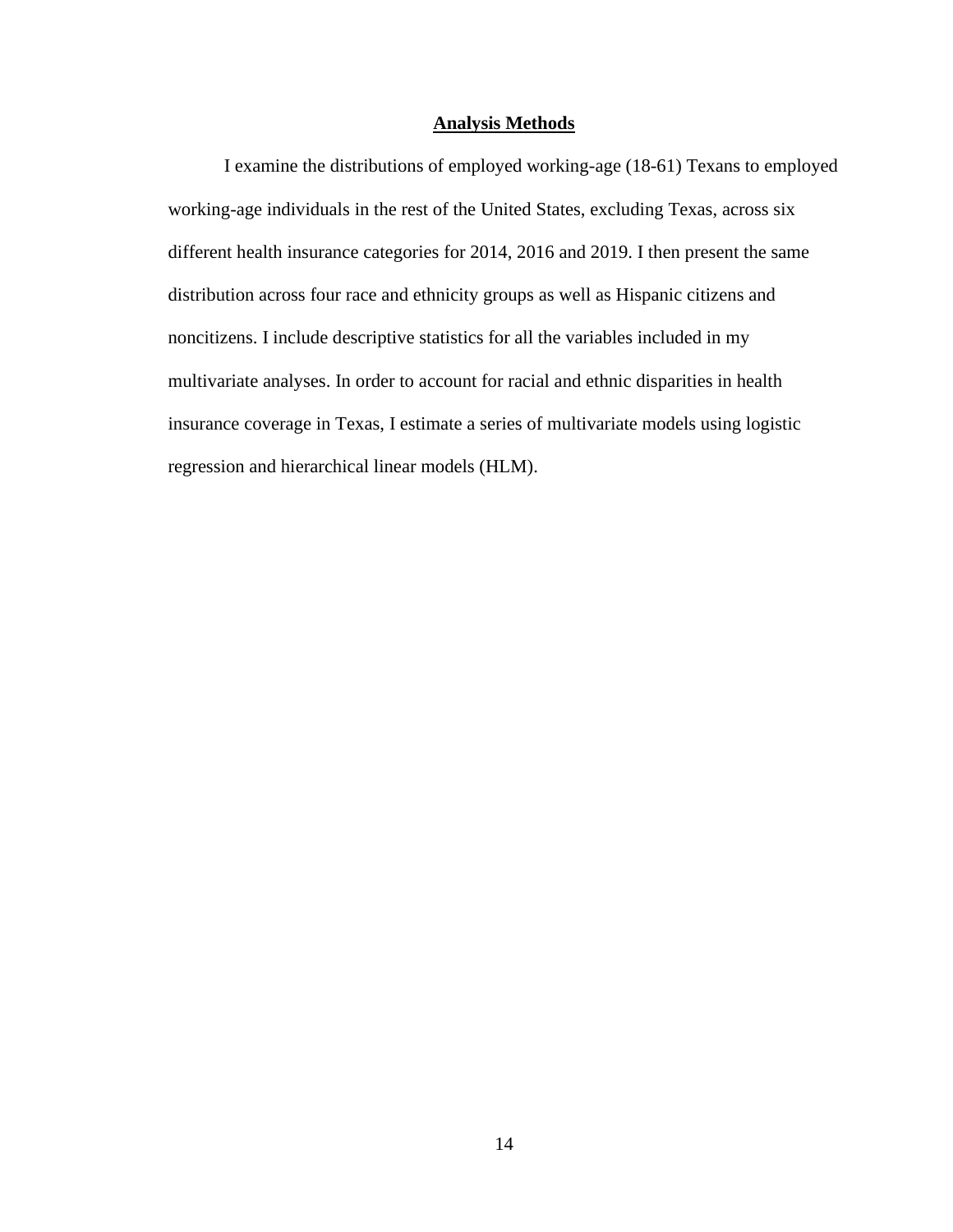## **ANALYSIS AND RESULTS**

Table 1 provides distributions across six insurance types for the employed

working age Texan population (age 18-61) compared to the same population in the rest of

the United States by year.

## **Table 1. Percent Distributions of Employed Working Aged (18-61) Texans Compared to the Same Group in the Rest of the US\* Across Health Insurance Coverage Categories By Year (a).**

|                                                  | <b>Texas</b> | <b>Rest of US</b> | <b>Texas</b> | <b>Rest of US</b> | <b>Texas</b> | <b>Rest of US</b> |
|--------------------------------------------------|--------------|-------------------|--------------|-------------------|--------------|-------------------|
| <b>Insurance Status</b>                          |              | 2014              |              | 2016              |              | 2019              |
| <b>Medicare</b>                                  | 0.3          | 0.5               | 0.5          | 0.5               | 0.8          | 0.8               |
| <b>Medicaid</b>                                  | 4.1          | 9.3               | 4.3          | 10.3              | 2.9          | 8.8               |
| <b>Military Related Insurance</b>                | 2.4          | 2.5               | 3.0          | 2.6               | 2.9          | 2.2               |
| <b>Employer Provided and Privately Purchased</b> | 55.7         | 55.3              | 55.5         | 56.2              | 53.7         | 56.9              |
| <b>Provided by Another Person</b>                | 16.4         | 20.0              | 17.7         | 19.9              | 17.4         | 20.8              |
| No Health Insurance                              | 21.1         | 12.4              | 19.1         | 10.5              | 22.4         | 10.6              |
| Total                                            | 100          | 100               | 100          | 100               | 100          | 100               |
| Unweighted N                                     | 5104         | 76594             | 4906         | 71971             | 4700         | 70143             |

\*Weighted Estimates

(a) The insurance data for 2014 and 2016 was collected in the 2015 and 2017 ASECs respectively.

The insurance data for 2019 was collected in the same year.

The analysis is restricted to the civilian population.

There are three noteworthy disparities in health insurance coverage between workers in Texas and in the rest of the United States. First, fewer employed workers in Texas receive Medicaid than workers in the rest of the United States. Second, almost twice as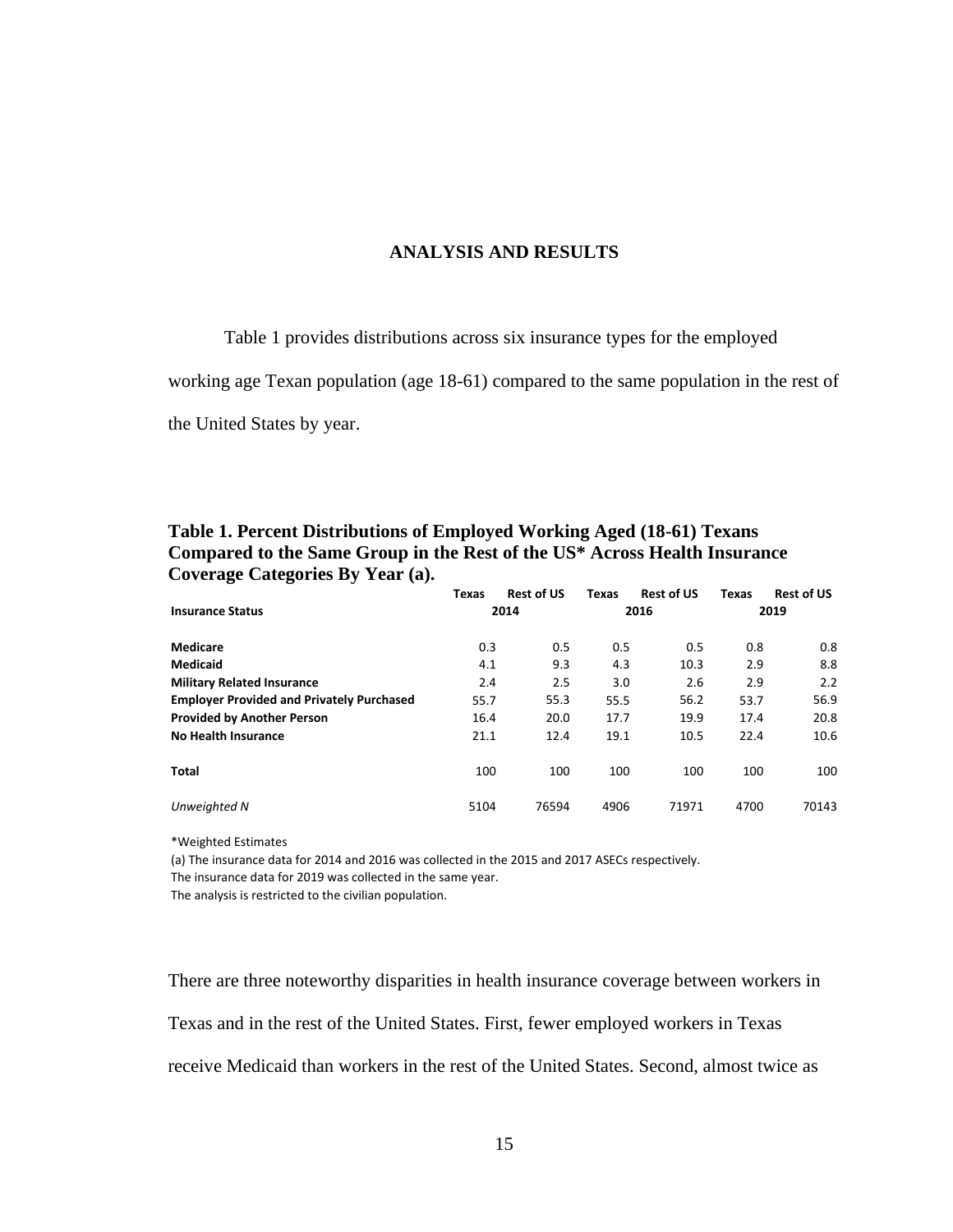many workers in Texas are uninsured than in the United States. This is likely due to the lack of Medicaid coverage for the employed working age population in Texas. This suggests the need for more research comparing expansion and non-expansion states. The lastly is the rate at which health insurance is provided by another person. The PPACA provision allowing adults under the age of 26 has not completely eliminated this disparity.

Table 2 offers the same descriptive model for each of the included racial and ethnic groups.

|                                              | <b>Texas</b> | <b>Rest of US</b> | <b>Texas</b> | <b>Rest of US</b> | <b>Texas</b> | <b>Rest of US</b> |  |
|----------------------------------------------|--------------|-------------------|--------------|-------------------|--------------|-------------------|--|
| <b>Insurance Status</b>                      | 2014         |                   |              | 2016              |              | 2019              |  |
| <b>Medicare</b>                              | 0.2          | 0.5               | 0.8          | 0.4               | 1.2          | 0.8               |  |
| <b>Medicaid</b>                              | 2.8          | 6.9               | 2.2          | 7.5               | 1.3          | 6.1               |  |
| <b>Military Related Insurance</b>            | 2.7          | 2.5               | 3.7          | 2.7               | 3.6          | 2.2               |  |
| <b>Employer Provided/Privately Purchased</b> | 63.0         | 58.5              | 62.8         | 59.0              | 63.3         | 59.9              |  |
| <b>Provided by Another Person</b>            | 19.0         | 22.2              | 21.1         | 22.0              | 19.6         | 23.6              |  |
| No Health Insurance                          | 12.4         | 9.3               | 9.4          | 8.2               | 11.1         | 7.3               |  |
| Total                                        | 100          | 100               | 100          | 100               | 100          | 100               |  |
| Unweighted N                                 | 1974         | 48360             | 1874         | 44470             | 1666         | 43094             |  |

**Table 2. Percent Distributions of Employed Working Aged (18-61) White Texans Compared to the Same Group in the Rest of the US\* Across Health Insurance Coverage Categories By Year (a).**

\*Weighted Estimates

(a) The insurance data for 2014 and 2016 was collected in the 2015 and 2017 ASECs respectively.

The insurance data for 2019 was collected in the same year.

The analysis is restricted to the civilian population.

Several findings are evident when comparing employed working age adults in Texas to the same population in the rest of the United States. First, the disparities in Medicaid coverage between workers in Texas and workers in the United States remains when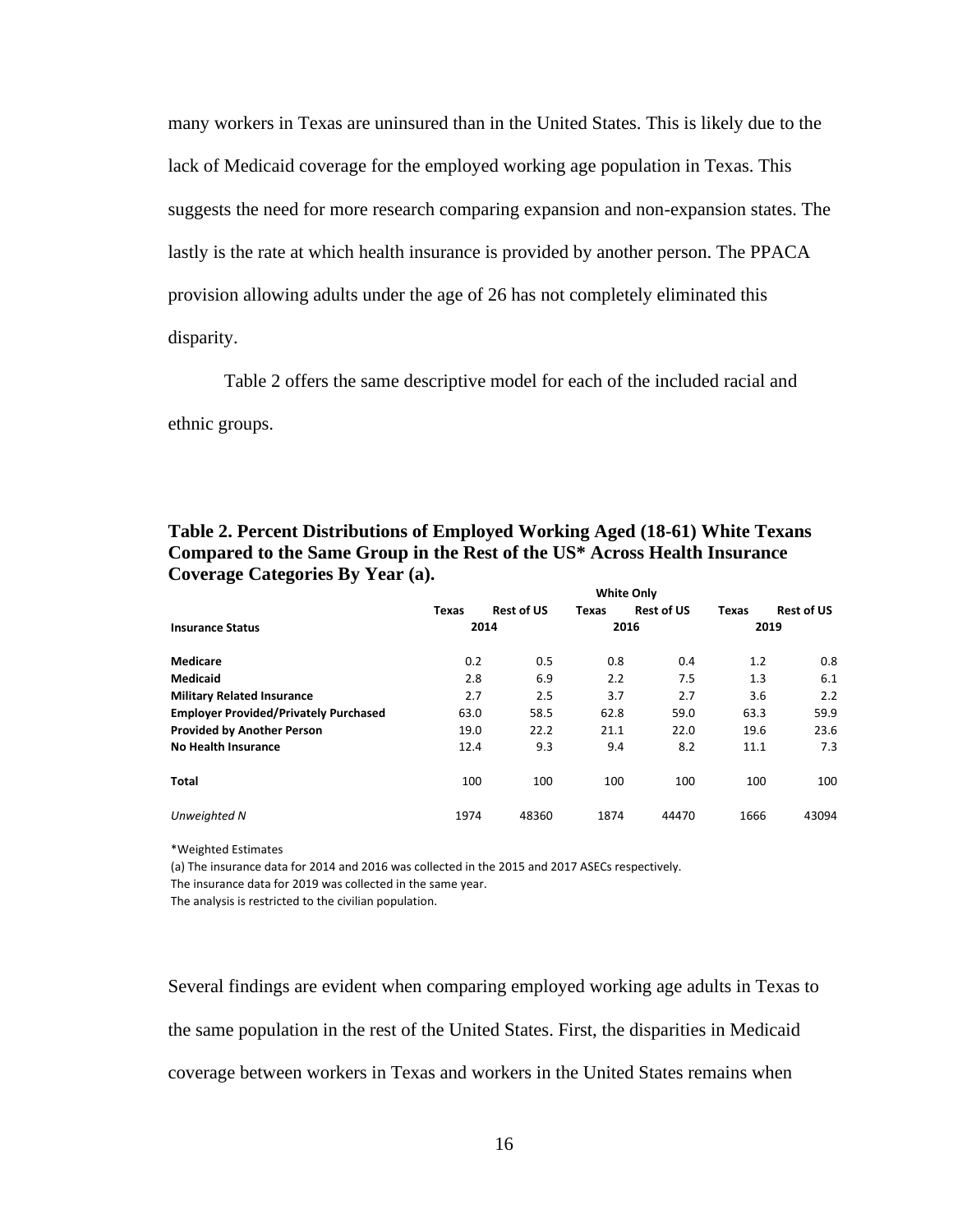looking at white workers only. However, the proportion of white working Texans who receive health insurance through an employer is greater than that of the rest of the United States. Second, white workers in Texas experience greater uninsured rates than white workers in the rest of the United States.

#### **Table 3. Percent Distributions of Employed Working Aged (18-61) Black Texans Compared to the Same Group in the Rest of the US\* Across Health Insurance Coverage Categories By Year (a). Black Only**

| Texas                           | <b>Rest of US</b> | Texas                                            | <b>Rest of US</b> | <b>Texas</b>                                                                         | <b>Rest of US</b> |
|---------------------------------|-------------------|--------------------------------------------------|-------------------|--------------------------------------------------------------------------------------|-------------------|
| 2014<br><b>Insurance Status</b> |                   |                                                  |                   |                                                                                      |                   |
|                                 | 0.7               |                                                  | 0.7               | 1.3                                                                                  | 1.3               |
| 6.2                             | 12.0              |                                                  | 13.5              | 2.7                                                                                  | 12.3              |
|                                 | 3.5               |                                                  | 3.5               | 3.9                                                                                  | 2.8               |
|                                 | 55.5              |                                                  | 55.9              | 58.0                                                                                 | 57.4              |
|                                 | 14.2              |                                                  | 13.7              | 17.7                                                                                 | 14.0              |
|                                 | 14.2              |                                                  | 12.7              | 16.5                                                                                 | 12.2              |
|                                 | 100               |                                                  | 100               | 100                                                                                  | 100               |
|                                 | 8052              |                                                  | 7608              | 488                                                                                  | 7178              |
|                                 |                   | 0.4<br>2.5<br>57.8<br>13.9<br>19.1<br>100<br>545 |                   | <b>BIACK UNIV</b><br>2016<br>0.6<br>7.6<br>2.3<br>60.4<br>13.9<br>15.2<br>100<br>495 | 2019              |

\*Weighted Estimates

(a) The insurance data for 2014 and 2016 was collected in the 2015 and 2017 ASECs respectively.

The insurance data for 2019 was collected in the same year.

The analysis is restricted to the civilian population.

Comparing black and white workers in Texas reveals a stark difference in health

insurance coverage for black workers. In March of 2019, black workers experience

substantially greater uninsured rates than white workers.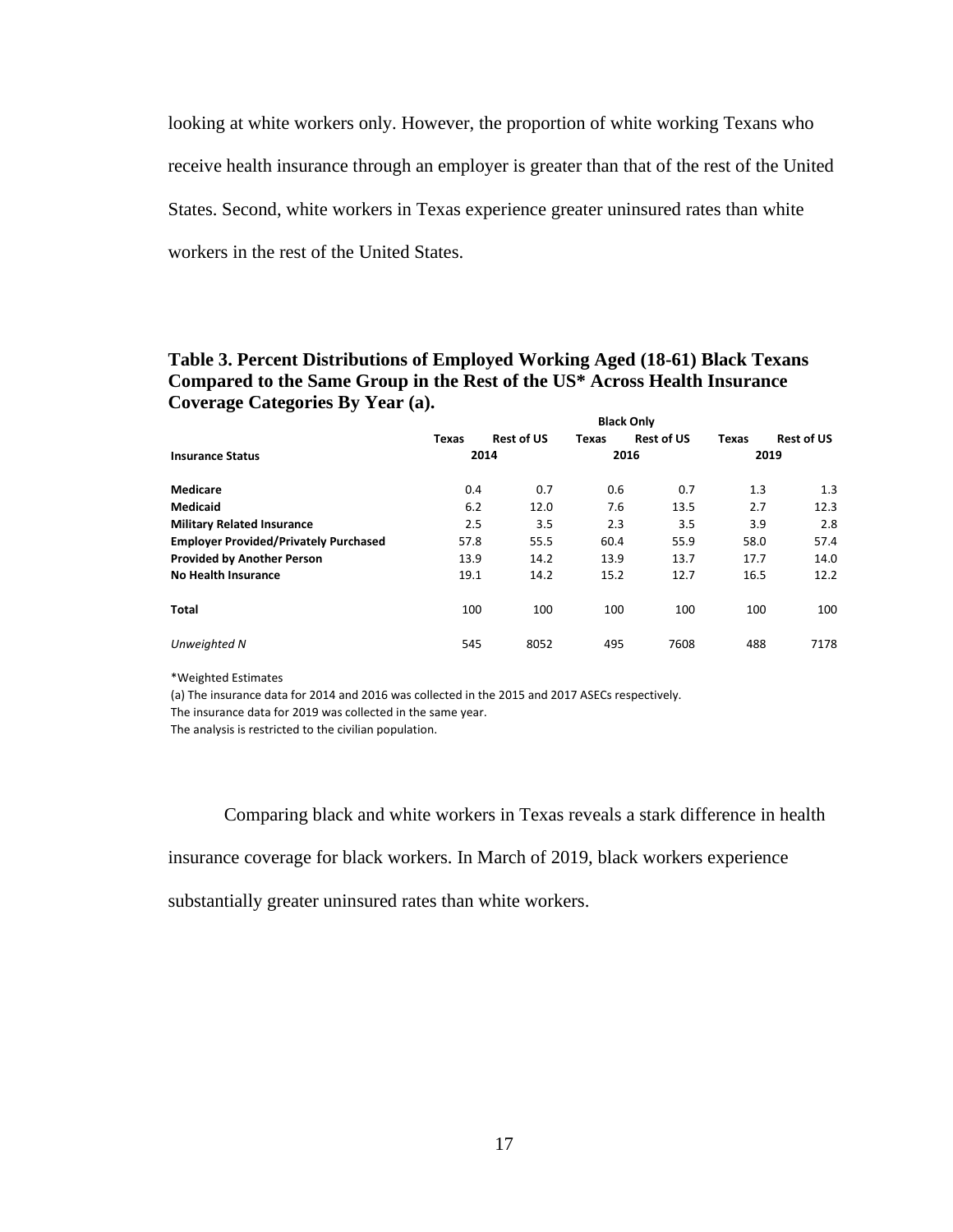#### **Table 4. Percent Distributions of Employed Working Aged (18-61) Asian Texans Compared to the Same Group in the Rest of the US\* Across Health Insurance Coverage Categories By Year (a). Asian Only**

|                                              | Texas | <b>Rest of US</b> | Texas | <b>Rest of US</b> | Texas | <b>Rest of US</b> |
|----------------------------------------------|-------|-------------------|-------|-------------------|-------|-------------------|
| <b>Insurance Status</b>                      | 2014  |                   | 2016  | 2019              |       |                   |
| Medicare                                     | 0.0   | 0.2               | 0.0   | 0.2               | 0.0   | 0.7               |
| <b>Medicaid</b>                              | 2.9   | 10.4              | 4.9   | 10.5              | 1.3   | 10.0              |
| <b>Military Related Insurance</b>            | 1.7   | 1.5               | 0.5   | 1.4               | 1.8   | 1.4               |
| <b>Employer Provided/Privately Purchased</b> | 65.2  | 59.0              | 66.0  | 59.9              | 62.1  | 60.6              |
| <b>Provided by Another Person</b>            | 21.6  | 19.6              | 18.5  | 20.9              | 23.7  | 19.7              |
| <b>No Health Insurance</b>                   | 8.6   | 9.2               | 10.2  | 7.1               | 11.1  | 7.5               |
| Total                                        | 100   | 100               | 100   | 100               | 100   | 100               |
| Unweighted N                                 | 255   | 4822              | 253   | 4806              | 261   | 4669              |

\*Weighted Estimates

(a) The insurance data for 2014 and 2016 was collected in the 2015 and 2017 ASECs respectively.

The insurance data for 2019 was collected in the same year.

The analysis is restricted to the civilian population.

In 2019, the distribution of Asian workers in Texas across health insurance coverage was similar to that of white workers. The one exception is insurance provided by another person, which is somewhat higher for Asian workers than for whites.

Hispanic workers in Texas experience the greatest deviation in health insurance coverage compared to white workers. First, Hispanic workers have the largest proportion of coverage through Medicaid compared to the other race and ethnic groups. However, compared to Texas, the percentage of Hispanic workers in the United States enrolled in Medicaid is about three times greater.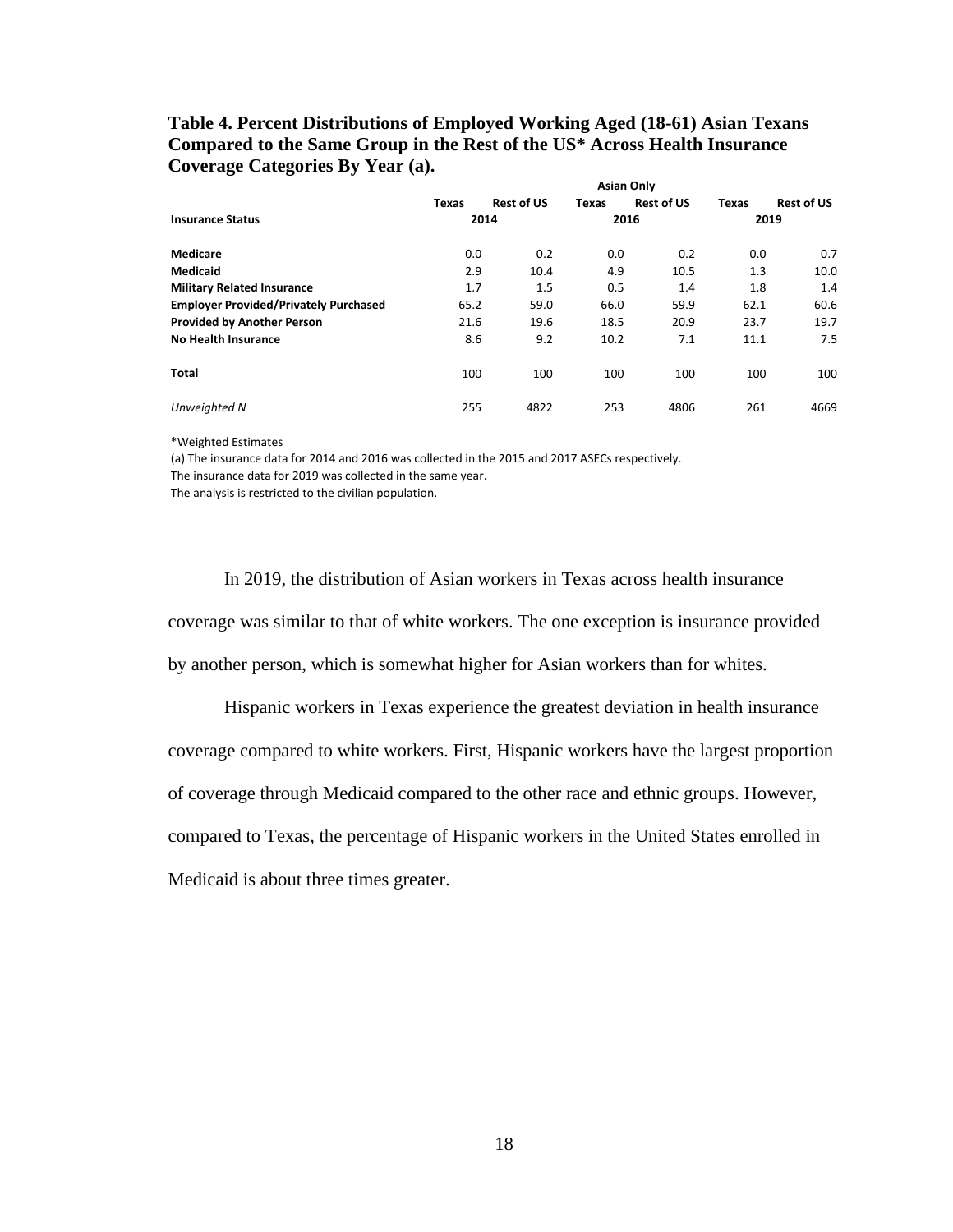#### **Table 5. Percent Distributions of Employed Working Aged (18-61) Hispanic Texans Compared to the Same Group in the Rest of the US\* Across Health Insurance Coverage Categories By Year (a). Hispanic**

|                                              | Texas | <b>Rest of US</b> | Texas | <b>Rest of US</b> | Texas | <b>Rest of US</b> |  |
|----------------------------------------------|-------|-------------------|-------|-------------------|-------|-------------------|--|
| <b>Insurance Status</b>                      |       | 2014              |       | 2016              |       | 2019              |  |
| Medicare                                     | 0.3   | 0.5               | 0.1   | 0.4               | 0.3   | 0.6               |  |
| <b>Medicaid</b>                              | 5.4   | 16.6              | 5.5   | 18.4              | 4.8   | 15.9              |  |
| <b>Military Related Insurance</b>            | 2.1   | 1.6               | 2.4   | 1.6               | 2.0   | 1.4               |  |
| <b>Employer Provided/Privately Purchased</b> | 44.9  | 41.3              | 44.2  | 44.7              | 41.7  | 44.4              |  |
| <b>Provided by Another Person</b>            | 13.2  | 14.9              | 14.6  | 15.6              | 13.6  | 15.3              |  |
| <b>No Health Insurance</b>                   | 34.1  | 25.1              | 33.1  | 19.3              | 37.6  | 22.4              |  |
| Total                                        | 100   | 100               | 100   | 100               | 100   | 100               |  |
| Unweighted N                                 | 2248  | 12977             | 2219  | 12859             | 2199  | 12952             |  |

\*Weighted Estimates

(a) The insurance data for 2014 and 2016 was collected in the 2015 and 2017 ASECs respectively.

The insurance data for 2019 was collected in the same year.

The analysis is restricted to the civilian population.

Second, Hispanic workers in Texas are less likely to have of health insurance provided by their employer than any of the race and ethnic groups. Third, Hispanic workers have a noticeably lower rate of coverage through another person than white workers in Texas. Fourth, Hispanic workers in Texas and in the rest of the United States have the greatest uninsured rate compared to the other race and ethnic groups; the difference between the uninsured rate of Hispanic workers in Texas and the rest of the United States is the greatest of any of the race and ethnic groups.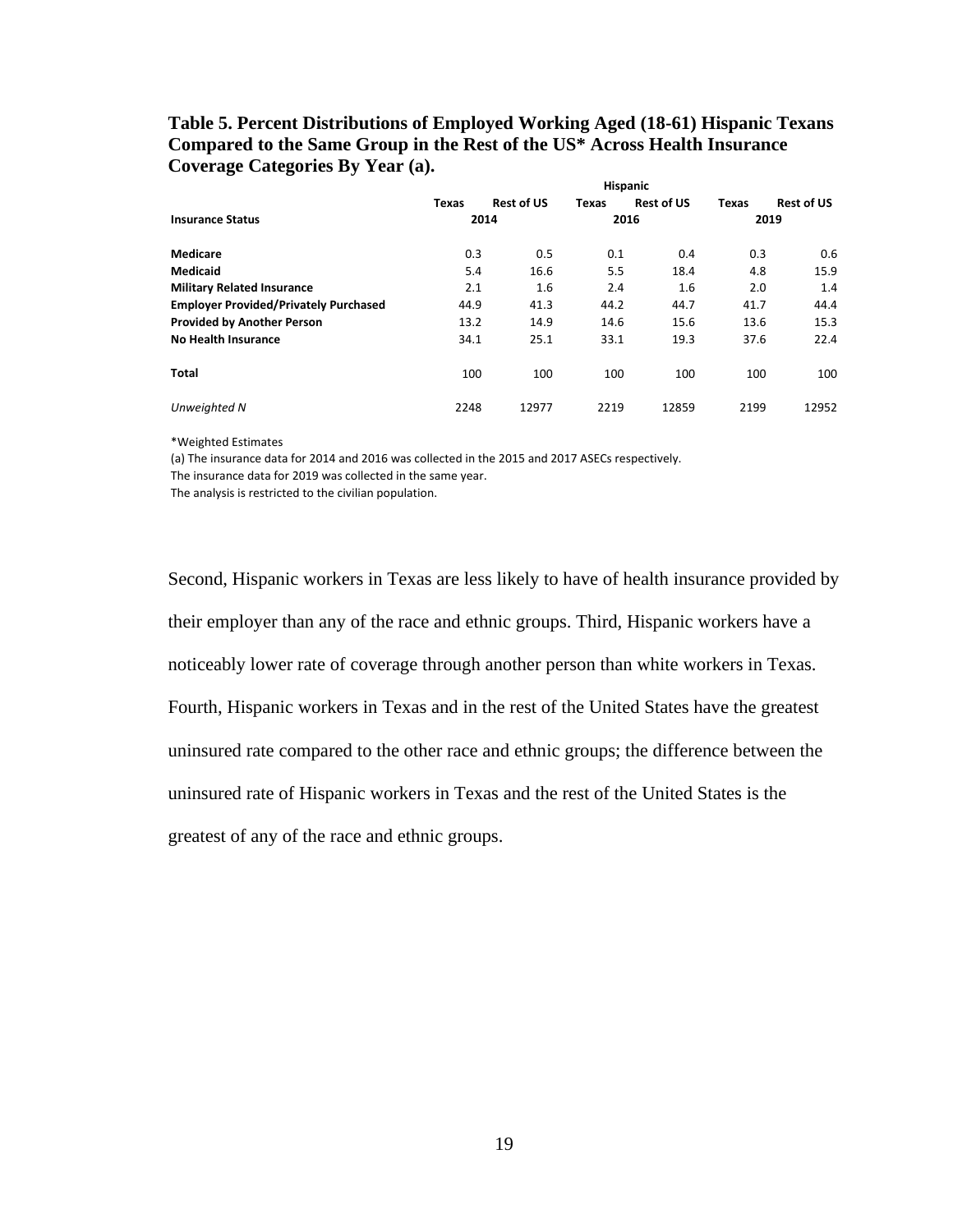## **Table 6. Percent Distributions of Employed Working Aged (18-61) Hispanic Citizen and Hispanic Noncitizen Texans Compared to the Same Group in the Rest of the US\* Across Health Insurance Coverage Categories By Year (a).**

|                                              | <b>Hispanic Citizen</b> |                   |                            |                   |               |                   |  |
|----------------------------------------------|-------------------------|-------------------|----------------------------|-------------------|---------------|-------------------|--|
|                                              | Texas                   | <b>Rest of US</b> | Texas                      | <b>Rest of US</b> | Texas         | <b>Rest of US</b> |  |
| <b>Insurance Status</b>                      | 2014                    |                   | 2016                       |                   | 2019          |                   |  |
| <b>Medicare</b>                              | 0.4                     | 0.5               | 0.2                        | 0.4               | 0.4           | 0.7               |  |
| <b>Medicaid</b>                              | 5.6                     | 16.1              | 4.5                        | 17.4              | 4.7           | 14.6              |  |
| <b>Military Related Insurance</b>            | 2.8                     | 2.1               | 2.8                        | 2.2               | 2.7           | 1.8               |  |
| <b>Employer Provided/Privately Purchased</b> | 52.4                    | 48.2              | 51.8                       | 50.6              | 47.6          | 51.2              |  |
| <b>Provided by Another Person</b>            | 16.5                    | 17.4              | 17.3                       | 17.5              | 16.0          | 17.9              |  |
| <b>No Health Insurance</b>                   | 22.2                    | 15.8              | 23.4                       | 11.9              | 28.6          | 13.8              |  |
| <b>Total</b>                                 | 100                     | 100               | 100                        | 100               | 100           | 100               |  |
| Unweighted N                                 | 1508                    | 8657              | 1530                       | 8802              | 1551          | 9064              |  |
|                                              |                         |                   | <b>Hispanic Noncitizen</b> |                   |               |                   |  |
| <b>Insurance Status</b>                      | Texas<br>2014           | <b>Rest of US</b> | Texas<br>2016              | <b>Rest of US</b> | Texas<br>2019 | <b>Rest of US</b> |  |

| Medicare                                     | 0.1  | 0.4  | 0.0  | 0.3  | 0.3  | 0.3  |
|----------------------------------------------|------|------|------|------|------|------|
| <b>Medicaid</b>                              | 4.9  | 17.7 | 7.6  | 20.5 | 5.2  | 18.9 |
| <b>Military Related Insurance</b>            | 0.8  | 0.7  | 1.6  | 0.4  | 0.2  | 0.3  |
| <b>Employer Provided/Privately Purchased</b> | 30.3 | 27.8 | 27.7 | 32.4 | 27.7 | 28.9 |
| <b>Provided by Another Person</b>            | 6.8  | 10.1 | 8.9  | 11.7 | 7.7  | 9.5  |
| No Health Insurance                          | 57.0 | 43.3 | 54.2 | 34.7 | 58.9 | 42.1 |
| Total                                        | 100  | 100  | 100  | 100  | 100  | 100  |
| Unweighted N                                 | 740  | 4320 | 689  | 4057 | 648  | 3888 |

\*Weighted Estimates

(a) The insurance data for 2014 and 2016 was collected in the 2015 and 2017 ASECs respectively.

The insurance data for 2019 was collected in the same year.

The analysis is restricted to the civilian population.

Comparing Hispanic citizen and noncitizen workers to white workers reveals several noteworthy findings. First, Hispanic workers, regardless of citizenship, still have the largest proportion of enrollment in Medicaid in Texas and in the rest of the United States. However, the proportions of both Hispanic citizens and noncitizens workers with Medicaid in Texas remain drastically less than Medicaid enrollment of both Hispanic citizens and noncitizen workers in the rest of the United States. Second, Hispanics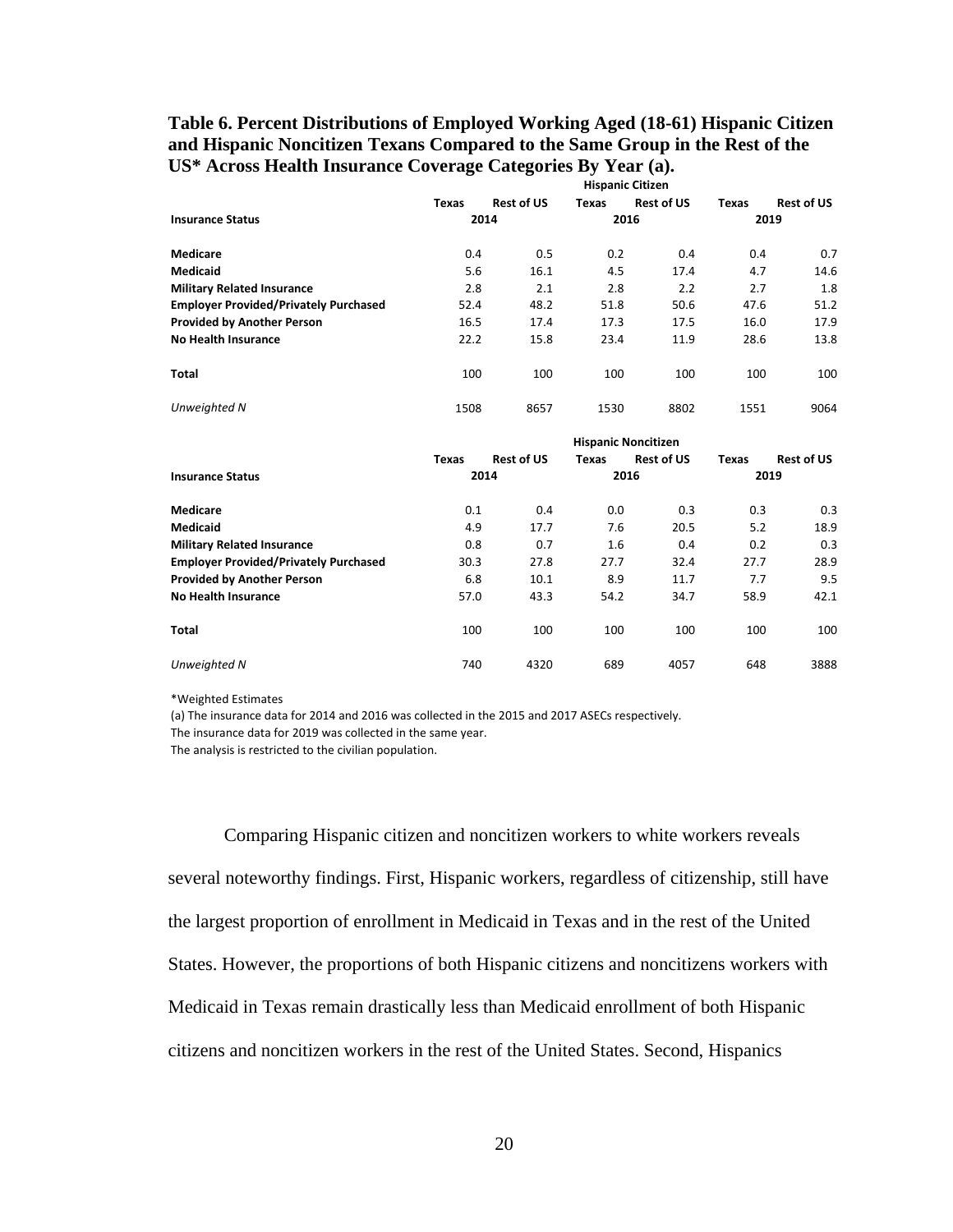citizens and noncitizen workers, compared to white workers are still disparaged in coverage provided through their employer as well as insurance through another person. Both groups still experience larger uninsured rates than white workers. While health insurance disparities remain for both Hispanic citizens and Hispanic noncitizen workers, citizenship status is important in mediating rates of coverage. Compared to Hispanic citizen workers, Hispanic noncitizen workers have significantly lower rates of health insurance coverage through their employer and through another person. As a result, Hispanic noncitizens experience exceptionally higher uninsured rate. In March 2019, almost thirty-percent of Hispanic citizens in Texas were uninsured compared to sixtypercent of Hispanic noncitizens, which is almost the same proportion of white workers who are insured by their employer.

#### **Descriptive Statistics**

Table 7 presents descriptive statistics for the variables used in the multivariate analysis. Most notably, one-out-of-five employed working aged Texans do not have health insurance from any source. Around thirty-eight percent of the sample is Hispanic, which is a large proportion of the Texas population and is about double the proportion of Hispanics in the United States. Hispanic noncitizens comprise about twelve percent of the total sample and a third of Hispanics in Texas do not have citizenship. Fourteen percent of Hispanic citizens and fifty-four percent of Hispanic noncitizen workers have less than a high-school degree (See Table A1 and A2).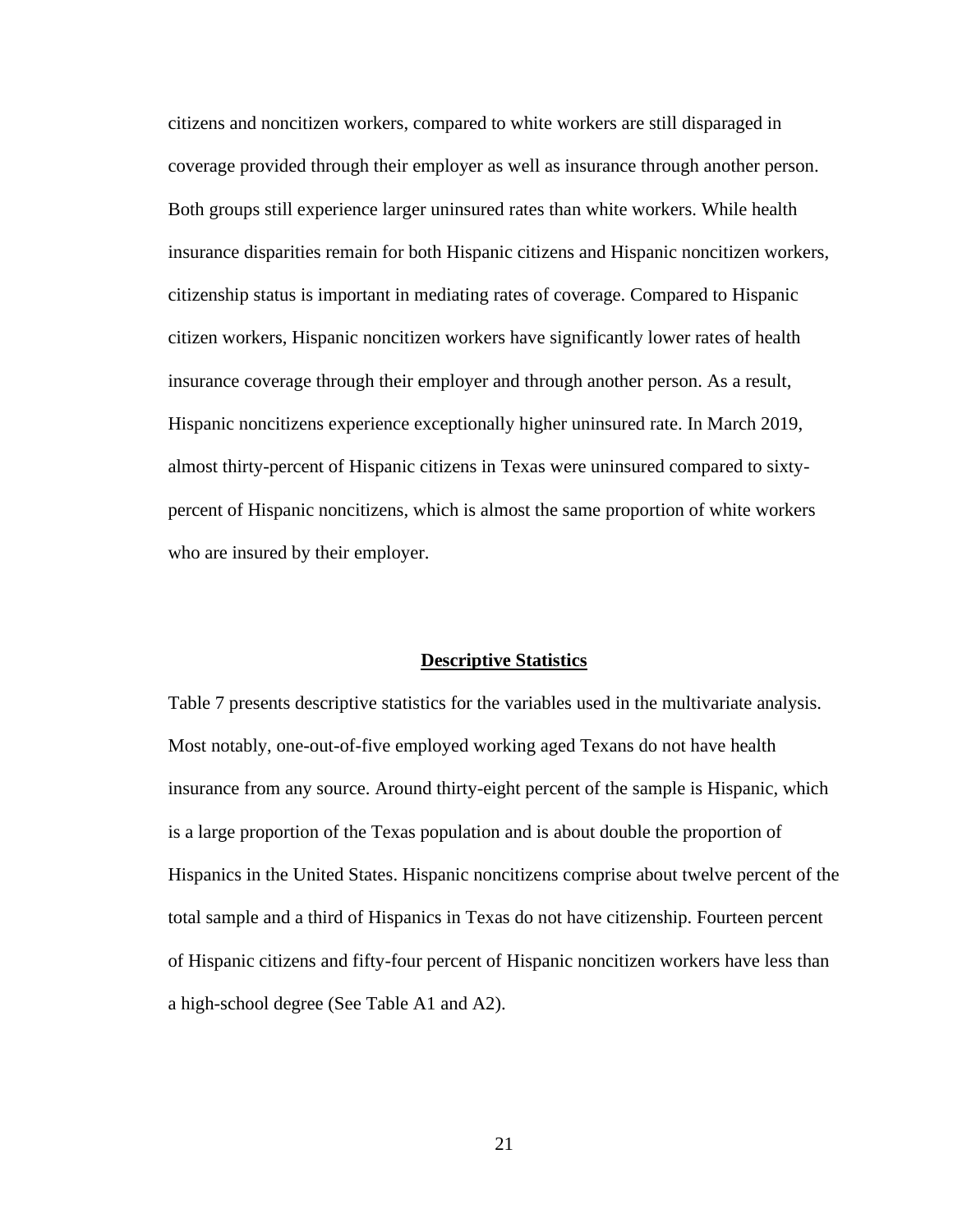# **Table 7. Descriptive Statistics\* for Employed Working Aged Texans (18-61).**

|                              | Mean   | <b>Std. Deviation</b> |
|------------------------------|--------|-----------------------|
| nohealth                     | 0.209  |                       |
|                              |        |                       |
| Female                       | 0.454  |                       |
| White                        | 0.438  |                       |
| <b>Black</b>                 | 0.124  |                       |
| Asian                        | 0.053  |                       |
| Hispanic                     | 0.386  |                       |
| <b>Hispanic Citizen</b>      | 0.264  |                       |
| <b>Hispanic Noncitizen</b>   | 0.122  |                       |
| Noncitizen                   | 0.153  |                       |
| Age                          | 38.938 | 12.0197               |
| <b>Less than High School</b> | 0.126  |                       |
| <b>Highschool Graduate</b>   | 0.255  |                       |
| <b>Some College</b>          | 0.203  |                       |
| <b>Trade School</b>          | 0.043  |                       |
| <b>Junior College</b>        | 0.050  |                       |
| <b>Bachelors Degree</b>      | 0.217  |                       |
| <b>Master's Degree</b>       | 0.082  |                       |
| <b>Professional Degree</b>   | 0.011  |                       |
| <b>PhD</b>                   | 0.014  |                       |
| In School                    | 0.075  |                       |
| <b>Part Time</b>             | 0.140  |                       |
| <b>Family Poverty</b>        | 0.105  |                       |
| The year 2014                | 0.320  |                       |
| The year 2016                | 0.334  |                       |
| The year 2019                | 0.347  |                       |
| <b>Unweighted N</b>          | 14477  |                       |

\*Weighted Descriptive Statisics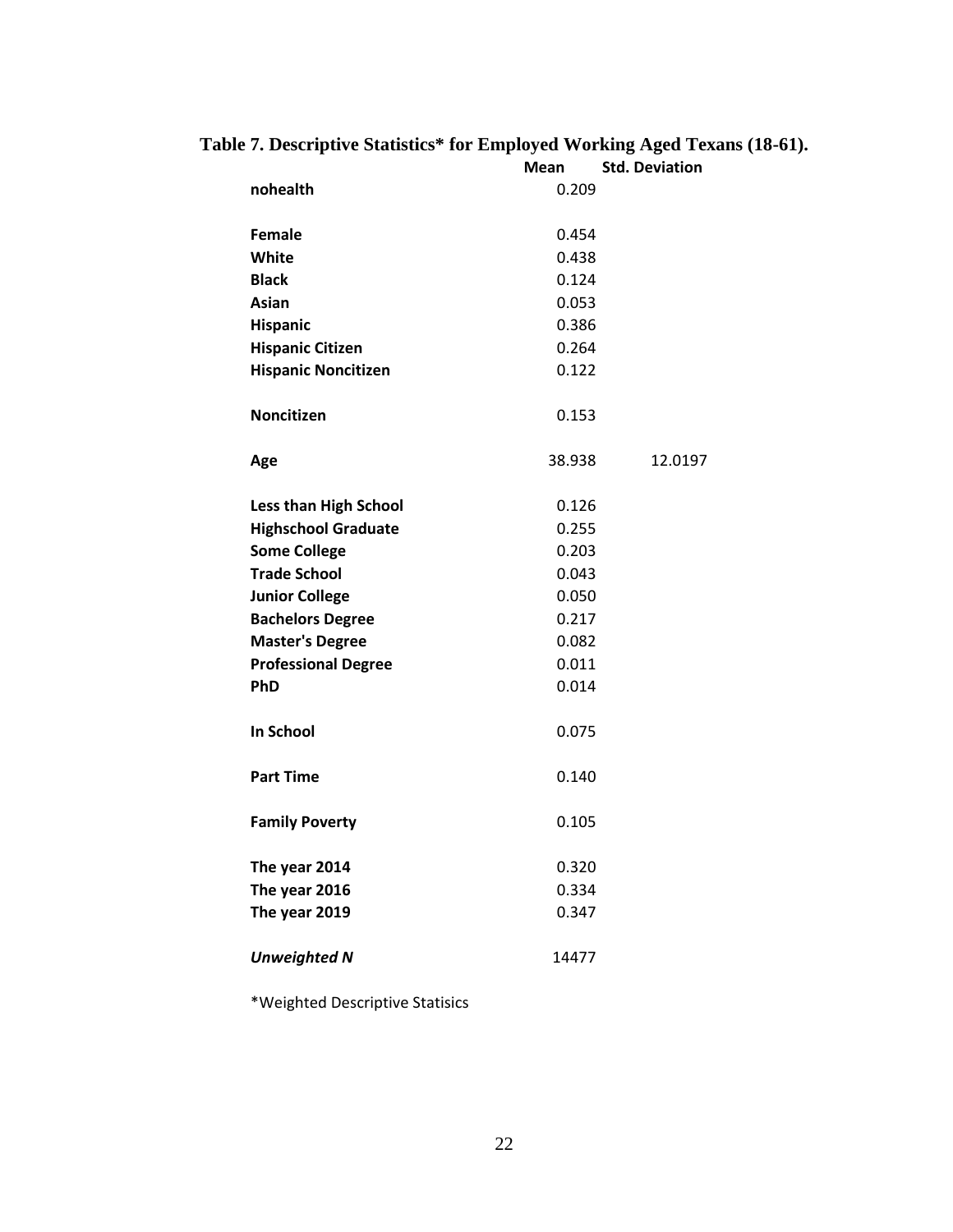#### **Multivariate Analysis**

Table 8 presents the effects of selected demographic variables on the likelihood of not receiving health insurance from any source. The equation for the logistic regression model is provided below.

$$
\ln\left(\frac{P(Y_i = 1)}{1 - P(Y_i = 1)}\right) = \beta_0 + \sum_{q=1}^{Q} \beta_q X_{qi}
$$

The log-odds in this equation refer to the odds that an individual does not have health insurance from any source.  $β_0$  is the intercept of the equation. The effects of each of the covariates,  $X_q$ , in denoted with  $\beta_q$ . Model 1 is a reduced form model that only includes variables for sex, race, and the year of the survey. Black and Hispanic workers are less likely to have health insurance than white workers; however, the difference between Asian and white workers is not significant. All models in Table 4 control for the year of the survey.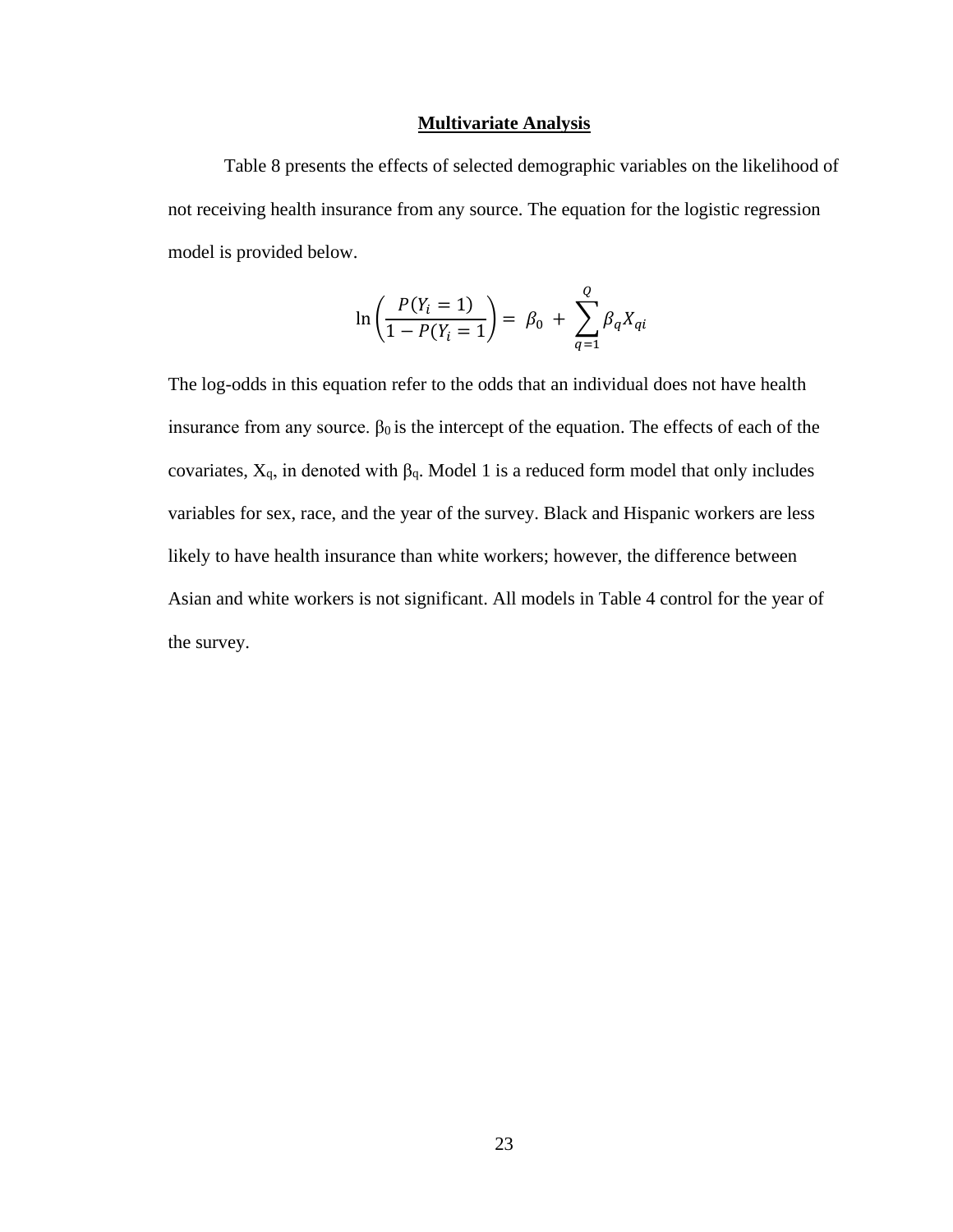## **Table 8. Logistic Regression of Not Having Health Insurance (a) from any Source On Race-Ethnicity and Other Demographic and Labor Force Variables Among Employed Working Age Texans (18-61).**

|                            | Model 1  |             |          | Model 2     |          | Model 3        |  |
|----------------------------|----------|-------------|----------|-------------|----------|----------------|--|
|                            | b        | Exp(b)      | þ        | Exp(b)      | b        | Exp(b)         |  |
| Female                     | $-0.314$ | $0.730$ *** | $-0.188$ | $0.829$ *** | $-0.230$ | $0.795$ ***    |  |
| <b>Black</b>               | 0.453    | $1.573$ *** | 0.322    | $1.380$ *** | 0.248    | $1.281**$      |  |
| Asian                      | $-0.123$ | 0.884       | $-0.118$ | 0.889       | $-0.085$ | 0.918          |  |
| Hispanic                   | 1.439    | 4.215 ***   | 0.656    | $1.927$ *** | 0.633    | $1.884$ ***    |  |
| Noncitizen                 |          |             | 0.763    | $2.144$ *** | 0.698    | $2.009$ ***    |  |
| Hispanic*Noncitizen        |          |             | 0.305    | $1.357$ ^   | 0.335    | 1.398 ^        |  |
| Age                        |          |             | $-0.023$ | $0.977$ *** | $-0.020$ | $0.980$ ***    |  |
| Less than High School      |          |             | 0.433    | $1.542$ *** | 0.339    | $1.403$ ***    |  |
| <b>Some College</b>        |          |             | $-0.365$ | $0.694$ *** | $-0.314$ | $0.730$ ***    |  |
| <b>Trade School</b>        |          |             | $-0.453$ | $0.635$ *** | $-0.401$ | $0.669$ **     |  |
| <b>Junior College</b>      |          |             | $-0.666$ | $0.514$ *** | $-0.598$ | $0.550$ ***    |  |
| <b>Bachelor's Degree</b>   |          |             | $-0.983$ | $0.374$ *** | $-0.888$ | $***$<br>0.412 |  |
| <b>Master's Degree</b>     |          |             | $-1.725$ | $0.178$ *** | $-1.614$ | 0.199<br>$***$ |  |
| <b>Professional Degree</b> |          |             | $-1.390$ | $0.249$ *** | $-1.268$ | ***<br>0.281   |  |
| PhD                        |          |             | $-1.376$ | $0.252$ *** | $-1.255$ | $0.285$ ***    |  |
| In School                  |          |             | $-0.683$ | $0.505$ *** | $-0.644$ | $0.525$ ***    |  |
| <b>Part Time</b>           |          |             | 0.639    | 1.895 ***   | 0.548    | $1.730$ ***    |  |
| <b>Family Poverty</b>      |          |             |          |             | 1.030    | $2.800$ ***    |  |
| The year 2014              | $-0.087$ | $0.917$ ^   | $-0.166$ | $0.847**$   | $-0.198$ | 0.821<br>***   |  |
| The year 2016              | $-0.191$ | $0.826$ *** | $-0.235$ | $0.790$ *** | $-0.248$ | $0.781$ ***    |  |
| Constant                   | $-1.874$ | $0.154$ *** | $-0.546$ | $0.579$ *** | $-0.762$ | $0.467$ ***    |  |
| N                          | 14477    |             | 14477    |             | 14477    |                |  |

\* pvalue < .05, \*\* pvalue < .01, \*\*\* pvalue < .001

 $^{\wedge}$  pvalue < .1

(a) The insurance data for 2014 and 2016 was collected in the 2015 and 2017 ASECs respectively. The insurance data for 2019 was collected in the same year.

Model 2 examines the effects of race and ethnicity on health insurance status controlling for part-time work, citizenship status, and the effects of educational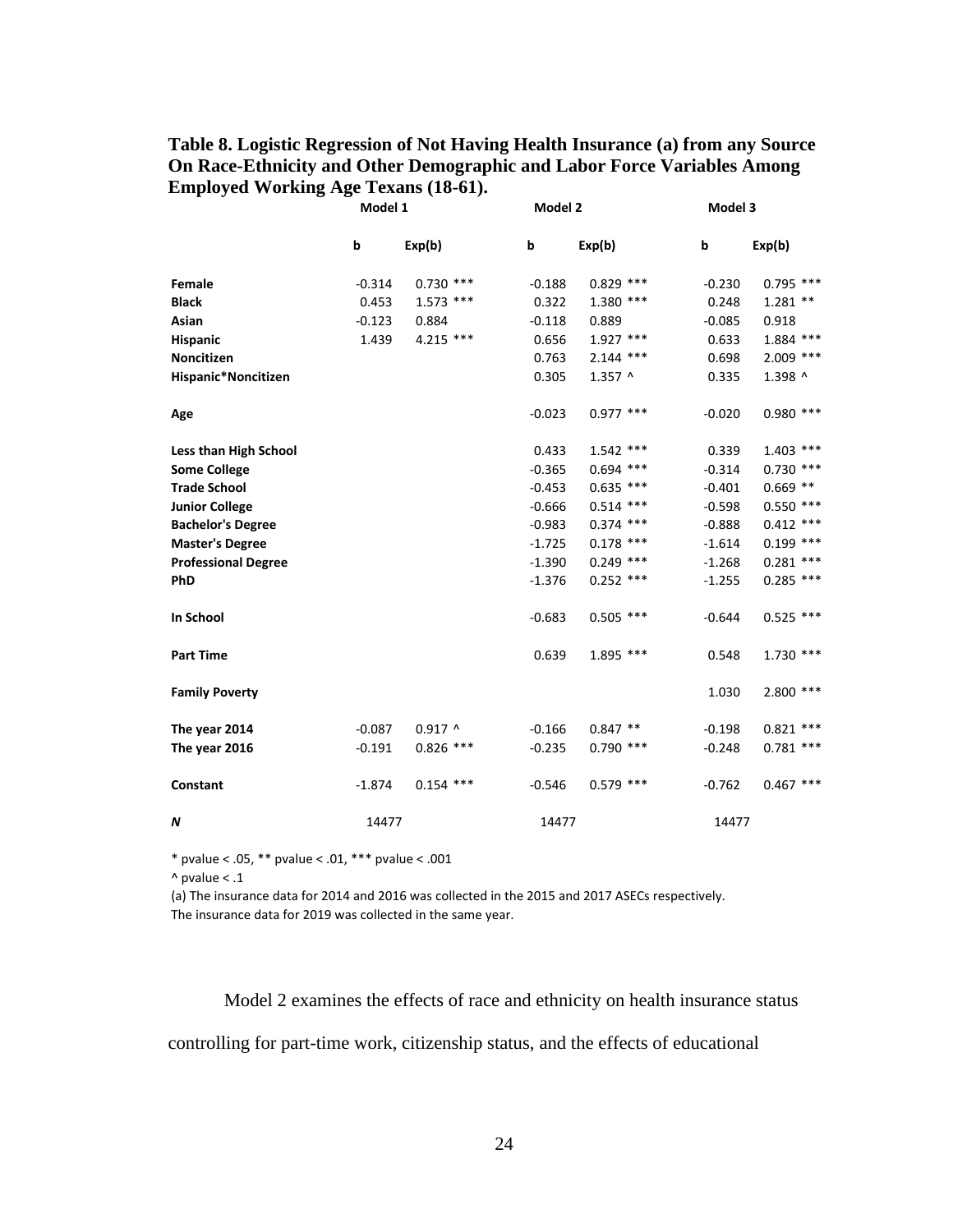attainment. Adding these variables to the model significantly decreases the race and ethnicity effects for black and Hispanic workers, with the largest decrease occurring among Hispanic workers. As expected, part-time employment increases a worker's chances of being uninsured, net of other variables. Due to the heterogeneity and the ordinality of the distinct degree effects, combining these categories would discard important information on the benefits to workers who obtain increasingly higher levels of education (See Table A3). Models 3 adds a family level poverty variable along with the covariates in Model 2. Adding this variable produces a small reduction in the race and ethnicity effects and a slight weakening of the beneficial effects of higher degree attainment.

Table 9 examines the effects of the variables used in the Model 3 controlling for the effects of the worker's occupation on the likelihood of not receiving health insurance from any source. This model also controls for selected demographic characteristics of the worker's occupation. The HLM equations are provided below.

*Level 1*

$$
\ln\left(\frac{P(Y_{ij} = 1)}{1 - P(Y_{ij} = 1)}\right) = \beta_{0j} + \sum_{q=1}^{Q} \beta_{qj} X_{qij}
$$

*Level 2*

$$
\beta_{0j} = \gamma_{00} + \sum_{s=1}^{S} \gamma_{0s} W_{sj} + u_{0j}
$$

The Level 1 equation is for individual covariates. The subscript *j* represents the detailed occupation that the *ith* individual is nested in. The intercept  $(\beta_{0i})$  in the Level 1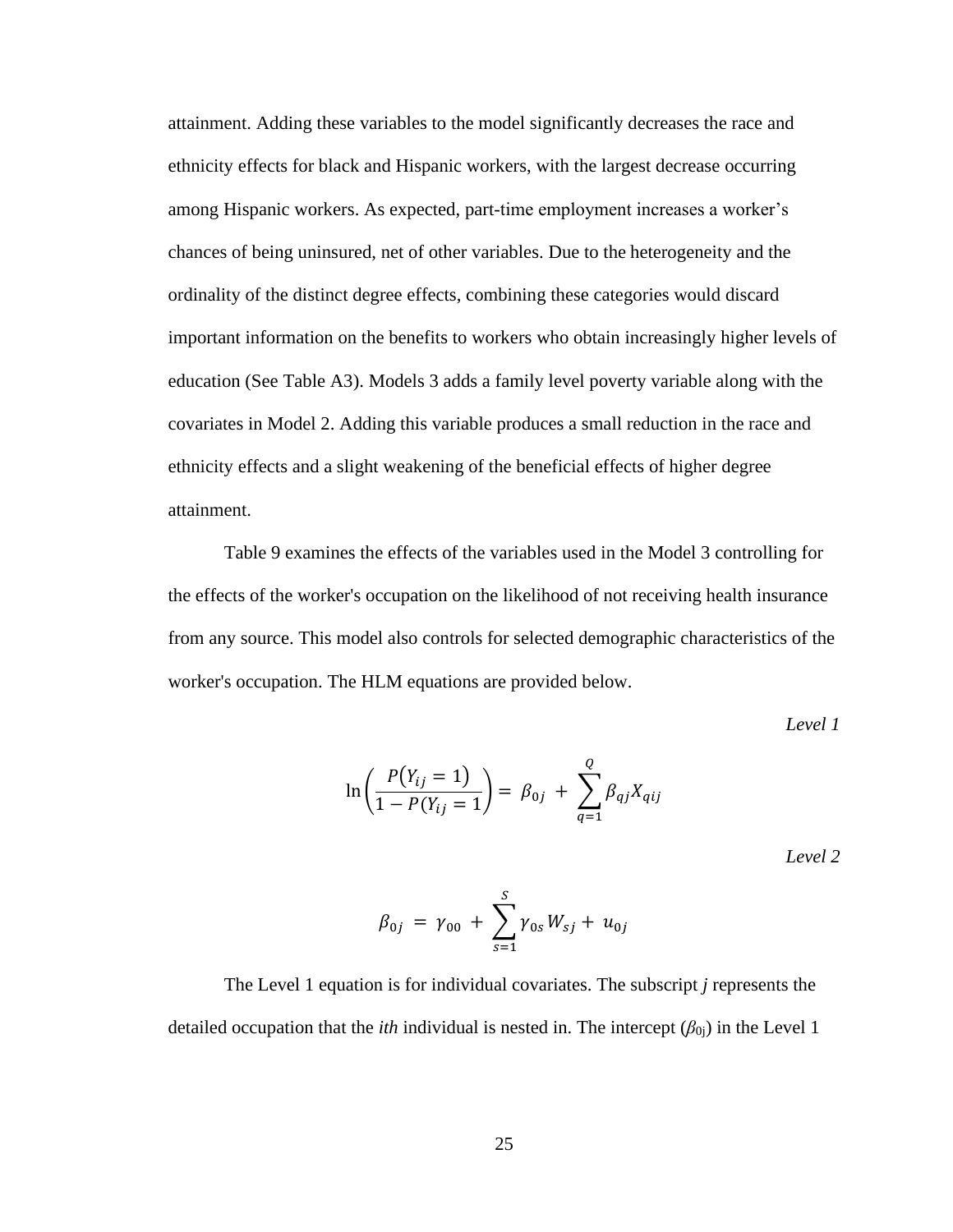equation represents the random variation across occupations included in the Level 2 equation, while the effects (*β*qj) remain fixed.

The Level 2 equation creates an intercept for Level 1 based on occupational characteristics of the worker. The intercept in the Level 2 equation,  $\gamma_{00}$  is the grand mean of not having health insurance when all of the Level 1 and Level 2 variables are 0. Occupations with a greater number of cases are given more weight in their effect on the occupationally specific intercept and occupations with fewer cases gives more weight to the grand mean. The coefficients of each occupational variable,  $W_{sj}$ , are represented by  $\gamma$ <sub>0s</sub>. Both of these equations then come together to create a combined equation (Raudenbush and Bryk, 2001).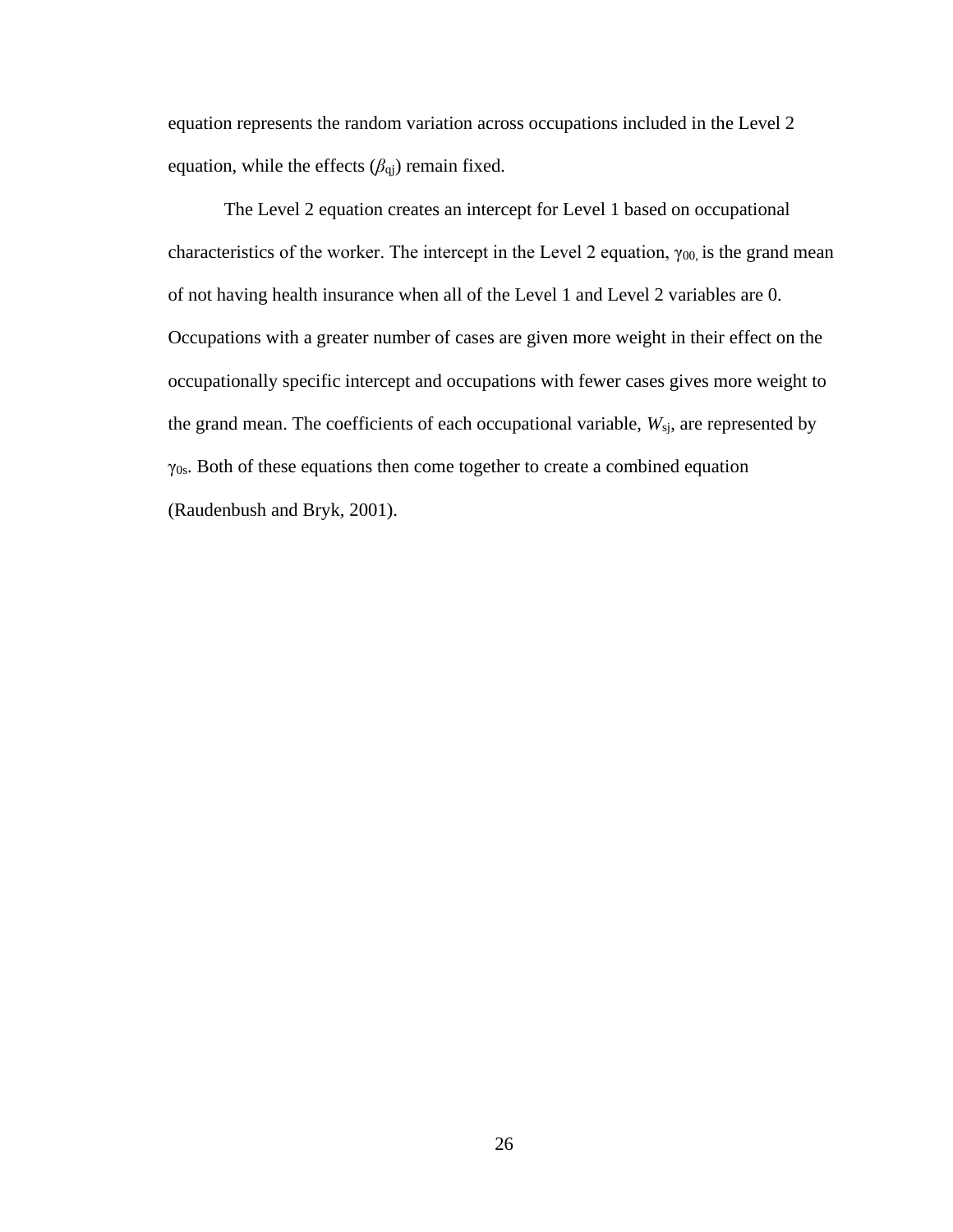**Table 9. Hierarchical Logistic Regression of Not Having Health Insurance (a) from any Source On Race-Ethnicity and Other Demographic and Labor Force Variables Among Employed Working Age Texans (18-61).**

**Model 4**

|                             | b        | Exp(b)      |
|-----------------------------|----------|-------------|
| <b>Female</b>               | $-0.100$ | $0.905$ ^   |
| <b>Black</b>                | 0.219    | $1.245*$    |
| Asian                       | $-0.078$ | 0.925       |
| <b>Hispanic</b>             | 0.592    | $1.807$ *** |
| <b>Noncitizen</b>           | 0.674    | $1.963$ *** |
| Hispanic*Noncitizen         | 0.148    | 1.160       |
| Age                         | $-0.019$ | $0.982$ *** |
| <b>Less than Highshcool</b> | 0.191    | $1.210**$   |
| <b>Some College</b>         | $-0.189$ | $0.828$ **  |
| <b>Trade School</b>         | $-0.243$ | $0.784*$    |
| <b>Junior College</b>       | $-0.356$ | $0.700$ **  |
| <b>Bachelor's</b>           | $-0.507$ | $0.602$ *** |
| Master's                    | $-1.103$ | $0.332$ *** |
| <b>Professional Degree</b>  | $-0.629$ | $0.533*$    |
| PhD                         | $-0.750$ | $0.472$ **  |
| <b>In School</b>            | $-0.566$ | $0.568$ *** |
| <b>Part Time</b>            | 0.375    | $1.455$ *** |
| <b>Family Poverty</b>       | 0.927    | $2.528$ *** |
| The Year 2014               | $-0.196$ | $0.822$ *** |
| The Year 2016               | $-0.266$ | $0.766$ *** |
| Level 1 N                   |          | 14710       |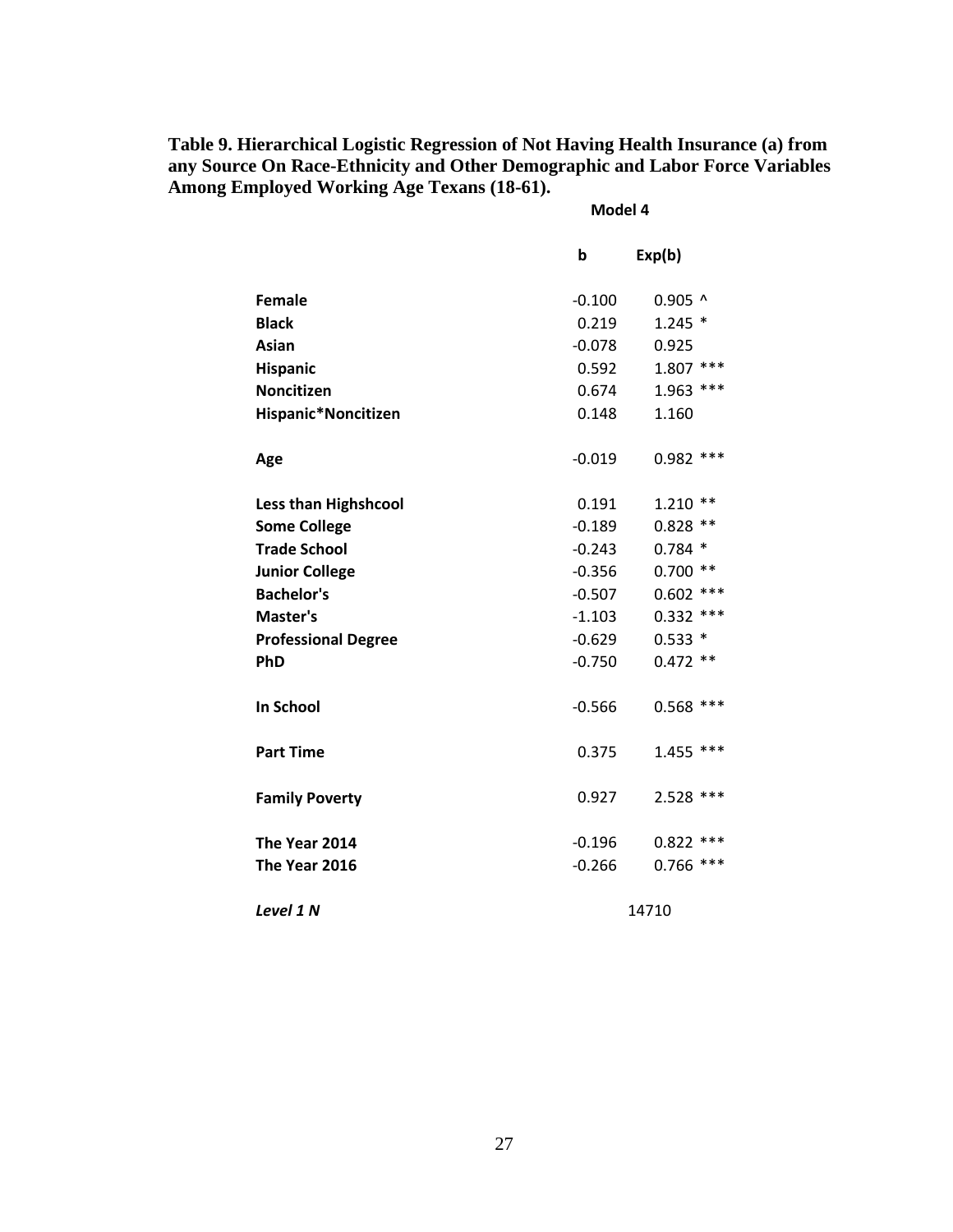#### **Table 9 continued.**

| Intercept                     | $-1.797$ | ***<br>0.166   |
|-------------------------------|----------|----------------|
| Female                        | $-0.175$ | 0.839          |
| <b>Black</b>                  | $-1.198$ | $0.302*$       |
| Asian                         | $-1.180$ | $0.307$ ^      |
| <b>Hispanic</b>               | $-0.317$ | 0.728          |
| <b>Noncitizen</b>             | 1.498    | $4.472**$      |
| <b>Bachelor's or Advanced</b> | $-0.597$ | $***$<br>0.550 |
| <b>Part Time</b>              | 1.692    | ***<br>5.428   |
| Level 2 N                     |          | 447            |

\* pvalue < .05, \*\* pvalue < .01, \*\*\* pvalue < .001

 $^{\wedge}$  pvalue < .1

(a) The insurance data for 2014 and 2016 was collected in the 2015 and The insurance data for 2019 was collected in the same year.

Model 4 produce several findings. First, black and Hispanic workers experienced a reduction in the odds of not having health insurance after controlling for individual level covariates and occupational level characteristics. However, they still suffer significant disparities in coverage compared to white workers. Second, the disparity in health insurance coverage that part-time and noncitizen workers experience is partially mediated when controlling for occupations characterized by part-time and noncitizen employment; however, these workers are still more likely to be uninsured compared to those employed full-time or with citizenship. Finally, in accordance with my hypothesis, Level 2 of the HLM analysis provides evidence to how detrimental or beneficial a worker's occupation can be on their likelihood of having health insurance. Workers in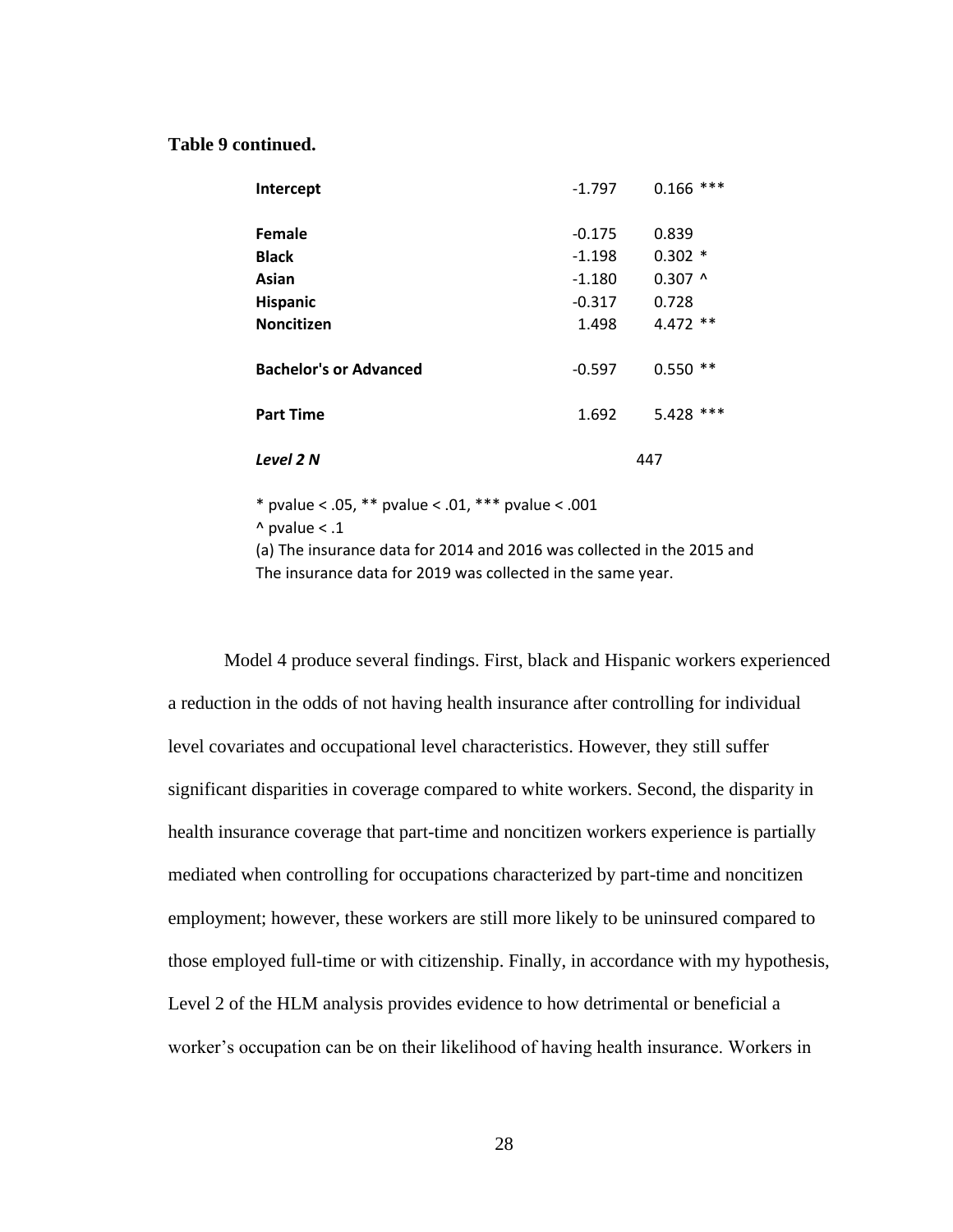occupations that employ noncitizen and part-time workers are much less likely to have health insurance, net of their individual citizenship and part-time work status. However, the percentage of college graduates in an occupation increases the likelihood that a worker will have health insurance. This is true in spite of the worker's individual educational attainment level.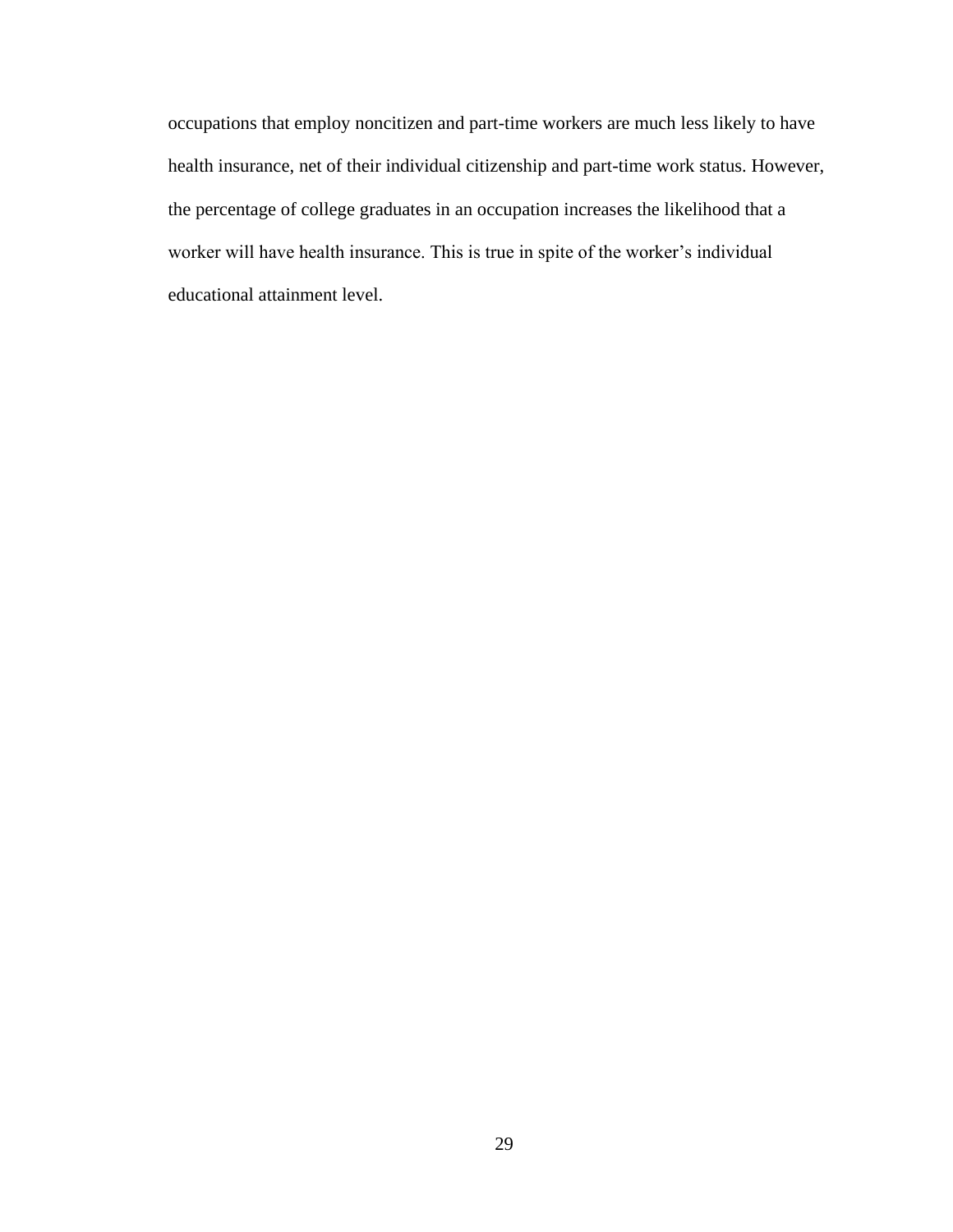## **DISCUSSION**

This analysis identifies three factors that affect health insurance coverage for black and Hispanic workers in Texas. I found that controlling for a worker's educational attainment, citizenship status, and work arrangement with their employer significantly mediates the effect of race and ethnicity on health insurance coverage. However, black and Hispanic workers remain disadvantaged in their rates of coverage, net of their demographics and labor force characteristics as well as the characteristics the occupation in which they are employed. Future analysis should incorporate more types of nonstandard work arrangements as well as incorporating variables on industry characteristics to further explain this disparity. At the occupational level, I provide evidence to support the segmentation of the labor market on the basis of citizenship and nonstandard work arrangements. The percentage of noncitizen and part-time workers in an occupation significantly harms a worker in an occupation in the likelihood that he or she will be insured. Any worker, regardless of their individual characteristics, is disadvantaged in terms of health insurance coverage purely from working in an occupation in which others are disadvantaged.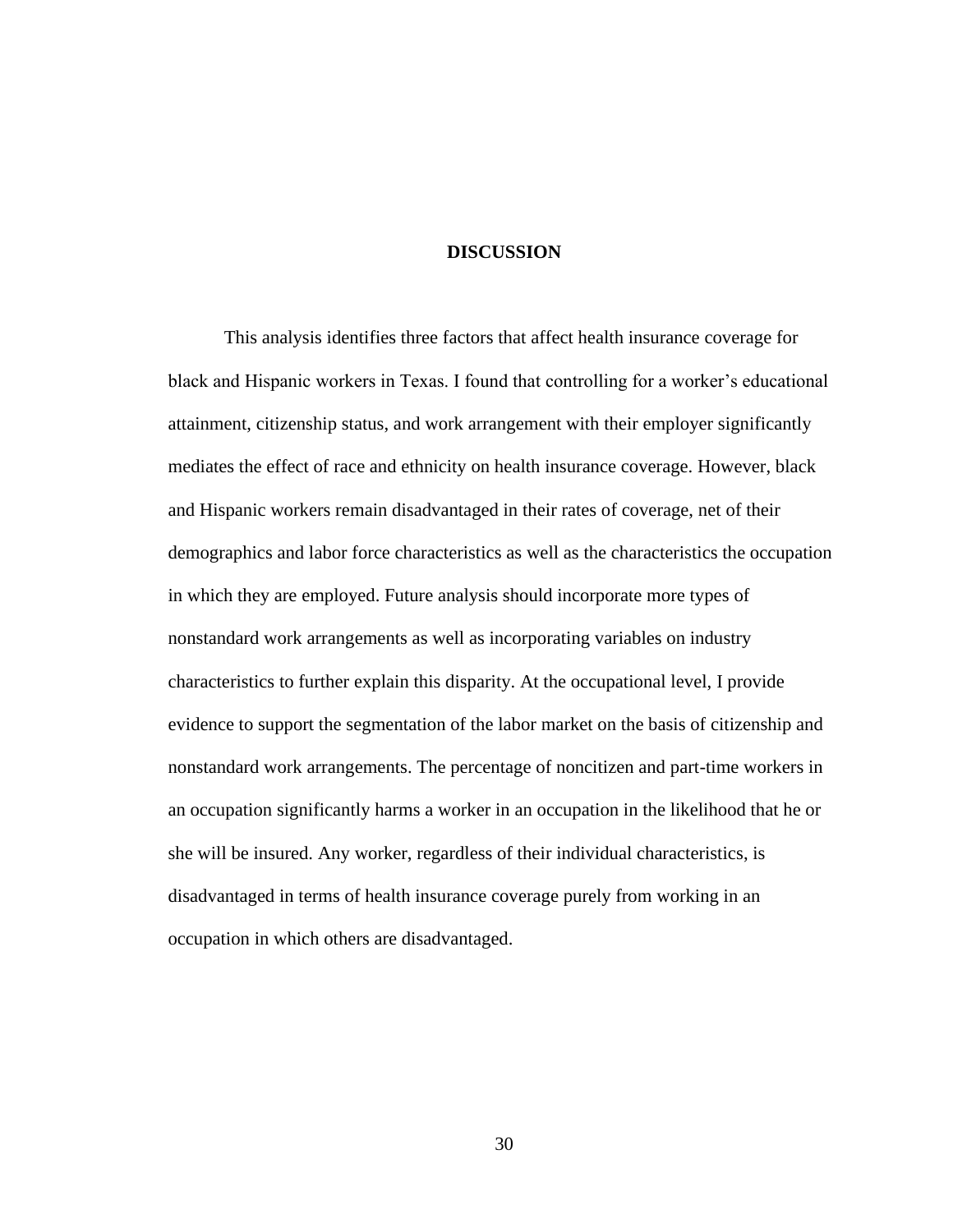## **IMPLICATIONS**

In non-expansion states like Texas, able-bodied, low income working age individuals have few options to receive health insurance. One might say, perhaps these individuals should improve their human capital and get a job that pays enough to purchase health insurance through the state exchange; however, my analysis has shown these disparities still persist after controlling for education and poverty. Or maybe, the uninsured should change occupations to one that is more likely to offer health insurance for compensation-yet again, accounting for individual educational attainment and predictive occupational characteristics still results in a greater likelihood that Hispanic and black workers will remain uninsured. As long as employers serve as the gatekeepers for a majority of workers to receive regular and adequate care, these gaps in health insurance coverage and health outcomes will remain. Universally accessible health care is the ultimate goal in reducing the disparity in health insurance coverage; however, in the meantime, simply expanding Medicaid in states that have not yet done so would capture those currently left uninsured through the current system of employer provided health insurance.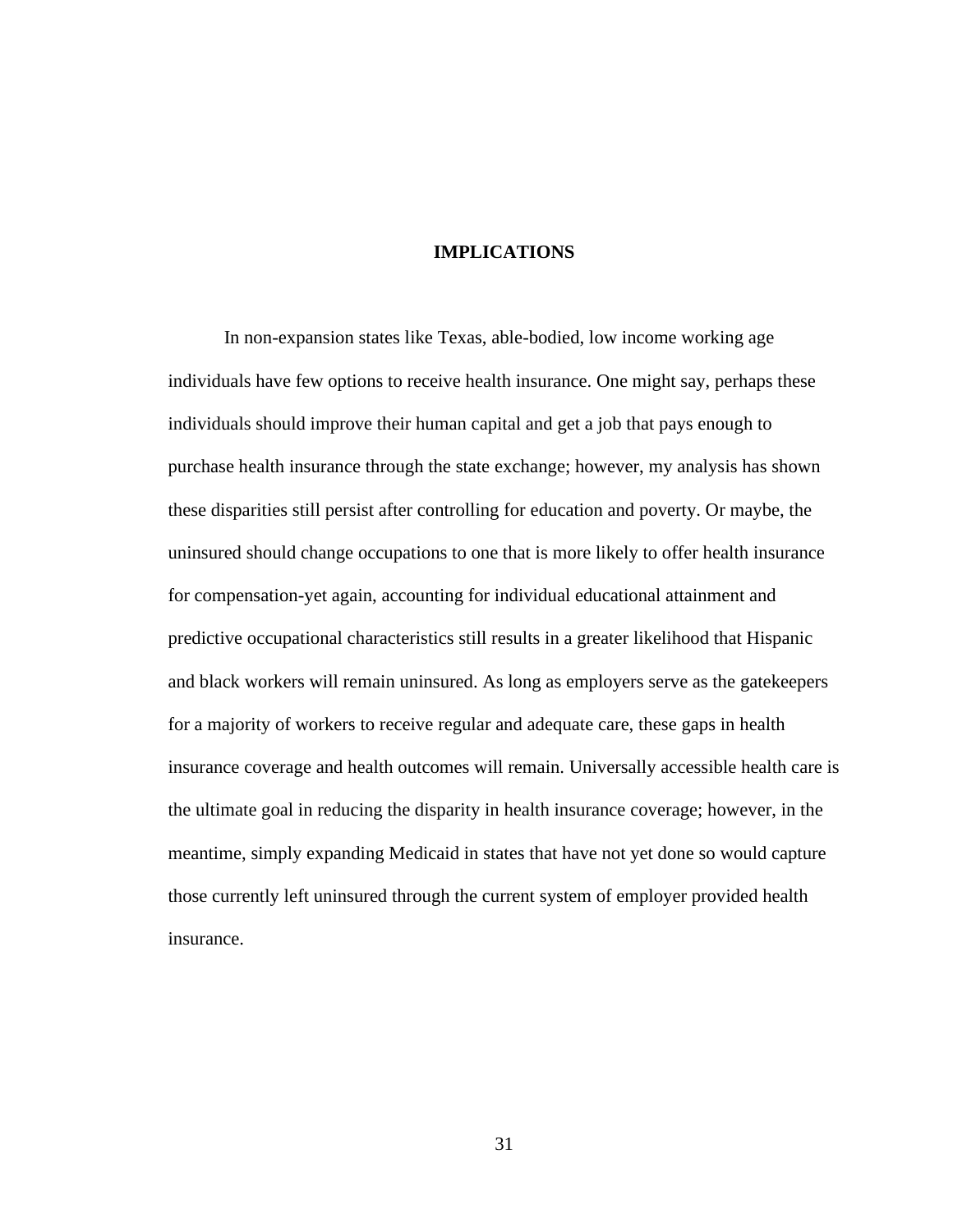## **REFERENCES**

- Angel, Ronald J., Jacqueline L. Angel, and Jennifer Karas Montez. 2009. "The Work/Health Insurance Nexus: A Weak Link for Mexican-Origin Men." *Social Science Quarterly* 90(5):1112–33.
- Bailey Steffani R., Jean P. O'Malley, Rachel Gold, John Heintzman, Miguel Marino, and Jennifer E. DeVoe. 2015. "Receipt of Diabetes Preventive Services Differs by Insurance Status at Visit." *American Journal of Preventative Medicine*. 48(2):229-233.
- Bittoni, Marisa A., Randy Wexler, Colleen K. Spees, Steven K. Clinton, Christopher A. Taylor. 2015. "Lack of private health insurance is associated with higher mortality from cancer and other chronic diseases, poor diet quality, and inflammatory biomarkers in the United States." *Preventive Medicine* 81:420-426.
- Bonacich, Edna. 1972. "A Theory of Ethnic Antagonism: The Split Labor Market," *American Sociological Review* 37(5):547-59.
- Brown, H. Shelton, José A. Pagán, and Elena Bastida. 2009. "International Competition and the Demand for Health Insurance in the US: Evidence from the Texas– Mexico Border Region." *International Journal of Health Care Finance and Economics* 9(1):25.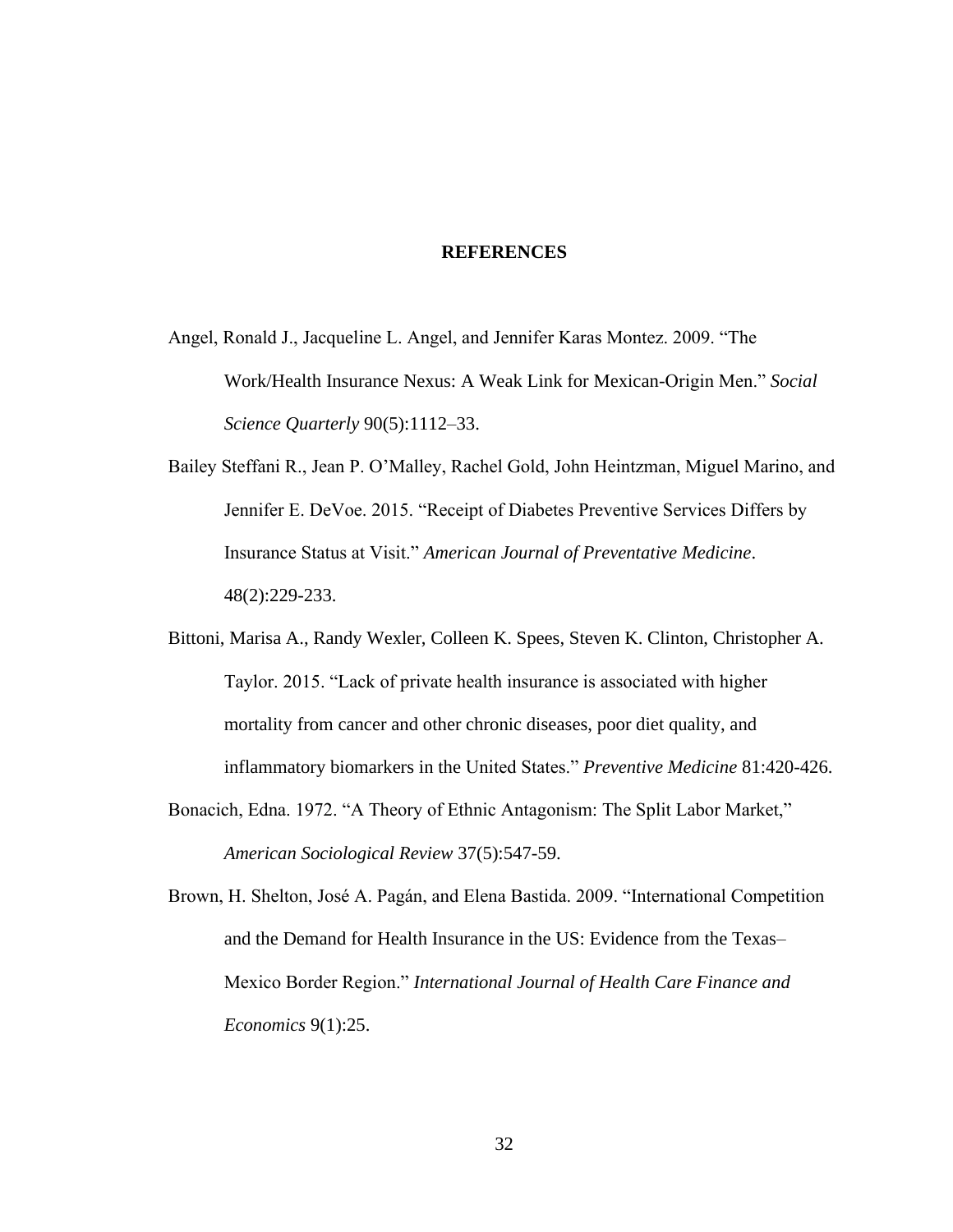- Byrd, Theresa L., and Jon G. Law. 2009. "Cross-border utilization of health care services by United States residents living near the Mexican border." *Revista panamericana de salud publica = Pan American journal of public health*, *26*(2), 95–100.
- Callaghan, Timothy, David J. Washburn, Katharine Nimmons, Delia Duchicela, Anoop Gurram, and James Burdine. 2019. "Immigrant Health Access in Texas: Policy, Rhetoric, and Fear in the Trump Era." *BMC Health Services Research* 19(1):1-8.
- Carrasquillo, Olveen, Angeles I. Carrasquillo, and Steven Shea. 2000. "Health Insurance Coverage of Immigrants Living in the United States: Differences by Citizenship Status and Country of Origin." *American Journal of Public Health* 90(6):917–23.
- Current Population Survey. 2019a. Annual Social and Economic (ASEC) Supplement [machine-readable data file] conducted by the Bureau of the Census for the Bureau of Labor Statistics. Washington: U.S. Census Bureau.
- Current Population Survey. 2019b. Annual Social and Economic (ASEC) Codebook. Bureau of Labor Statistics. Washington: U.S. Census Bureau.
- Doeringer, Peter B., and Michael J. Piore. 1971. "Internal Labor Markets and Manpower Analysis." D.C. Heath and Company, Lexington, MA.
- Durden, T. Elizabeth, and Robert A. Hummer. 2006. "Access to Healthcare Among Working-Aged Hispanic Adults in the United States." *Social Science Quarterly* 87(s1):1319–43.
- Fisher-Hoch, Susan P., Kristina P. Vatcheva, Mohammad H. Rahbar, and Joseph B. McCormick. 2015. "Undiagnosed Diabetes and Pre-Diabetes in Health Disparities" edited by R. Kirchmair. *PLOS ONE* 10(7):e0133135.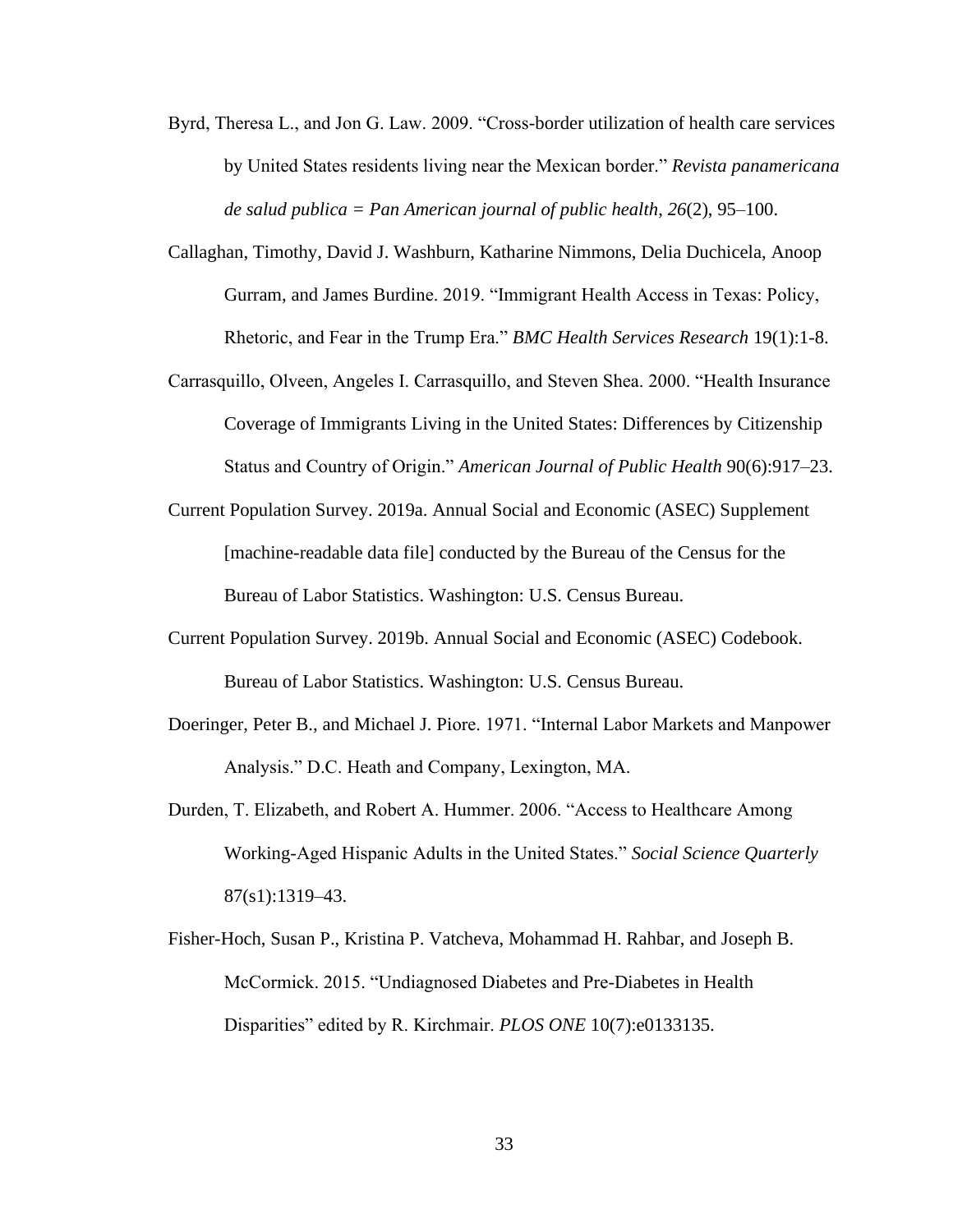- Garber, Tracy, and Sara R. Collins. 2014. "The Affordable Care Act's Medicaid Expansion: Alternative State Approaches." The Commonwealth Fund Blog. https://www.commonwealthfund.org/blog/2014/affordable-care-acts-medicaidexpansion-alternative-state-approaches.
- Gorey, K. M., N. L. Richter, I. N. Luginaah, C. Hamm, E. J. Holowaty, G. Zou, and M. K. Balagurusamy. 2015. "Breast Cancer among Women Living in Poverty: Better Care in Canada than in the United States." *Social Work Research* 39(2):107–18.
- Hanchate, A. D., A. Kapoor, J. N. Katz, D. McCormick, K. E. Lasser, C. Feng, M. G. Manze, and N. R. Kressin. 2015. "Massachusetts Health Reform and Disparities in Joint Replacement Use: Difference in Differences Study." *British Medical Journal* 350:440–440.
- HealthCare.Gov. "Medicaid & CHIP: Medicaid expansion & what it means for you." Retrieved November 10, 2021 [\(https://www.healthcare.gov/medicaid](https://www.healthcare.gov/medicaid-chip/medicaid-expansion-and-you/)[chip/medicaid-expansion-and-you/\)](https://www.healthcare.gov/medicaid-chip/medicaid-expansion-and-you/).
- Hudson, C. Kenneth. 2007. "The new labor market segmentation: Labor market dualism in the new economy." *Social Science Research* 36(1):286-312.
- Hudson, C. Kenneth, and Arne L. Kalleberg .2019. "How good is half a job? Part-time employment and job quality in the US." Pp. 187-216 in *Dualisation Of Part-Time Work*, edited by Heidi Nicolaisen, Hanne Cecille Kavli and Ragnhild Steen Jensen. Bristol: Policy Press.
- Kalleberg, Arne L., Barbara F. Reskin, and Ken Hudson. 2000. "Bad Jobs in America: Standard and Nonstandard Employment Relations and Job Quality in the United States." *American Sociological Review* 65(2):256.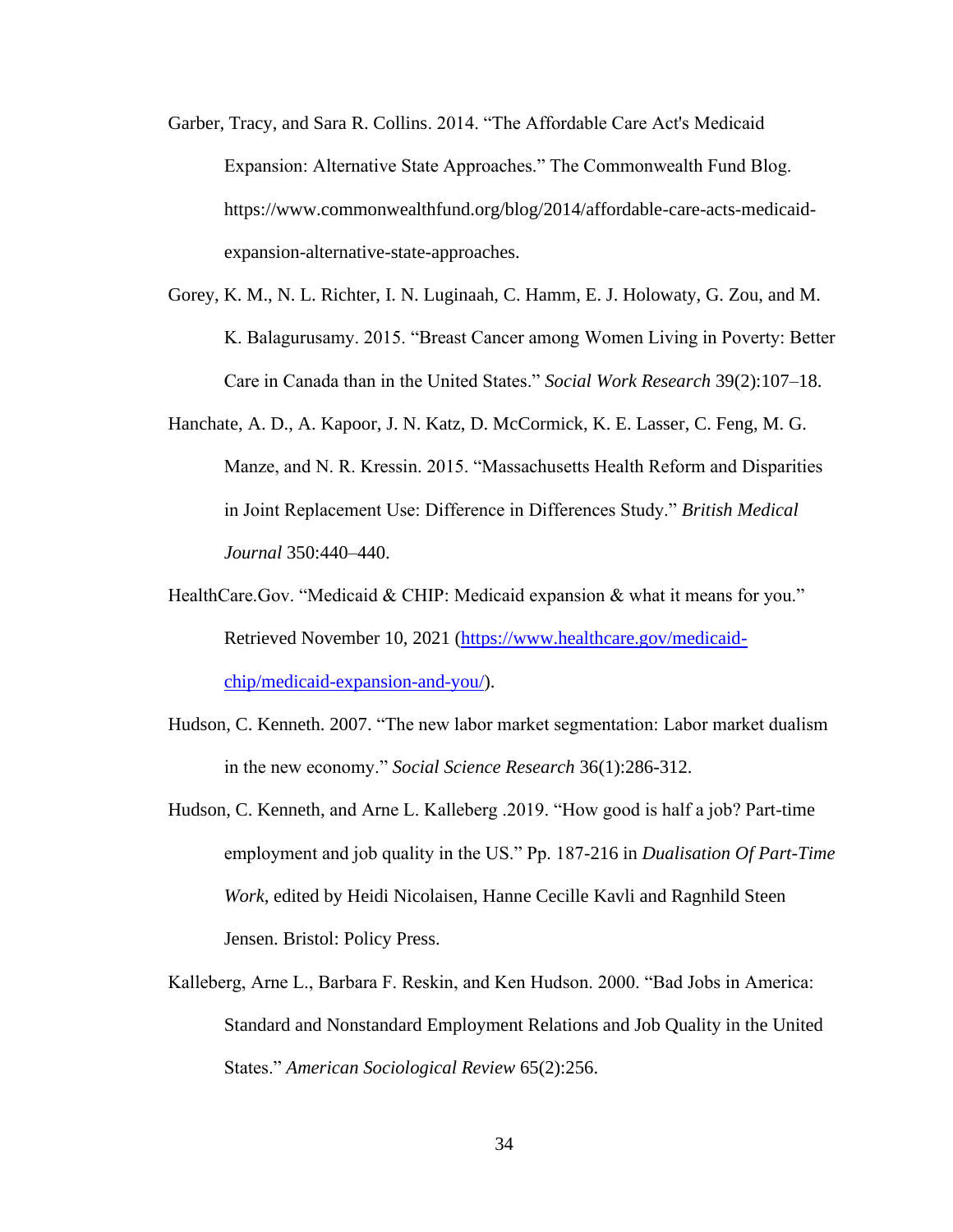- Kao, Dennis T., Julie Park, SeongHee Min, and Dowell Myers. 2010. "Occupational Status and Health Insurance Among Immigrants: Effects by Generation, Length of Residence in U.S., and Race." *Journal of Immigrant and Minority Health* 12(3):290–301.
- KFF. 2022. "Status of State Medicaid Expansion Decisions: Interactive Map" Retrieved February 27, 2022 (https://www.kff.org/medicaid/issue-brief/status-of-statemedicaid-expansion-decisions-interactive-map/).
- Kleinman, Dushanka V., Nico Pronk, and Jonathan Fielding. 2020. *Happy People 2020*. Washington, DC: U.S. Department of Health and Human Services.
- Lubin, Judy. 2014. "Inclusion and Exclusion of Latinos in the Affordable Care Act: Challenges and Opportunities for Achieving Health Equity." *Harvard Journal of Hispanic Policy* 26:21-41.
- Luthra, Renee Reichl, and Roger Waldinger. 2010. "Into the Mainstream? Labor Market Outcomes of Mexican-Origin Workers." *International Migration Review* 44(4):830–68.

Morrisey, Michael A. 2020. *Health Insurance*. Chicago, Illinois: Health Administration.

- Okoro, Catherine A., Guixiang Zhao, Jared B. Fox, Paul I. Eke, Kurt J. Greenlund, and Machell Town. 2017. "Surveillance for Health Care Access and Health Services Use, Adults Aged 18 **–** 64 Years — Behavioral Risk Factor Surveillance System, United States, 2014." *MMWR. Surveillance Summaries* 66(7):1–42.
- Papanicolas, Irene, Woskie, Liana R., & Jha, Ashish K. 2018. "Health Care Spending in the United States and Other High-Income Countries." *JAMA*, *319*(10), 1024– 1039.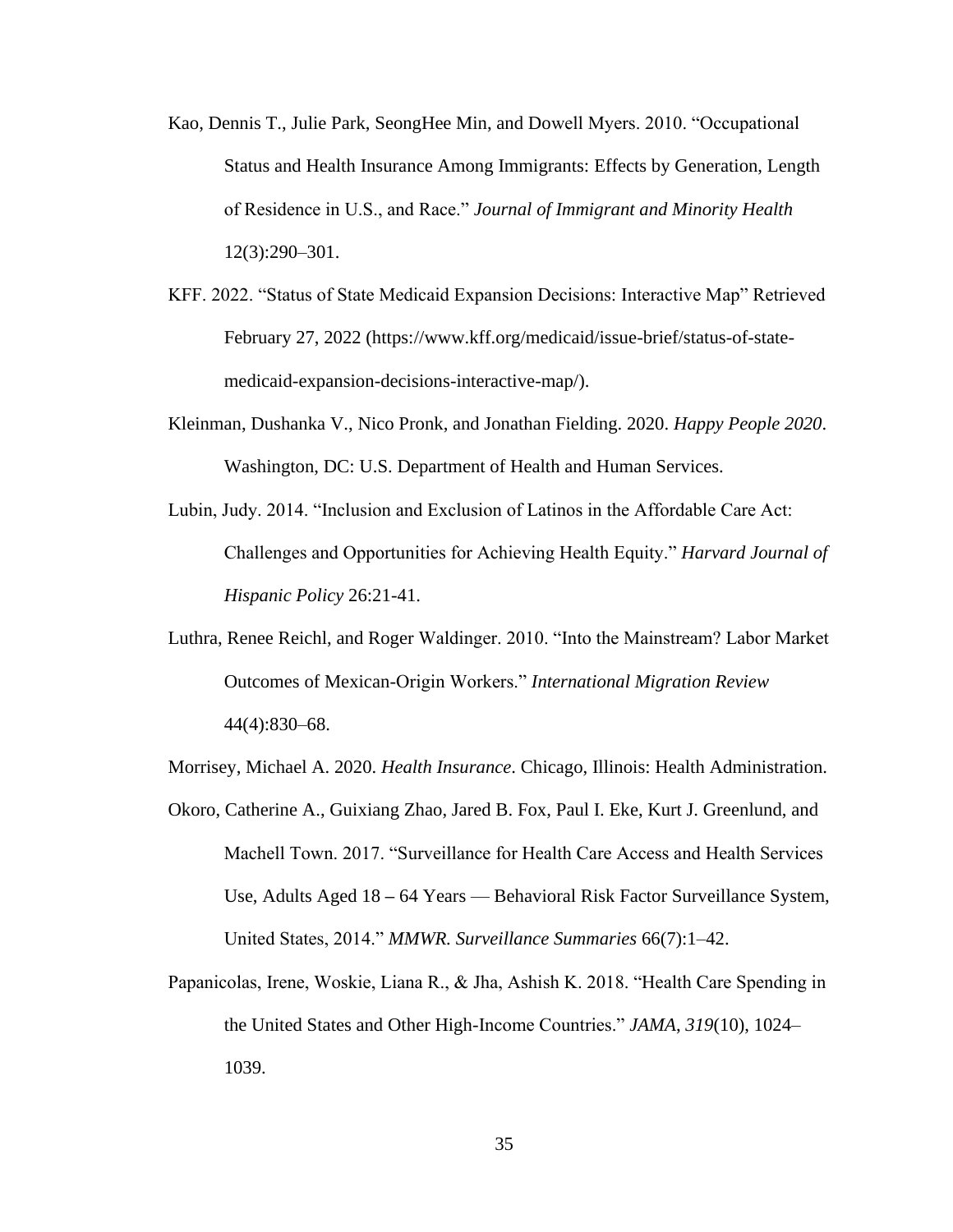- Pazol, Karen, Cheryl L. Robbins, Lindsey I. Black, Katherine A. Ahrens, Kimberly Daniels, Anjani Chandra, Anjel Vahratian, and Lorrie E. Gavin. 2017. "Receipt of Selected Preventive Health Services for Women and Men of Reproductive Age — United States, 2011–2013." *MMWR. Surveillance Summaries* 66(20):1–31.
- Poston, Dudley L., and Leon F. Bouvier. 2017. *Population and Society: An Introduction to Demography*. Second edition. New York: Cambridge University Press.
- Ramirez, Amelie G., Ian M. Thompson, and Leonel Vela, eds. 2013. *The South Texas Health Status Review: A Health Disparities Roadmap*. Cham: Springer International Publishing.
- Raudenbush, Stephen W. and Anthony S. Bryk. 2001. Hierarchical Linear Models: Applications and Data Analysis Methods. Sage.
- Schur, Claudia L., and Jacob Feldman. 2001. *Running in Place: How Job Characteristics, Immigrant Status, and Family Structure Keep Hispanics Uninsured*. New York: The Commonwealth Fund.
- Sommers, Benjamin D., Sharon K. Long, and Katherine Baicker. 2014. "Changes in Mortality after Massachusetts Health Care Reform." *Annuals of Internal Medicine*. 160:585-593.
- Smith, Destini A., Alan Akira, Kenneth Hudson, Andrea Hudson, Marcellus Hudson, Marcus Mitchell, and Errol Crook. 2017. "The Effect of Health Insurance Coverage and the Doctor-Patient Relationship on Health Care Utilization in High Poverty Neighborhoods." *Preventive Medicine Reports* 7:158–61.
- Ssa.gov. "Retirement benefits." Retrieved December 7, 2021

[\(https://www.ssa.gov/benefits/retirement/planner/agereduction.html\)](https://www.ssa.gov/benefits/retirement/planner/agereduction.html).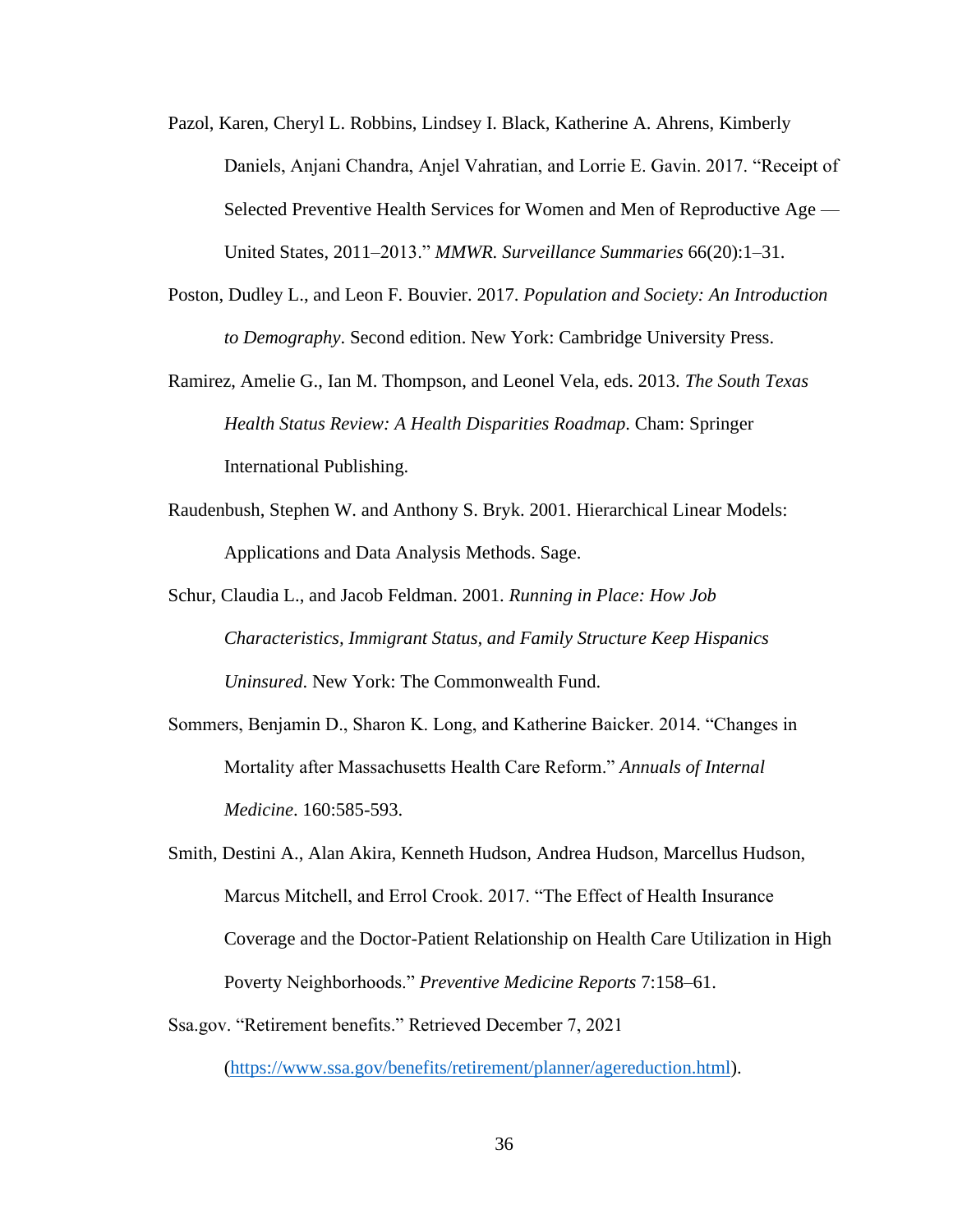- Weaver, A., and C. Gjesfjeld. 2014. "Barriers to Preventive Services Use for Rural Women in the Southeastern United States." *Social Work Research* 38(4):225–34.
- Wilson, J., William. 1978. *The Declining Significance of Race: Blacks and Changing American Institutions.* University of Chicago Press.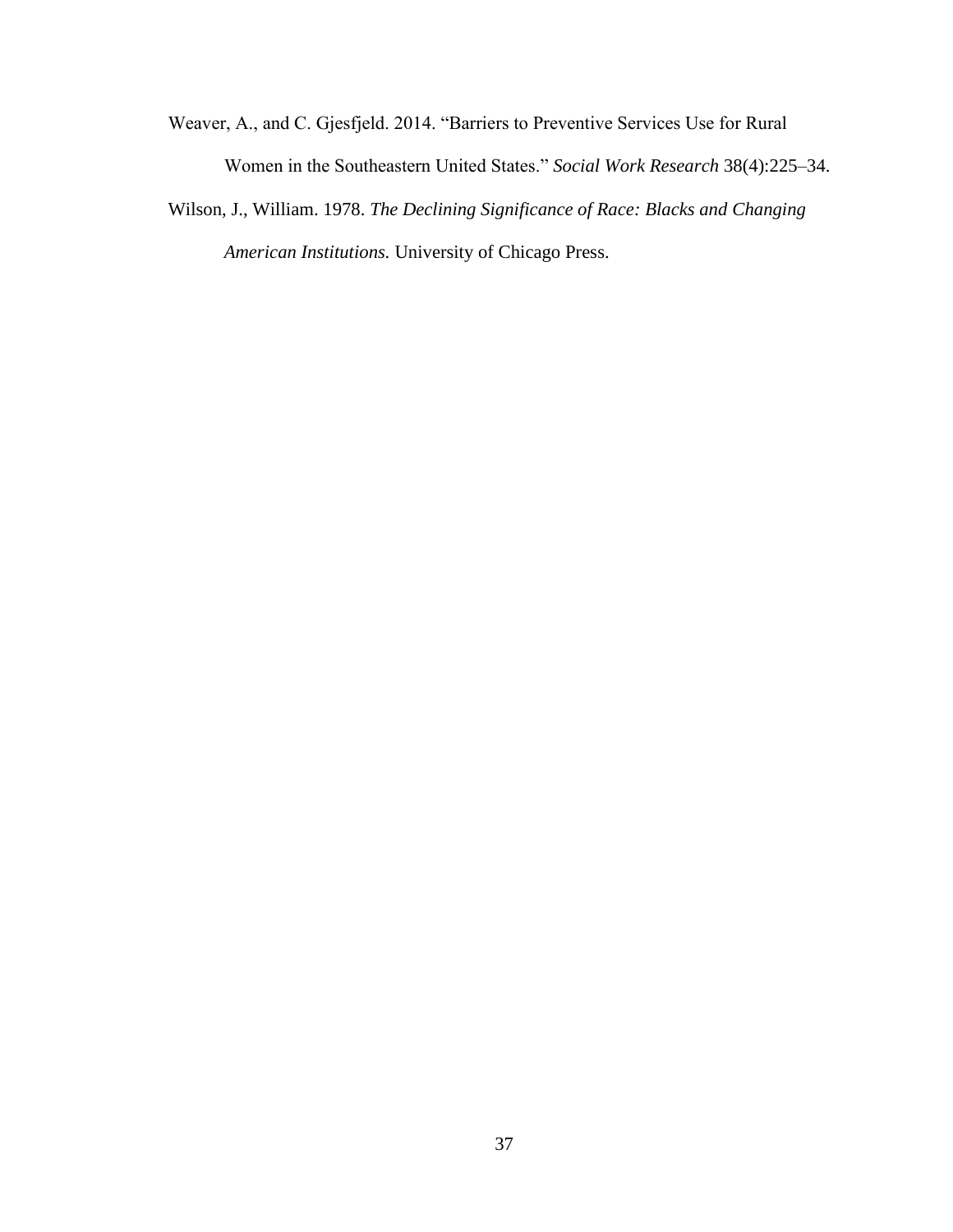## **APPENDIX**

**Table A1. Educational Attainment by Race and Ethnicity among the Employed Working Age Texans (18-61).**

|                              | White | <b>Black</b> | Asian | <b>Hispanic</b> |
|------------------------------|-------|--------------|-------|-----------------|
| <b>Less than High School</b> | 0.038 | 0.049        | 0.046 | 0.266           |
| <b>High School Grad</b>      | 0.218 | 0.259        | 0.127 | 0.305           |
| <b>Some College</b>          | 0.208 | 0.265        | 0.078 | 0.185           |
| <b>Trade School</b>          | 0.044 | 0.058        | 0.027 | 0.044           |
| <b>Junior College</b>        | 0.055 | 0.064        | 0.038 | 0.044           |
| <b>Bachelor's Degree</b>     | 0.297 | 0.210        | 0.325 | 0.115           |
| <b>Master's Degree</b>       | 0.104 | 0.079        | 0.265 | 0.034           |
| <b>Professional Degree</b>   | 0.015 | 0.007        | 0.035 | 0.003           |
| <b>PhD</b>                   | 0.020 | 0.010        | 0.059 | 0.004           |
|                              |       |              |       |                 |
| Total                        | 100   | 100          | 100   | 100             |

**Table A2. Educational Attainment by Citizenship among the Employed Working Age Hispanic Texans (18-61). Hispanic Citizen Hispanic Noncitizen**

|                              | <b>Hispanic Citizen</b> | <b>Hispanic Noncitizen</b> |
|------------------------------|-------------------------|----------------------------|
|                              |                         |                            |
| <b>Less than High School</b> | 0.143                   | 0.538                      |
| <b>High School Grad</b>      | 0.322                   | 0.267                      |
| <b>Some College</b>          | 0.230                   | 0.084                      |
| <b>Trade School</b>          | 0.057                   | 0.016                      |
| <b>Junior College</b>        | 0.058                   | 0.013                      |
| <b>Bachelor's Degree</b>     | 0.140                   | 0.061                      |
| <b>Master's Degree</b>       | 0.042                   | 0.015                      |
| <b>Professional Degree</b>   | 0.003                   | 0.003                      |
| <b>PhD</b>                   | 0.004                   | 0.002                      |
|                              |                         |                            |
| <b>Total</b>                 | 100                     | 100                        |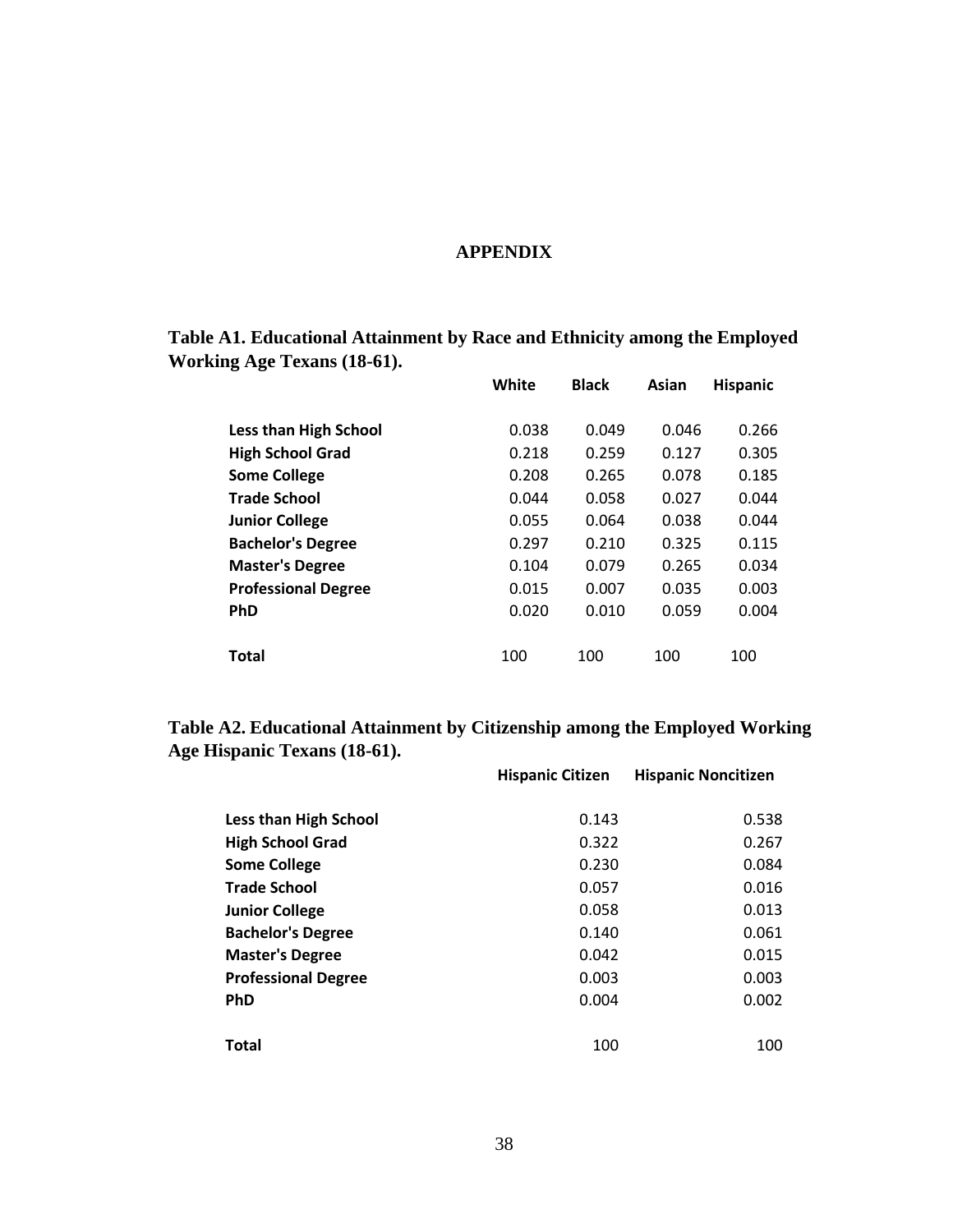## **Table A3. Health Insurance (a) Status by Educational Attainment among the Employed Working Age Texans (18-61).**

|                              | <b>Insured</b> | <b>Uninsured</b> |
|------------------------------|----------------|------------------|
|                              |                |                  |
| <b>Less than High School</b> | 0.539          | 0.461            |
| <b>High School Grad</b>      | 0.708          | 0.292            |
| <b>Some College</b>          | 0.811          | 0.189            |
| <b>Trade School</b>          | 0.835          | 0.165            |
| <b>Junior College</b>        | 0.846          | 0.154            |
| <b>Bachelor's Degree</b>     | 0.889          | 0.111            |
| <b>Master's Degree</b>       | 0.931          | 0.069            |
| <b>Professional Degree</b>   | 0.892          | 0.108            |
| PhD                          | 0.933          | 0.067            |
|                              |                |                  |
| Total                        | 0.769          | 0.231            |

(a) The insurance data for 2014 and 2016 was collected in the 2015 and 2017 ASECs respectively. The insurance data for 2019 was collected in the same year.